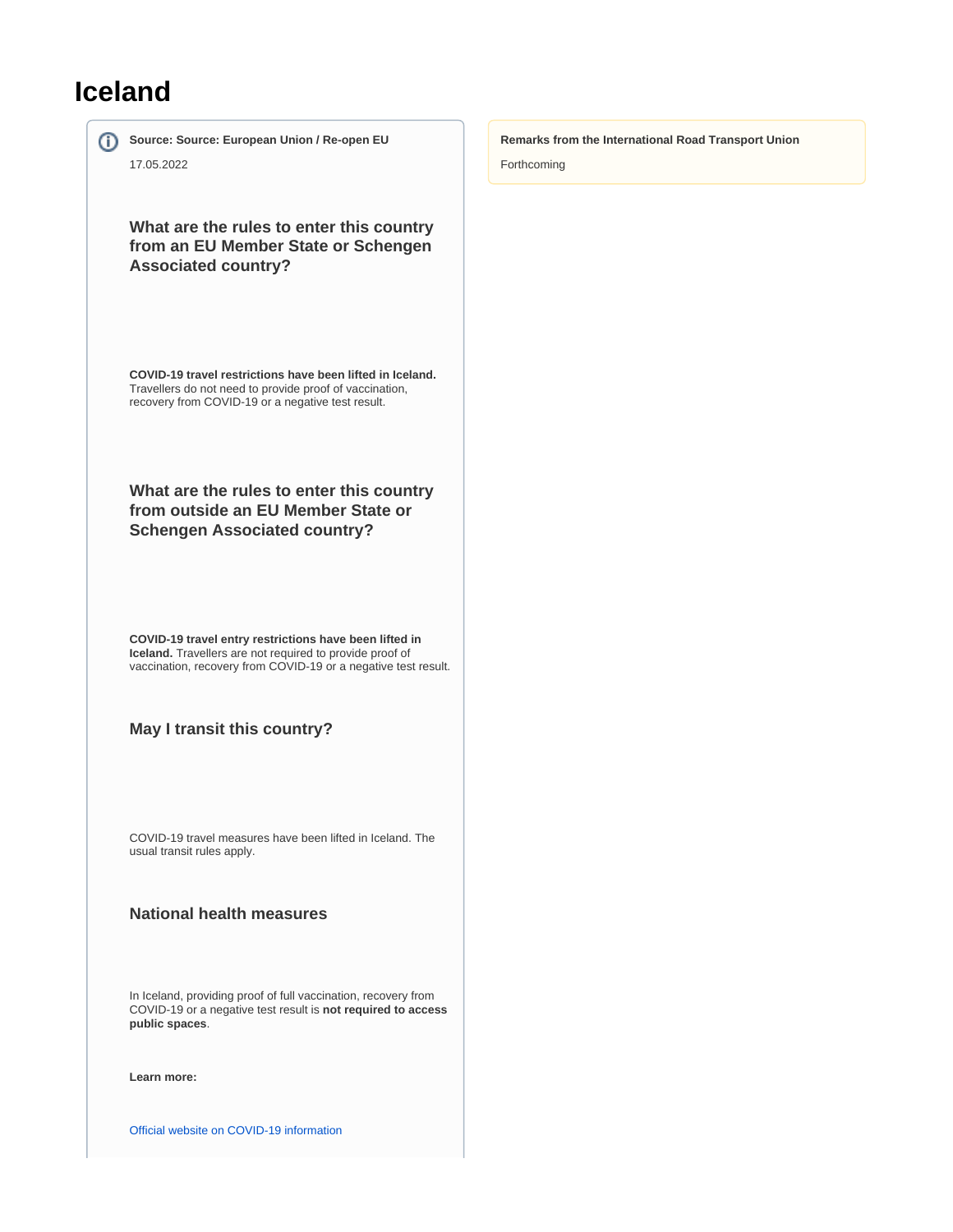[Visiting Iceland](https://www.visiticeland.com/article/iceland-and-covid19-coronavirus/)

# **Use of facemasks**

The facemask mandate has been lifted.

# **Indoor and outdoor meetings, public or private gatherings and events**

OPEN

Indoor and outdoor events can be held without restrictions.

## **Places of worship**

OPEN

Places of worship are open without restrictions.

# **Non-essential (other than medicine and food) shops**

OPEN

All shops and service points are open without restrictions.

# **Tourist accommodations**

OPEN

Tourist accommodations are open without restrictions.

# **Catering establishments**

OPEN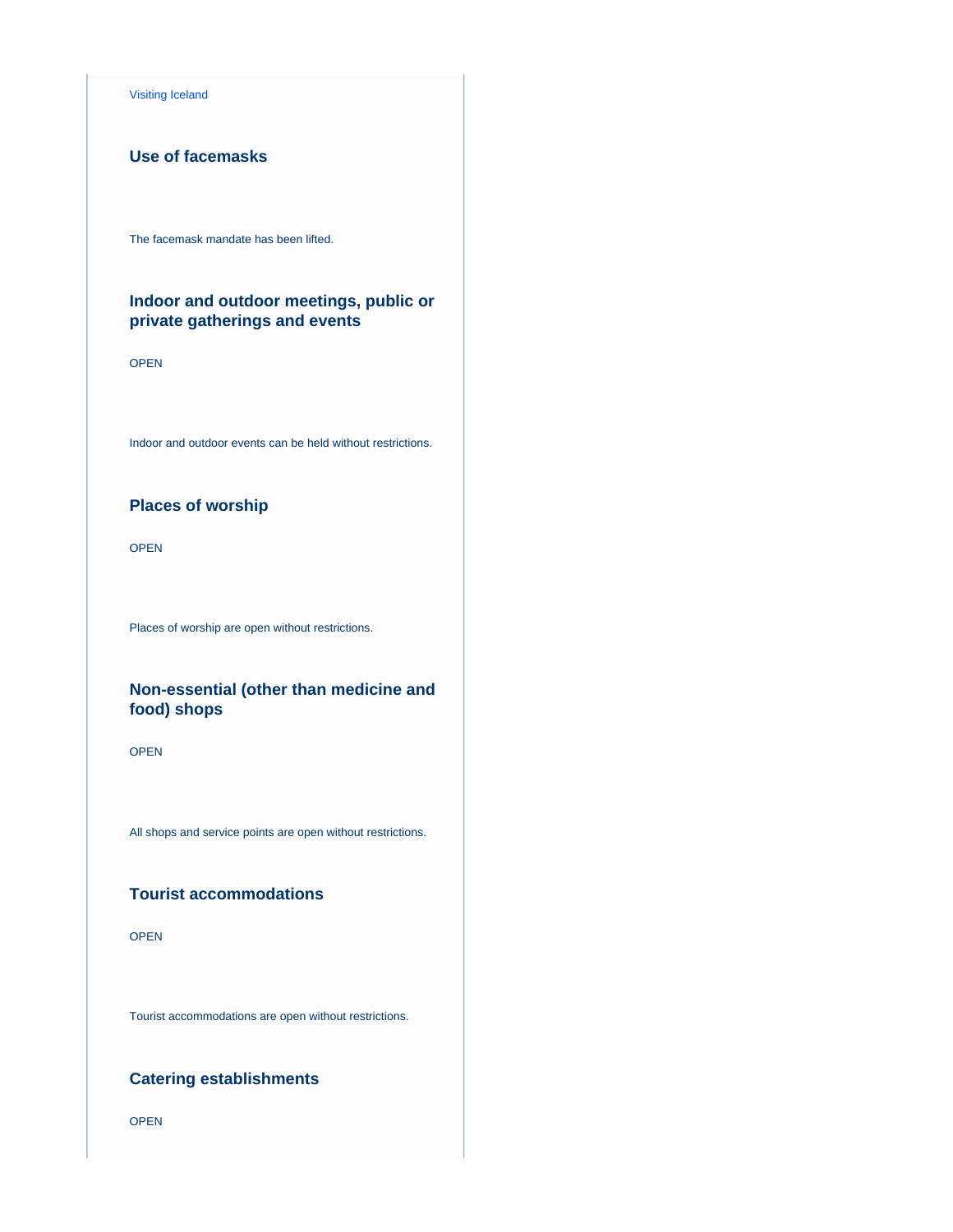Catering establishments are open without restrictions.

# **Cinemas, museums and indoor attractions**

OPEN

Cinemas, museums and other cultural institutions are open without restrictions.

### **Personal care services**

OPEN

Personal care services are open without restrictions.

### **Outdoors areas and beaches**

Outdoor areas and beaches are open without restrictions.

\_\_\_\_\_\_\_\_\_\_\_\_\_\_\_\_\_\_\_\_\_\_\_\_\_\_\_\_\_\_\_\_\_\_\_\_\_\_\_\_\_\_\_\_\_\_\_\_\_ \_\_\_\_\_\_\_\_\_\_\_\_\_\_\_\_\_\_\_\_\_\_\_\_\_\_\_\_\_\_\_\_\_\_\_\_\_\_\_\_\_\_\_\_\_\_\_\_\_

\_\_

01.03.2022

# **What are the rules to enter this country from an EU Member State or Schengen Associated country?**

All COVID-19 measures at the Icelandic border have now ended. Thereby no COVID-19 prevention measures will be in place at the border, regardless of whether individuals are vaccinated or unvaccinated. Please note that [visa](https://www.government.is/topics/foreign-affairs/visa-to-iceland/)  [requirements](https://www.government.is/topics/foreign-affairs/visa-to-iceland/) have not changed.

# **Entering this country with the EU Digital COVID certificate**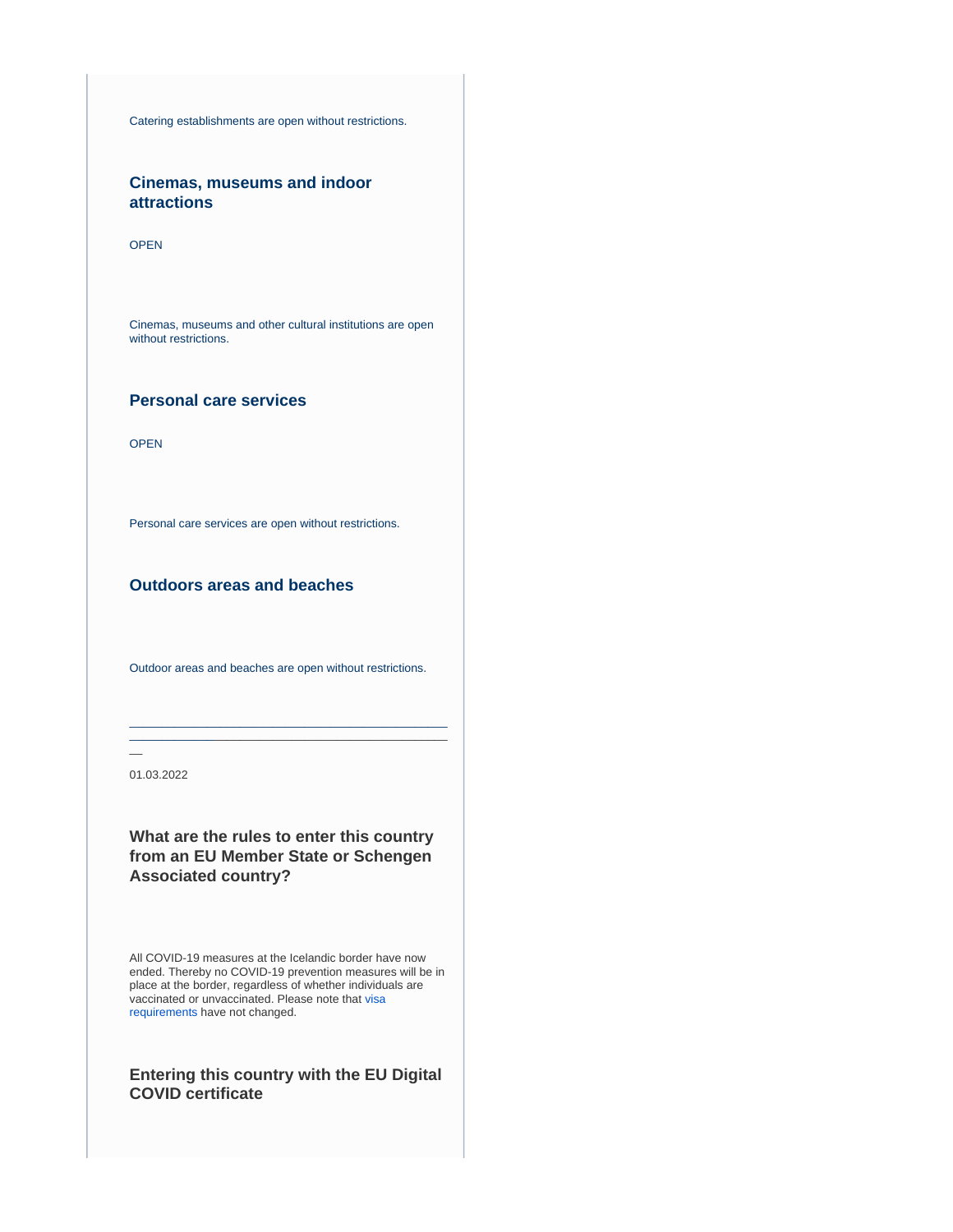All travellers aged 17 and older can enter Iceland if their 'EU Digital COVID Certificate' contains one of the following:

- Proof of full vaccination. Accepted vaccines: Comirnaty (BioNTech and Pfizer), Nuvaxovid (Novavax), Spikevax (Moderna), Vaxzevria (AstraZeneca), Janssen, Covidshield, BIBP /Sinopharm, CoronaVac, Covaxin and Covovax.
- Proof of recovery from COVID-19. Validity: 180 days. Negative to a pre-departure RT-PCR test. Validity: 72 hours.

**Learn more:**

#### [General information](https://www.covid.is/english)

[Certificates of vaccination accepted at the border for](https://www.landlaeknir.is/um-embaettid/greinar/grein/item44162/Certificate-of-vaccination-against-COVID-19-accepted-at-the-border)  [exemption of border measures due to COVID-19](https://www.landlaeknir.is/um-embaettid/greinar/grein/item44162/Certificate-of-vaccination-against-COVID-19-accepted-at-the-border)

# **Entering this country without the EU Digital COVID certificate or with a certificate not compliant with national requirements**

Documents equivalent to the 'EU Digital COVID Certificate' (EUDCC) in Icelandic, Swedish, Danish, Norwegian or English are also accepted, if they meet the same requirements listed above for the EUDCC.

#### **Learn more:**

[General information](https://www.covid.is/english) **[Certificates](https://www.covid.is/sub-categories/certificates)** 

# **What are the rules to enter this country from outside an EU Member State or Schengen Associated country?**

All COVID-19 measures at the Icelandic border have now ended. Thereby no COVID-19 prevention measures will be in place at the border, regardless of whether individuals are vaccinated or unvaccinated. Please note that [visa](https://www.government.is/topics/foreign-affairs/visa-to-iceland/)  [requirements](https://www.government.is/topics/foreign-affairs/visa-to-iceland/) have not changed.

**What are the rules if I go abroad from this country, and when I return from abroad?**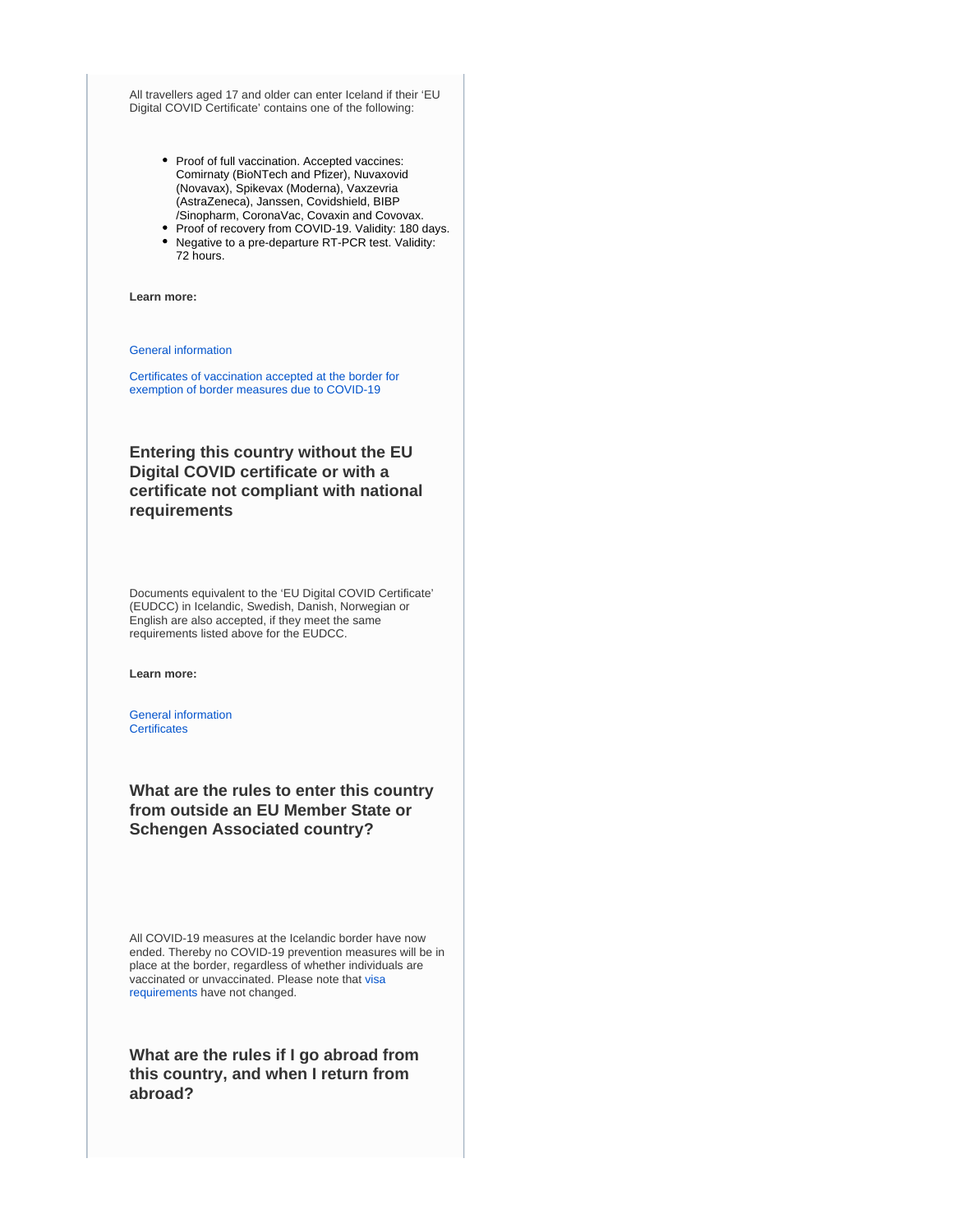#### **From Iceland**

Residents of Iceland are advised not to travel to [risk areas](https://www.landlaeknir.is/um-embaettid/greinar/grein/item43855/Information-for-travellers-to-Iceland) without vaccination. All countries are currently defined as risk areas due to COVID-19.

#### **To Iceland**

All COVID-19 measures at the Icelandic border have now ended. Thereby no COVID-19 prevention measures will be in place at the border, regardless of whether individuals are vaccinated or unvaccinated. Please note that [visa](https://www.government.is/topics/foreign-affairs/visa-to-iceland/)  [requirements](https://www.government.is/topics/foreign-affairs/visa-to-iceland/) have not changed.

#### **May I transit this country?**

**YES**

### **General measures**

Information on the situation in the country is available on the [o](https://www.covid.is/english) [fficial website on COVID-19 information.](https://www.covid.is/english)

**All public restrictions due to the COVID-19 pandemic have been lifted, both domestically and at the border.**

- Limits to the number of people at gatherings are none
- Social distancing rules are none
- Masks are not mandatory anywhere
- Restrictions on any kind of operations are no longer applicable, neither the obligation to register guests nor restrictions on opening hours

Despite the lifting of all restrictions, the COVID-19 pandemic is still ongoing domestically, although severe consequences are rare. Therefore, everyone is still advised to pay close attention to various aspects of testing, treatment and infection control to minimize, as much as possible, uncontrolled spread of the epidemic and any serious consequences.

### **Use of facemasks**

The use of facemasks is no longer mandatory anywhere.

### **Physical Distancing**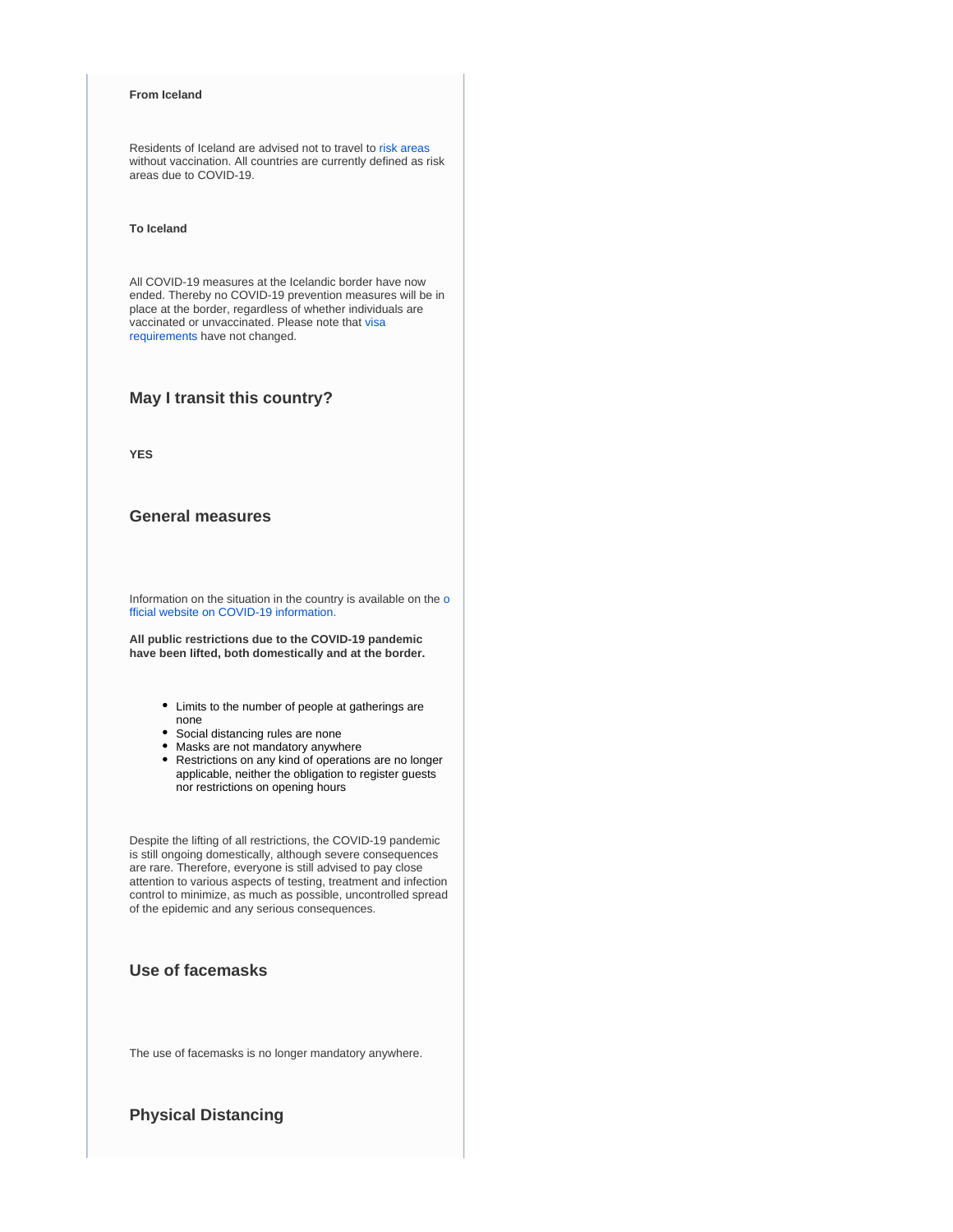Physical distancing is no longer mandatory anywhere.

# **Indoor and outdoor meetings, public or private gatherings and events**

There are no longer restrictions on the number of people at gatherings and events.

### **Places of worship**

Open with limitations

**OPEN**

#### **Quarantine**

You will be quarantined if:

You are travelling from abroad and do not have a certificate of vaccination or a recent previous COVID-19 infection.

You will not be quarantined if:

- You present a **[valid vaccination certificate or a](https://www.covid.is/sub-categories/certificates)  [certificate of previous infection](https://www.covid.is/sub-categories/certificates)** when entering the country.
- You live in a home with an individual who has been infected with COVID-19. Then you will undergo **[spec](https://www.covid.is/sub-categories/special-precaution) [ial precaution.](https://www.covid.is/sub-categories/special-precaution)**
- You have come into contact with someone outside the home who was later diagnosed with COVID-19. Then you will undergo **[special precaution.](https://www.covid.is/sub-categories/special-precaution)**
- You have come into contact with someone who was later sent to quarantine.
- Less than 6 months have passed since a confirmed COVID-19 infection.

Quarantine ends:

Quarantine can be shortened to 5 days if you get a PCR test: otherwise, quarantine is 14 days.

**Learn more:**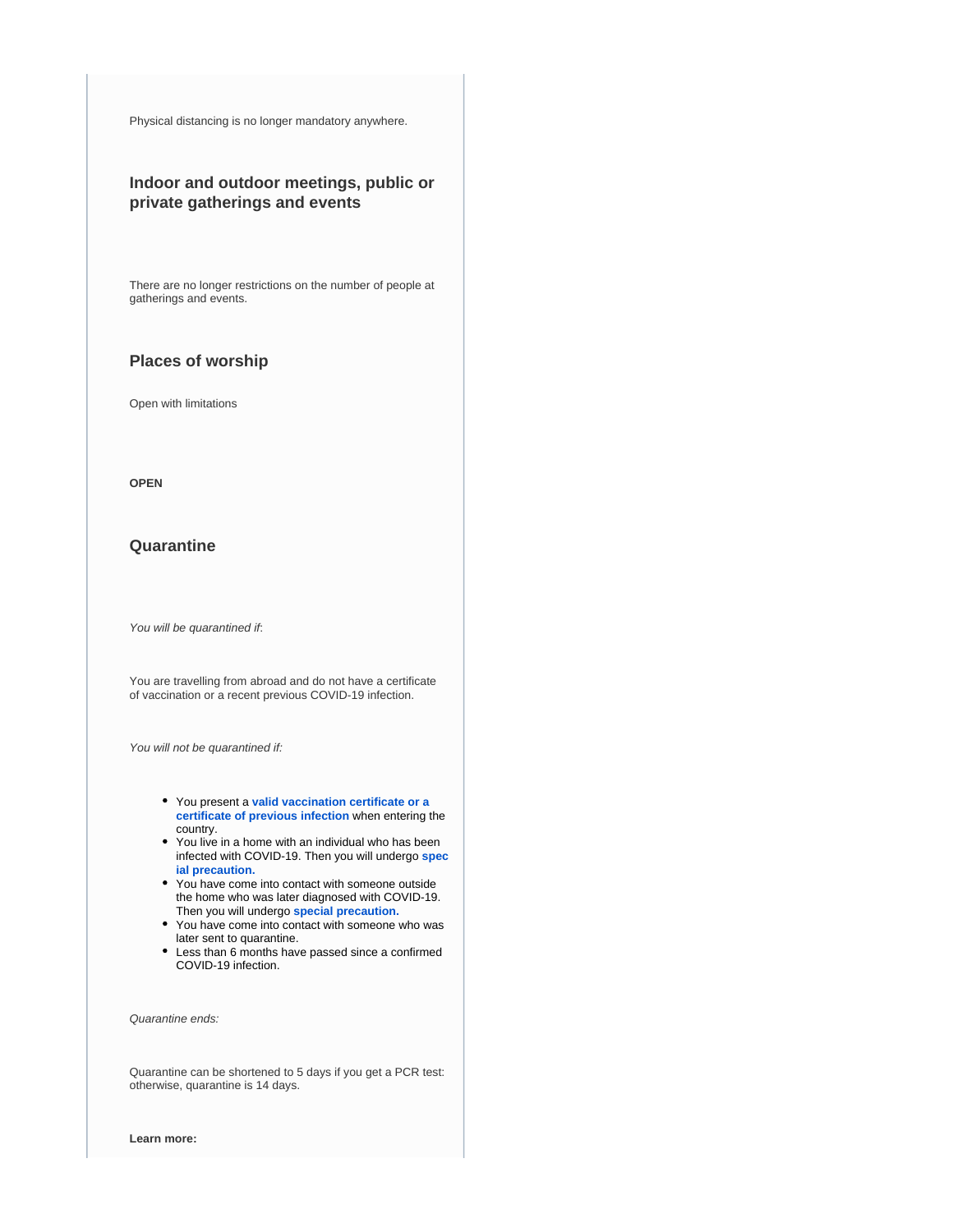#### **[Quarantine](https://www.covid.is/sub-categories/quarantine)**

# **Non-essential (other than medicine and food) shops**

Open with limitations

#### **OPEN**

Pharmacies, grocery stores and other stores have no maximum limit on customers.

# **Tourist accommodations**

Open with limitations

**OPEN**

# **Catering establishments**

Open with limitations

#### **OPEN**

There are no longer any restrictions on cafes, restaurants, and bars.

# **Cinemas, museums and indoor attractions**

Open with limitations

### **OPEN**

There are no longer any restrictions on cinemas, musems and other indoor attractions.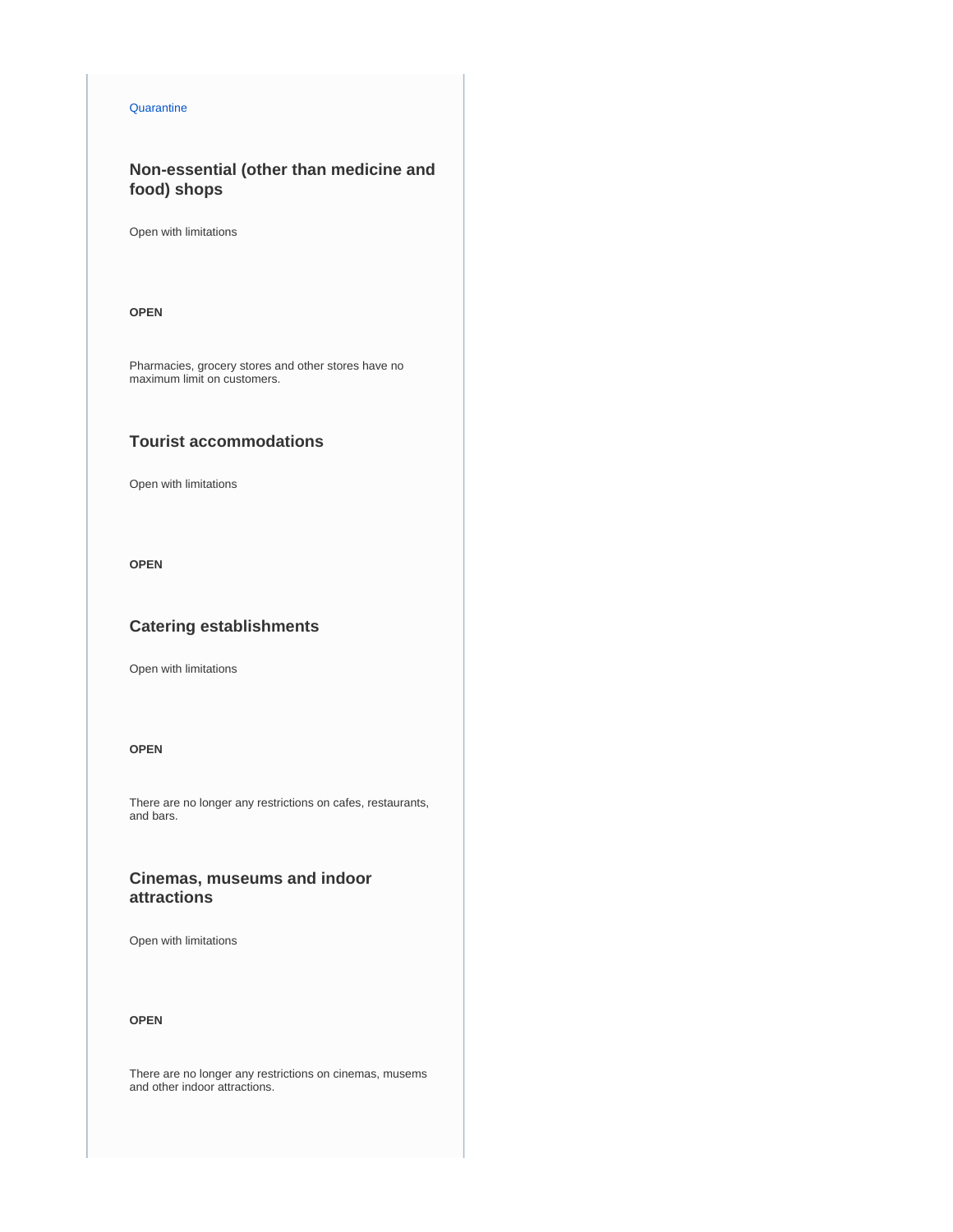### **Personal care services**

Open with limitations

#### **OPEN**

Swimming and bathing pools, spas and gyms are open for 100% of permitted number of people. Equipment must be disinfected between users and all users must be registered.

**Children younger than 6** are not included in this number.

# **Ski facilities**

Open

**OPEN**

Ski slopes are permitted to accept 75% of their maximum acceptance limit for each area.

**Children younger than 6** are not included in this number.

# **Information on Tourism at National level**

**Useful Info for tourists**

\_\_\_\_\_\_\_\_\_\_\_\_\_\_\_\_\_\_\_\_\_\_\_\_\_\_\_

[Useful Info for tourists](https://www.covid.is/categories/tourists-travelling-to-iceland)

19.01.2022

# **EU Digital COVID Certificates**

\_\_\_\_\_\_\_\_\_\_\_\_\_\_\_\_\_\_\_\_\_\_\_\_\_\_\_\_\_\_\_\_\_\_\_\_\_\_\_\_\_\_\_\_\_\_\_\_\_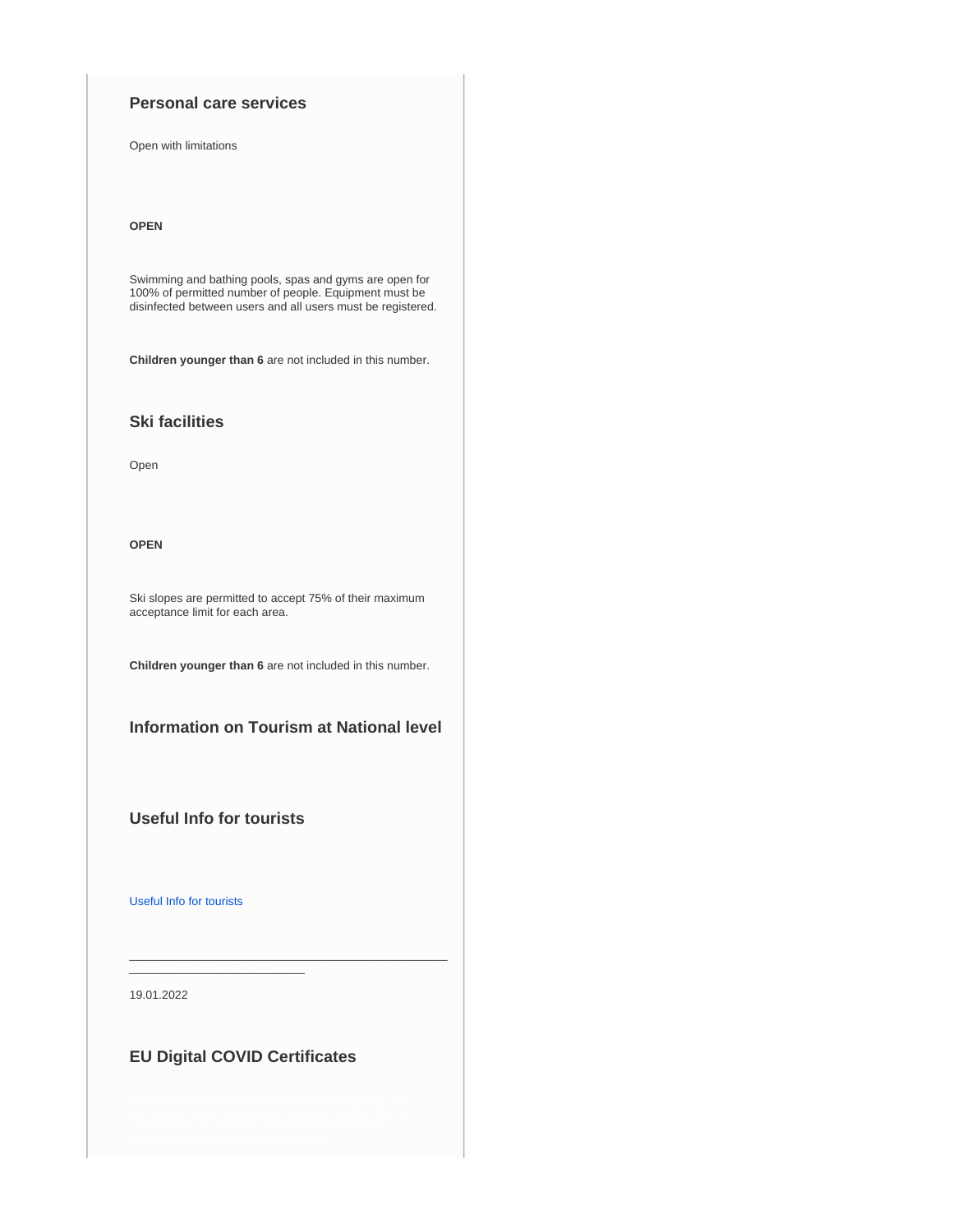Information on '[EU Digital COVID Certificates'](https://www.gov.ie/en/publication/3a698-eu-digital-covid-certificate/) issued in Iceland

**Important:** In Iceland, the 'EU Digital COVID Certificate' (EUDCC) is required to indoor hospitality and events, cinemas and theatres, gyms and leisure centres, hotels, bars and restaurants. With the EUDCC, you must be able to show that you have been fully vaccinated against, has recovered from, or has tested negative for COVID-19. Please, consult the [measures](https://www.gov.ie/en/publication/3361b-public-health-updates/) section for further details. Travelers are strongly advised to always carry relevant certificates.

The [EU Digital COVID Certificate Regulation](https://ec.europa.eu/info/live-work-travel-eu/coronavirus-response/safe-covid-19-vaccines-europeans/eu-digital-covid-certificate_en) entered into force on 01 July 2021. EU citizens and residents will now be able to have their Digital COVID Certificates issued and verified across the EU. National authorities are in charge of issuing the certificate.

The certificate provides a standardised recognition of the holder's status related to vaccination, recovery from Covid-19, or test result. **Despite the European Digital COVID Certificate, each country continues to be responsible for the definition of its own entry requirements and rules, which are not standardised at the EU level.** This means that what is required to enter upon presentation of this certificate, depends on the measures and entry rules in place at your destination.

# **What are the rules to enter this country from an EU Member State or Schengen Associated country?**

**Document checklist:**

- 1. [Pre-registration form:](https://visit.covid.is/registration/) all travellers, aged 17 and older, must fill it in before departure to Iceland.
- 2. Proof of vaccination or proof of recovery in the prior 6 months (travellers who cannot present either of these two documents **must present** a negative result to a pre-departure RT-PCR test - valid 72 hours).

#### **Entry rules**

Entry requirements depend on the colour attributed to the country of departure, according to Iceland's own national [clas](https://www.landlaeknir.is/um-embaettid/greinar/grein/item39194/Skilgreind-svaedi-med-smitahaettu---Defined-areas-with-risk-of-infection-(27-02-2020)) [sification of risk areas](https://www.landlaeknir.is/um-embaettid/greinar/grein/item39194/Skilgreind-svaedi-med-smitahaettu---Defined-areas-with-risk-of-infection-(27-02-2020)).

**Children younger than 17** are exempt from quarantine and testing requirements.

### **Entering this country with the EU Digital COVID certificate**

All travellers aged 17 and older can enter Iceland if their 'EU Digital COVID Certificate' contains one of the following: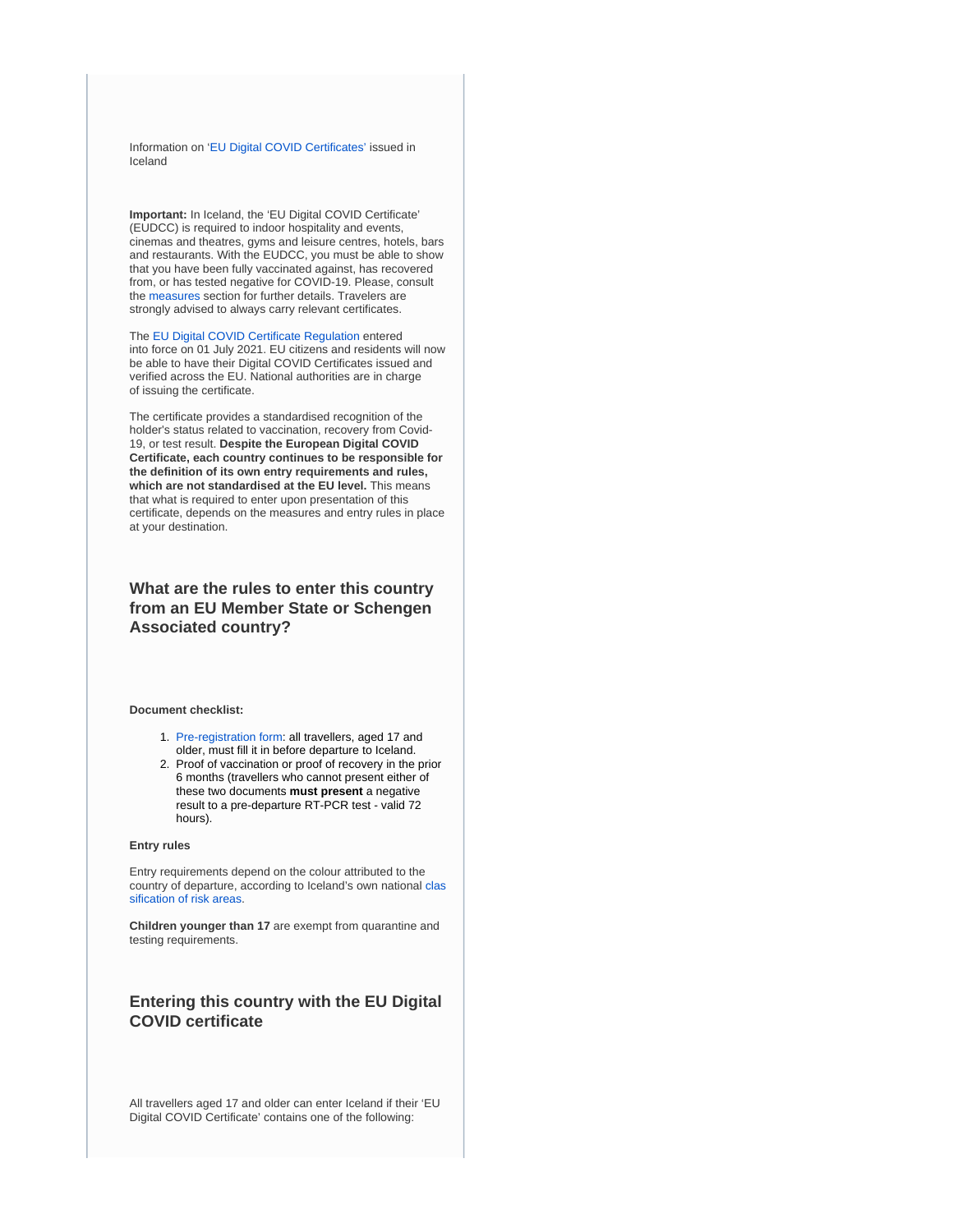- Proof of full vaccination. Accepted vaccines: Comirnaty (BioNTech and Pfizer), Nuvaxovid (Novavax), Spikevax (Moderna), Vaxzevria (AstraZeneca), Janssen, Covidshield, BIBP /Sinopharm, CoronaVac, Covaxin and Covovax.
- Proof of recovery from COVID-19. Validity: 180 days.
- Negative to a pre-departure RT-PCR test. Validity: 72 hours.

**Learn more:**

#### [General information](https://www.covid.is/english)

[Certificates of vaccination accepted at the border for](https://www.landlaeknir.is/um-embaettid/greinar/grein/item44162/Certificate-of-vaccination-against-COVID-19-accepted-at-the-border)  [exemption of border measures due to COVID-19](https://www.landlaeknir.is/um-embaettid/greinar/grein/item44162/Certificate-of-vaccination-against-COVID-19-accepted-at-the-border)

# **Entering this country without the EU Digital COVID certificate or with a certificate not compliant with national requirements**

Documents equivalent to the 'EU Digital COVID Certificate' (EUDCC) in Icelandic, Swedish, Danish, Norwegian or English are also accepted, if they meet the same requirements listed above for the EUDCC.

**Learn more:**

[General information](https://www.covid.is/english) **[Certificates](https://www.covid.is/sub-categories/certificates)** 

**What are the rules to enter this country from outside an EU Member State or Schengen Associated country?**

#### **Entry rules**

Entry requirements depend on the colour attributed to the country of departure, according to Iceland's own national [clas](https://www.landlaeknir.is/um-embaettid/greinar/grein/item39194/Skilgreind-svaedi-med-smitahaettu---Defined-areas-with-risk-of-infection-(27-02-2020)) [sification of risk areas](https://www.landlaeknir.is/um-embaettid/greinar/grein/item39194/Skilgreind-svaedi-med-smitahaettu---Defined-areas-with-risk-of-infection-(27-02-2020)).

**Children younger than 17** are exempt from quarantine and testing requirements.

**Mandatory travel documents**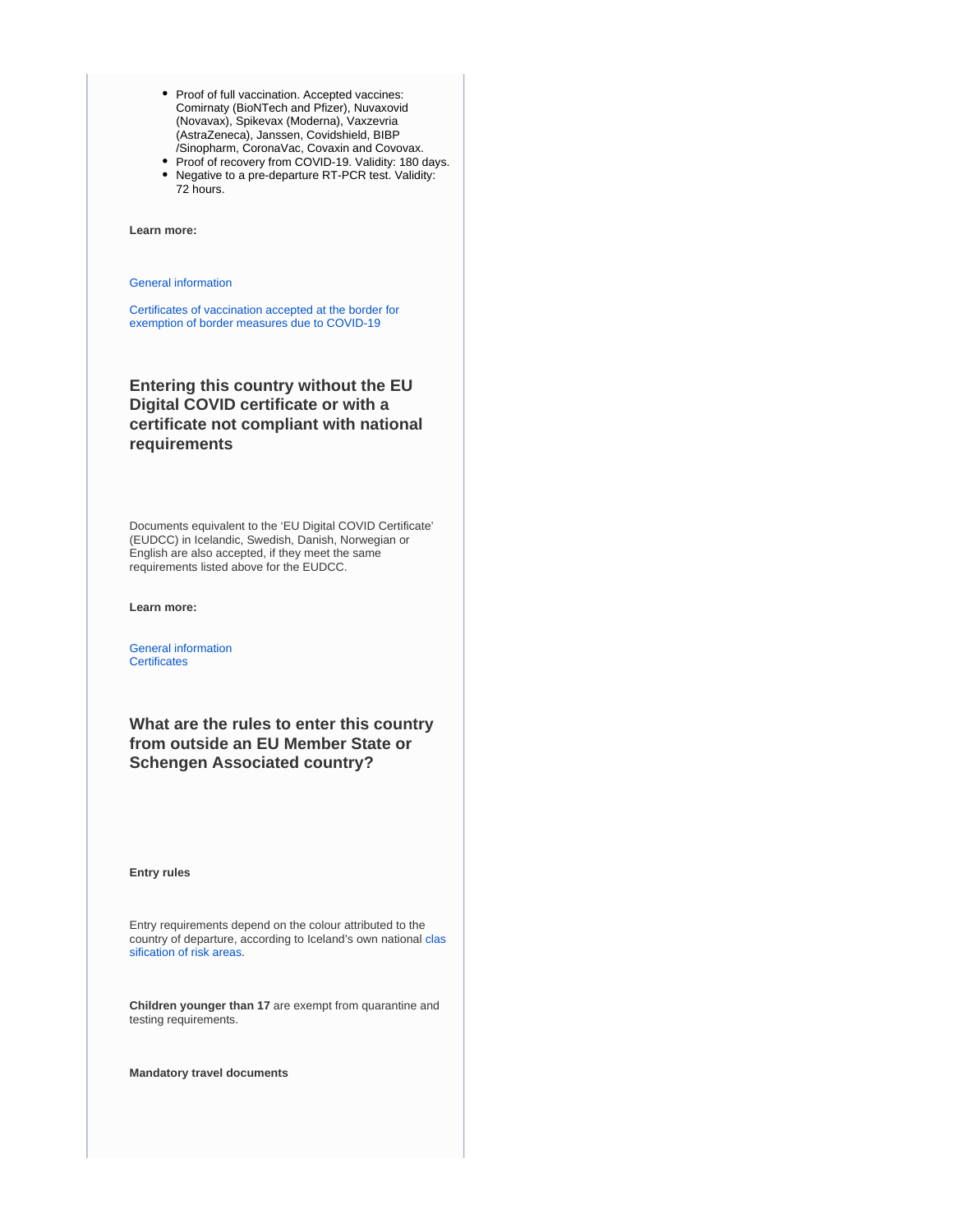- 1. [Pre-registration form:](https://visit.covid.is/registration/) all travellers, aged 17 and older, must fill it in before departure to Iceland.
- 2. Proof of vaccination or proof of recovery in the prior 6 months (travellers who cannot present either of these two documents **must present** a negative result to a pre-departure RT-PCR test - valid 72 hours).

**Learn more:**

[General information](https://www.covid.is/english) **[Certificates](https://www.covid.is/sub-categories/certificates)** 

# **What are the rules if I go abroad from this country, and when I return from abroad?**

People living in Iceland are strongly advised against unnecessary travel to [risk areas](https://www.landlaeknir.is/um-embaettid/greinar/grein/item39194/Skilgreind-ahaettusvaedi---Defined-high-risk-areas) due to COVID-19.

Travellers (born in 2004 and earlier) who are citizens or residents of Iceland or have ties to Iceland are required to undergo a COVID-19 test within 2 days from arrival. Testing can be obtained at Keflavik airport upon arrival. Otherwise testing is at Sudurlandsbraut 34 in Reykjavik or outside the capital area at [certain primary health care centers.](https://www.landlaeknir.is/um-embaettid/greinar/grein/item42632/Upplysingar-um-opnunartima-heilsugaeslustodva-fyrir-landamaeraskimun) Note if there is a high demand for testing at the airport, passengers will be directed to Reykjavik/the primary health care service.

**Learn more:**

[Recommendation regarding Travel Abroad](https://www.landlaeknir.is/um-embaettid/frettir/frett/item47001/Updated-COVID-19-Recommendation-regarding-Travel-Abroad)

### **May I transit this country?**

YES

Transit passengers who do not leave the airport are exempt from travel restrictions at the border.

# **General measures**

Information on the situation in the country is available on the [o](https://www.covid.is/english) [fficial website on COVID-19 information.](https://www.covid.is/english)

**Important:** In Iceland, **the 'EU Digital COVID Certificate' (EUDCC) is required to access the following public spaces**: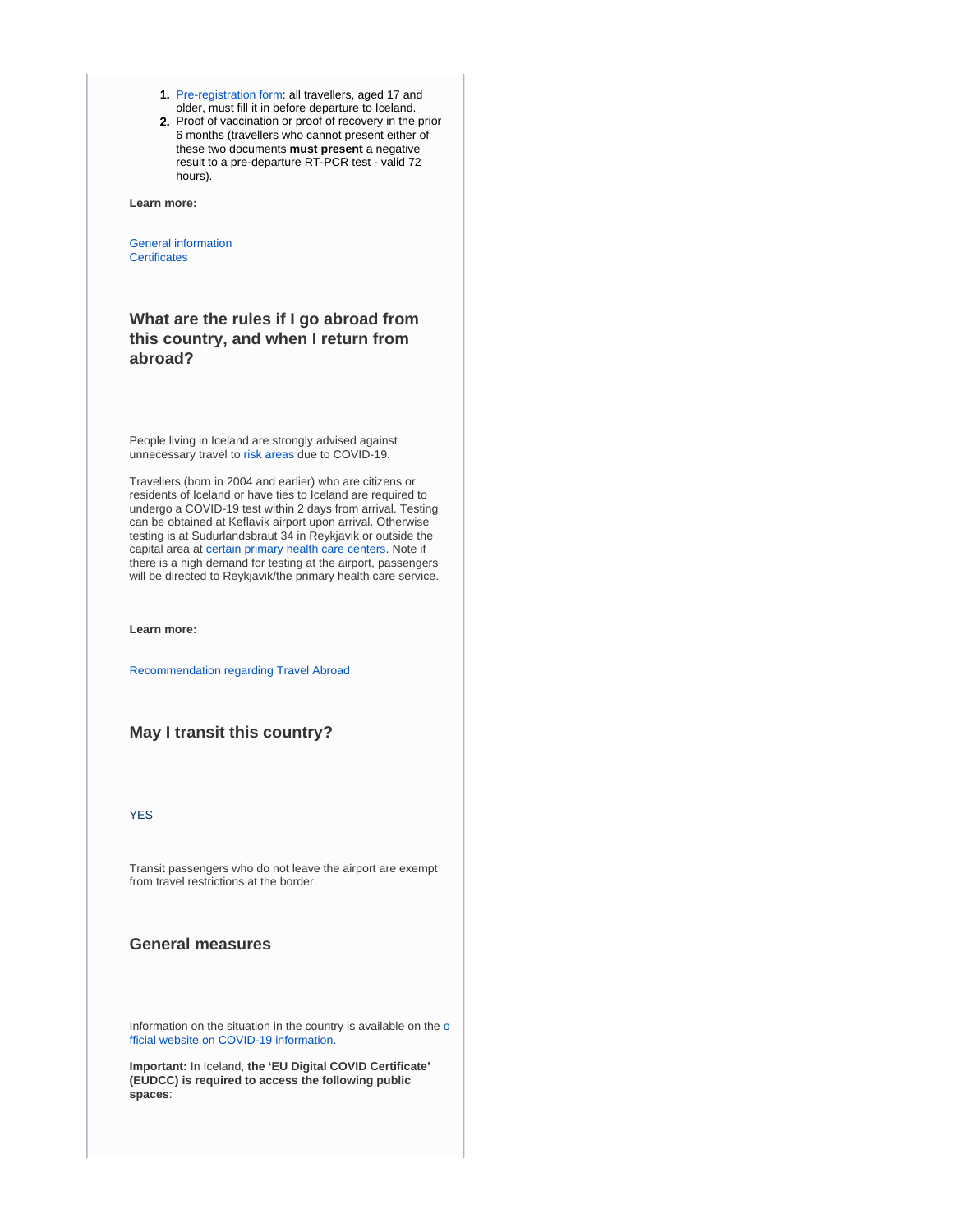- Hotel, bars and restaurants
- Cinemas and theatres
- Gyms and leisure centres (excluding access to swimming pools or standalone swimming pool facilities)

To be valid, the EUDCC must contain one of the following:

- Proof of full vaccination. Accepted vaccines: Comirnaty (BioNTech and Pfizer), Nuvaxovid (Novavax), Spikevax (Moderna), Vaxzevria (AstraZeneca), Janssen, Covidshield, BIBP /Sinopharm, CoronaVac, Covaxin and Covovax.
- Proof of recovery from COVID-19. Validity: 180 days. Negative molecular (valid 72 hours) or antigen test
- result (valid 48 hours).

Citizens of countries that do not issue the EUDCC should provide equivalent certificates in Icelandic, Swedish, Danish, Norwegian or English.

Travellers are strongly advised to always carry relevant certificates.

### **Use of facemasks**

The use of facemasks is mandatory, in **all indoor and outdoor public spaces**, when the one-metre distancing rule cannot be observed. Exemptions:

- Children under 9 years old.
- People who do are unable to wear a face mask for health reasons.

# **Physical Distancing**

At all workplaces and in other activities, the one-metre distance limit between people who are not closely linked must be ensured.

At gatherings where all guests are seated the one-metre rule is not effective, but a face mask must be worn.

# **Indoor and outdoor meetings, public or private gatherings and events**

**Indoors events**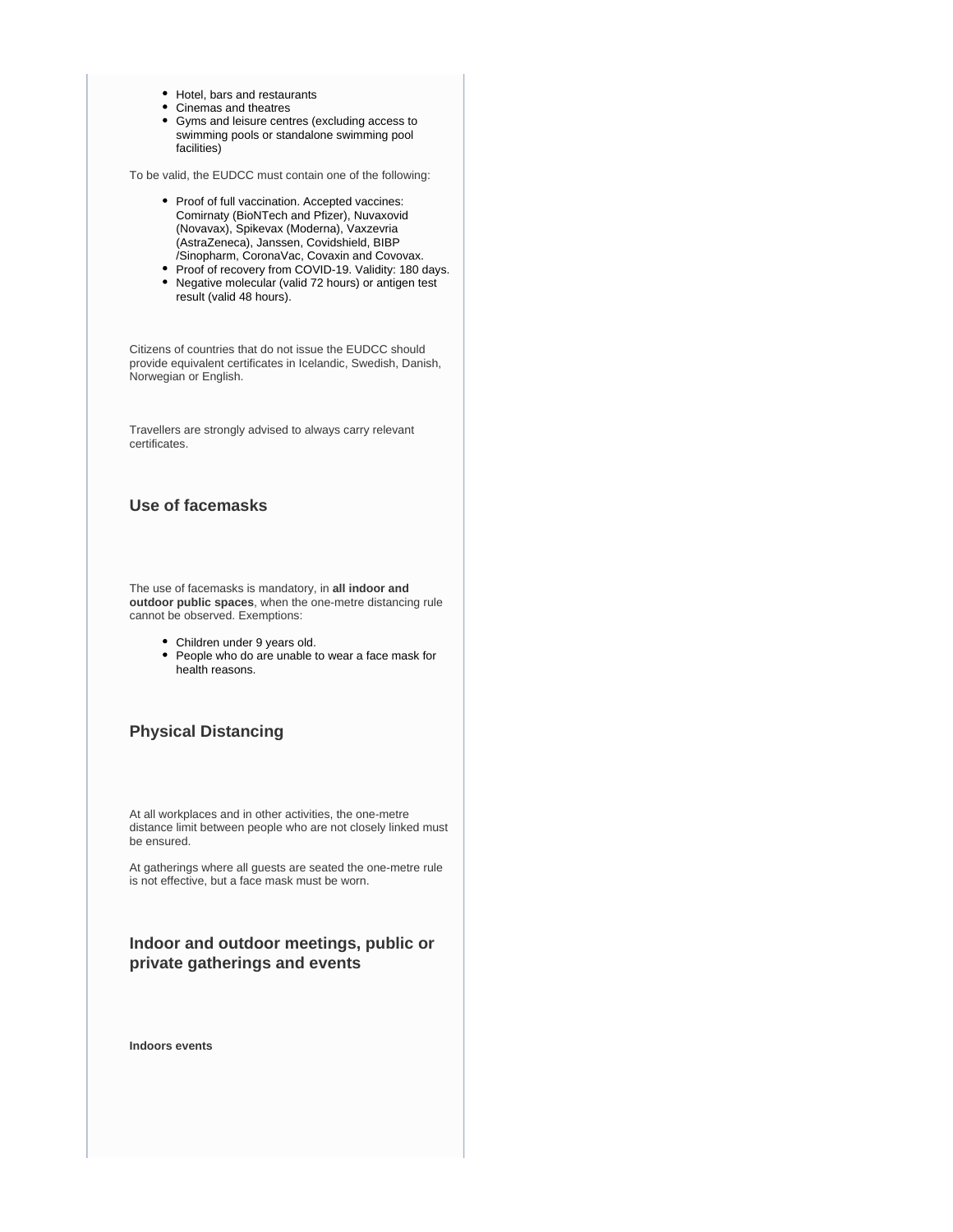No indoor events, including entertainment, cultural, community and sporting events, will take place after 8pm. In relation to events happening earlier in the day, attendance should be limited to 50% of venue capacity or 1,000 attendees, whichever is the lower. This includes cinemas. This does not affect religious, educational, or normal workplace business activity and business events (for example: conferences, trade fairs).

You may be asked for contact tracing data (for example: name, contact number).

Wedding receptions can take place with a capacity limit of 100 guests and continue after 8pm. Midnight closing time still applies.

### **Outdoor events**

Attendance at outdoor events, including entertainment, cultural, community and sporting events, should be limited to 50% of venue capacity or 5,000 attendees, whichever is the lower.

#### **Family and social gatherings**

People should limit their contacts throughout the coming period to the greatest degree possible and visits to private homes should be kept to a maximum of 3 other households (that is, 4 households in total).

# **Safety measures for public transportation**

In all forms of public transport, **facemasks are mandatory**. Also, social distance should be maintained as much as possible. In some cases, temperature checks are conducted.

#### **Places of worship**

**OPEN**

Religious services can proceed without capacity limits but with all other protective measures remaining in place.

# **Quarantine**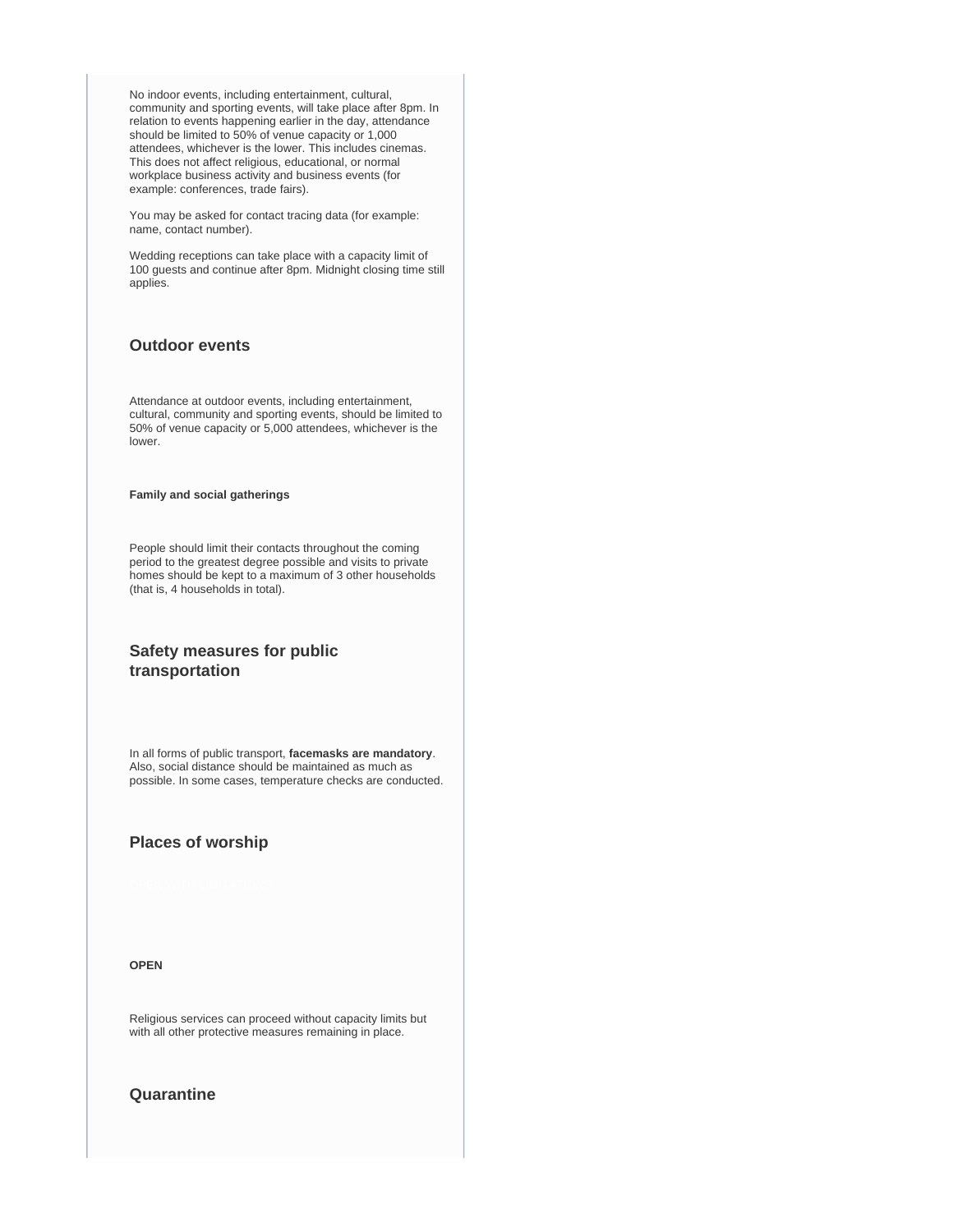**You will be quarantined if:**

- You have come into contact with someone who turned out to be infected.
- You are travelling from abroad and do not have a certificate of vaccination or previous COVID-19 infection.

**You will not be quarantined if:**

- You have come into contact with someone who was later sent to quarantine.
- Your neighbour is infected (for example, in the same stairwell) unless you have had significant contact.

#### **Quarantine ends**

- Quarantine can be shortened to 5 days if you get tested; otherwise, quarantine is 14 days.
- You will automatically receive a bar code for the test; you do not need to register specifically for it.
- A quarantine that takes place in a home where someone is in isolation ends with a negative result from the test after isolation has been lifted. The household members can then expect quarantine for a day longer than isolation lasts. In order to fulfill the conditions for shortening the quarantine to 5 days, there must be a complete separation between the individual in isolation and the individual in quarantine.

**Learn more:**

[How does quarantine work?](https://www.covid.is/categories/how-does-quarantine-work)

# **Non-essential (other than medicine and food) shops**

#### **OPEN WITH LIMITATIONS**

Pharmacies, grocery stores and other stores may accept up to 50 people. In addition, 5 persons are allowed for each 10 m2 of space to the maximum of 500 customers in their premises, if it is possible to ensure at least one-metre between persons who are unrelated.

### **Tourist accommodations**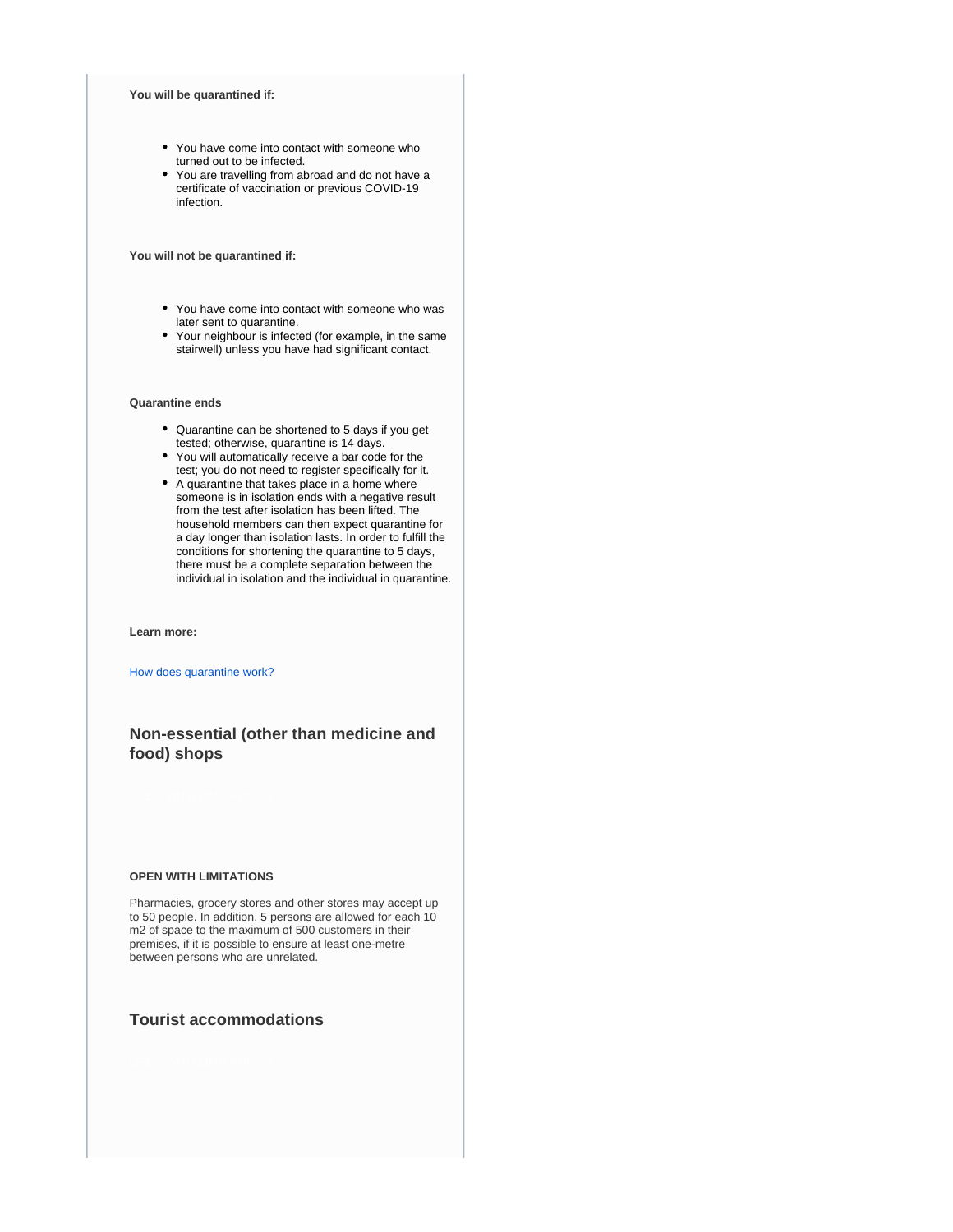#### **Catering establishments**

#### **OPEN WITH LIMITATIONS**

All bars, cafes and restaurants, excluding take away or delivery services, close at 8 PM. This also applies to hotel restaurants and bars, except for overnight residents. A **EUDCC** is required to access all catering establishments. Please note that health protocols must be always respected:

- Table service only (no counter service)
- One-meter between tables
- Maximum 6 adults per table (maximum 15 persons when including children aged 12 and younger)
- No multiple table bookings and no intermingling
- Masks when not seated at table

You may be asked for contact tracing data (for example: name, contact, number).

# **Cinemas, museums and indoor attractions**

#### **OPEN WITH LIMITATIONS**

Cinemas are open: please note that **a EUDCC** is required to enter the building.

**Performing arts, cinema theatres and other cultural events** may have up to **50** persons on stage, i.e. during rehearsals and shows. Up to **50** seated guests may be accommodated in each area, and they must wear face masks. Seats must be numbered and registered with the attendee's name, ID No. and telephone number. The 1-metre rule can be deviated from while seated. Children born in 2016 and later are not included in this number. Refreshments may not be sold during intervals. Up to **500 people** may be allowed in each area provided they present a **negative rapid antigen test** taken no longer than 48 hours in advance at a **c ertified test centre**.

Nightclubs are closed.

#### **Personal care services**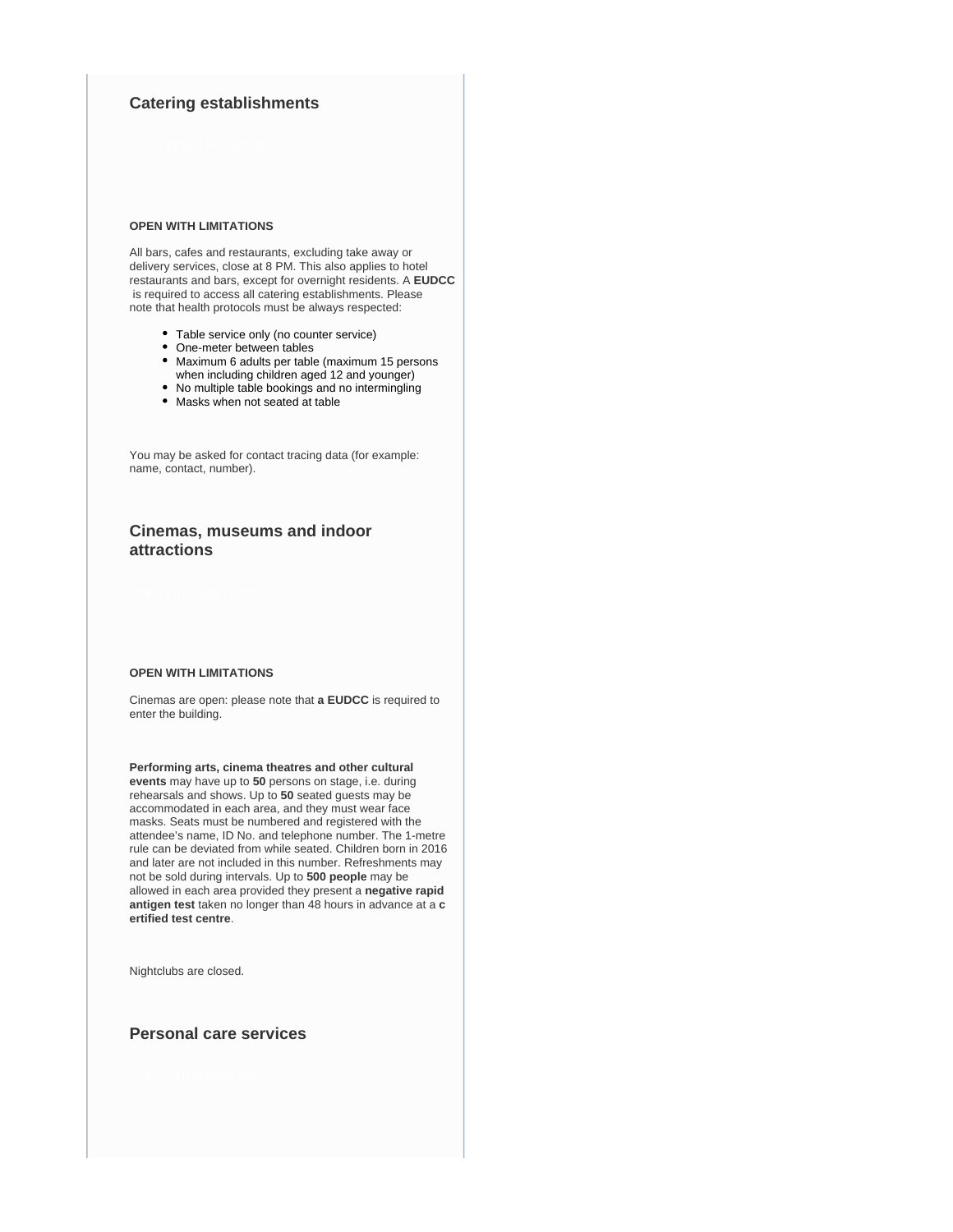#### **OPEN WITH LIMITATIONS**

**Swimming and bathing pools, spas and gyms** are open. Please note that **a EUDCC** is required to access gyms and other leisure centres (excluding swimming pools).

# **Ski facilities**

Further limitations may apply.

#### **Other measures**

#### **Work**

Everyone should work from home unless it is necessary to attend the workplace in person.

### **Useful Info for tourists**

#### [Useful Info for tourists](https://www.covid.is/categories/tourists-travelling-to-iceland)

09.12.2021

 $\overline{\phantom{a}}$  , where  $\overline{\phantom{a}}$ 

# **What are the rules to enter this country from an EU Member State or Schengen Associated country?**

\_\_\_\_\_\_\_\_\_\_\_\_\_\_\_\_\_\_\_\_\_\_\_\_\_\_\_\_\_\_\_\_\_\_\_\_\_\_\_\_\_\_\_\_\_\_\_\_\_

Iceland adopts [its own national classification of risk areas](https://www.landlaeknir.is/um-embaettid/greinar/grein/item39194/Skilgreind-svaedi-med-smitahaettu---Defined-areas-with-risk-of-infection-(27-02-2020)), hence travel restrictions for Iceland are not based on the common 'EU Traffic Lights' map.

All passengers born in 2004 and earlier are required to fill out [apre-registration formb](https://visit.covid.is/registration/)efore departure to Iceland, which requires them to provide personal details and contact information, flight information, travel dates, address(es) during their stay in Iceland and information on countries they have visited before arrival.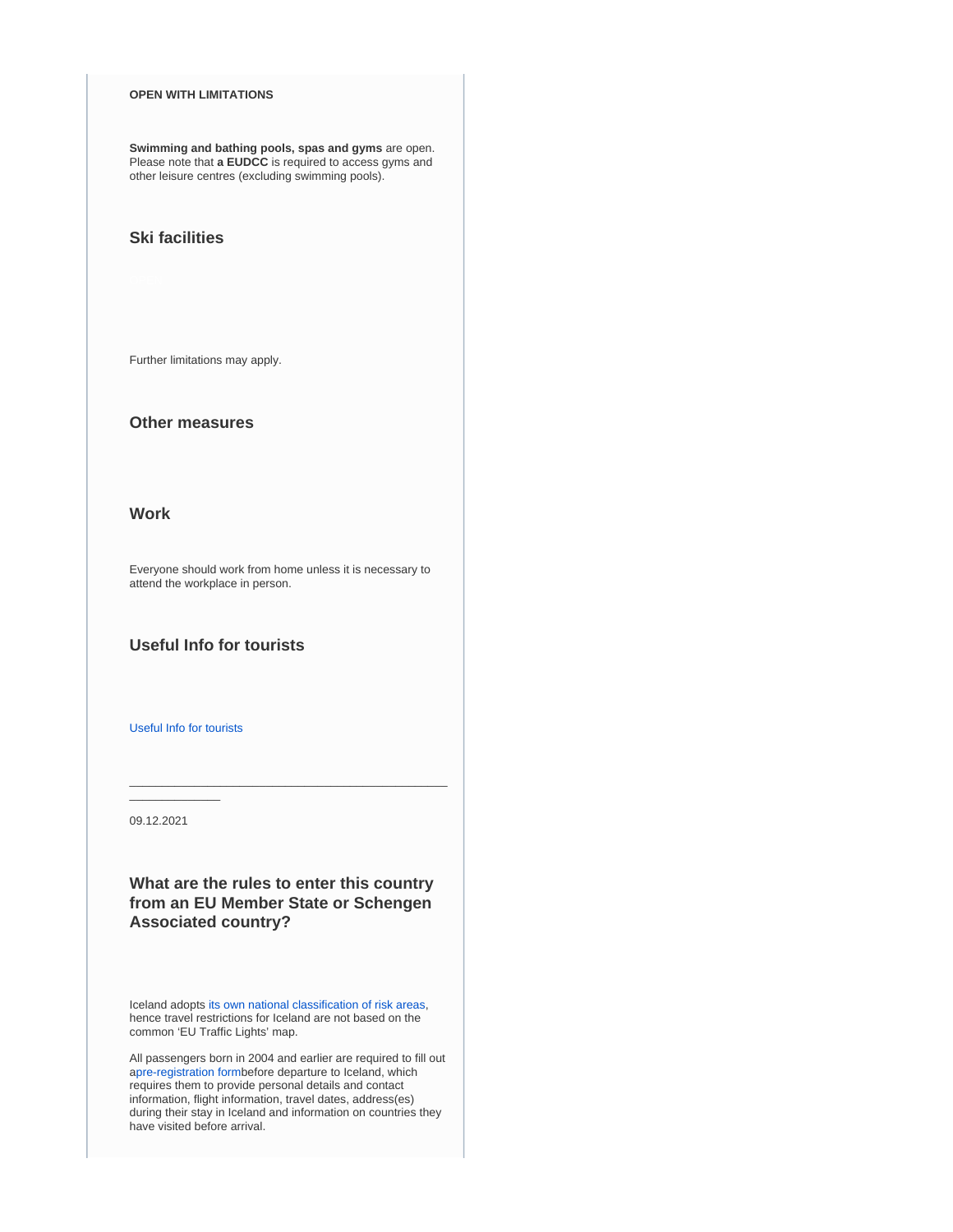Passengers are also encouraged to download and use the COVID-19 app Rakning C-19, which contains important information on COVID-19 and how to contact the health care service in Iceland.

[Rules at the borders](https://www.government.is/news/article/2021/07/19/COVID-19-test-certificate-required-before-departure-for-vaccinated-travellers/) are in force until 15 January 2022.

# **Entering this country with the EU Digital COVID certificate**

Vaccinated travellers, as well as those with a confirmed previous infection, have to present a valid certificate at the arrival.

> 1. **Vaccinated people:**to have a valid certificate, 14 days have to have passed from the second dose (or 14 days from Janssen/Johnson & Johnson dose). If the time is shorter than 14 days, the certificate is not valid.

All vaccines approved by the European Medicines Agency (EMA) and the World Health Organisation are accepted.

The vaccination certificates must fulfil the requirements described[here.](https://www.landlaeknir.is/um-embaettid/greinar/grein/item44162/Certificate-of-vaccination-against-COVID-19-accepted-at-the-border%22%20/t%20%22_blank)

2. **People that have been infected with COVID-19:** th ey must provide a certificate that fulfils the requirements described[here.](https://www.landlaeknir.is/um-embaettid/greinar/grein/item43709/Certificates-regarding-previous-COVID-19-infection-that-are-accepted-at-the-border-in-Iceland-from-10-December-2020)

The certificate must be submitted in Icelandic, Danish, Norwegian, Swedish, English, or French. A certificate in another language may be valid if submitted along with a translation in one of the approved languages and verified by a certified translator**.**

**Those who live in Iceland, or who have a network here**, must go for COVID-19 testing within 48 hours of arriving in Iceland. They do not have to present a negative COVID-19 test at the border. Testing can be obtained at the border in Keflavík or at the health care centres all over Iceland. There is no need to quarantine while waiting for the results of this test, but travellers are asked to attend to personal infection control, limit contact with vulnerable individuals and be alert to the [symptoms](https://www.covid.is/sub-categories/avoiding-infection) of COVID-19.

**Rules for travellers without a network in Iceland:** vaccinated passengers and those with prior infection of COVID-19 need to **present a negative COVID-19 test** Both a **PCR test** and a **rapid antigen test** are **accepted. NB. selftests are not accepted.** The test must have been taken within **72 hours before departure** on the first leg of the journey. Travellers who do not present a negative test upon arrival will be required to take a PCR-test at the border and to follow rules of quarantine until results are received. A 100 000 ISK fine is applied for not presenting a negative COVID-19 test at the border. If less than 14 days have passed from completion of vaccination then the traveller needs to undergo testing at the border and follow the rules on [home quarantine](https://www.landlaeknir.is/um-embaettid/greinar/grein/item43539/Instructions-for-persons-under-home-based-quarantine) until a negative result is obtained.

A traveller that has recently recovered from COVID-19 is exempt from presenting a negative COVID-19 test at the border. Instead, they need to present a positive PCR-test, taken more than 14 days prior, but less than 180 days. These people do not need to have a second COVID-19 test when arriving in Iceland, even if they have a network in the country.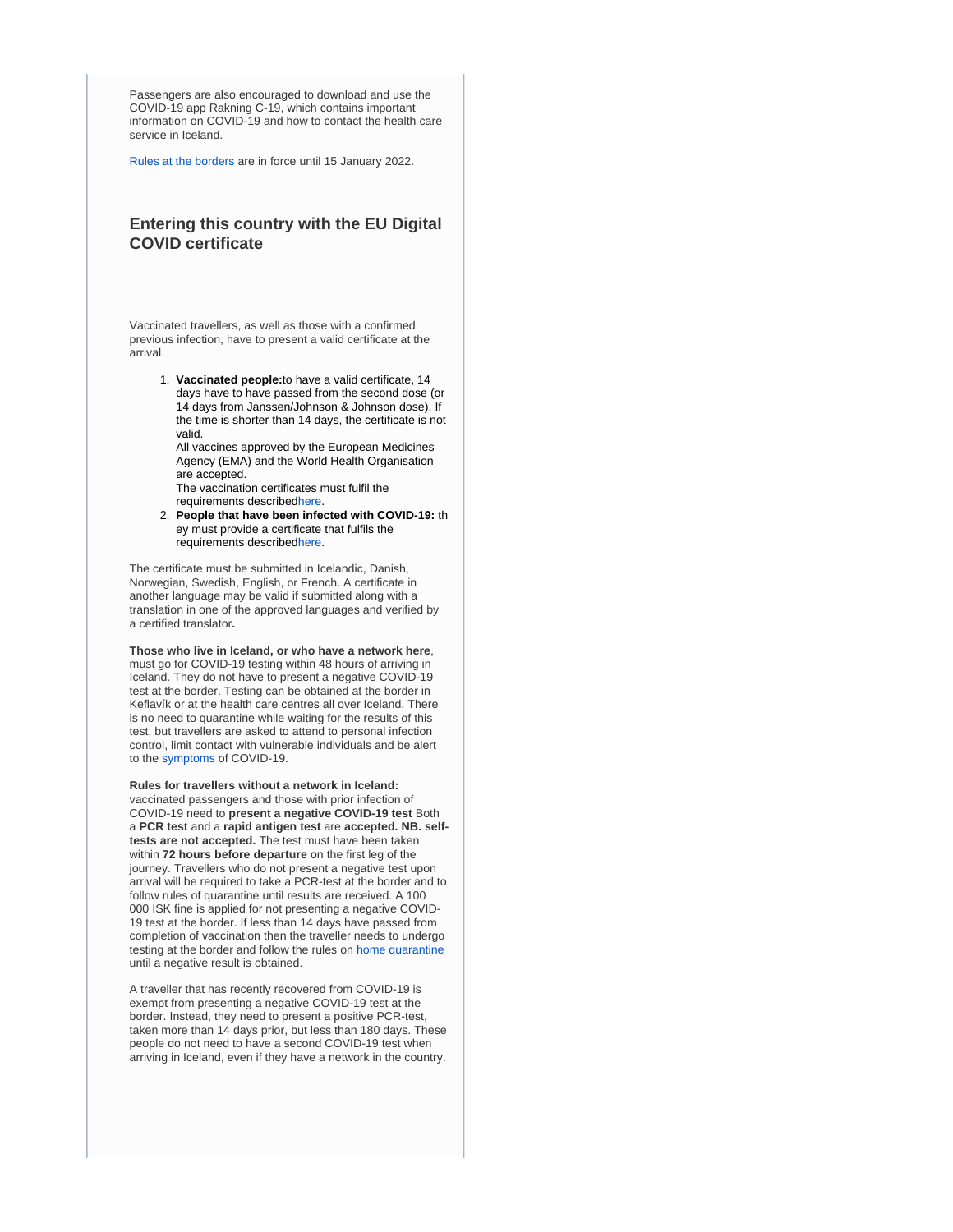**Testing and quarantine of children:** Children under the age of 18 are permitted to travel to Iceland with their parents, given the [parents are exempt from travel restrictions](https://www.logreglan.is/english/regarding-travel-restrictions-to-iceland-as-a-result-of-covid-19/) to Iceland. However, children born in or before 2004 need to undergo testing at the border, quarantine for 5 days and then be tested a second time, unless they have a certificate of full vaccination. Children born in 2005 or later are exempt from the rules at the border.

**NOTE! there is limited access to official quarantine facilities in Iceland – travellers must themselves ensure appropriate housing while in quarantine**

**Find out more:** [www.covid.is](https://www.covid.is/english)  **Certificates** [Are you travelling to Iceland?](https://island.is/en/p/entry)  [Certificates of vaccination accepted at the border for](https://www.landlaeknir.is/um-embaettid/greinar/grein/item44162/Certificate-of-vaccination-against-COVID-19-accepted-at-the-border)  [exemption of border measures due to COVID-19](https://www.landlaeknir.is/um-embaettid/greinar/grein/item44162/Certificate-of-vaccination-against-COVID-19-accepted-at-the-border)  [Travel restrictions to Iceland](https://www.logreglan.is/english/regarding-travel-restrictions-to-iceland-as-a-result-of-covid-19/)  [FAQ regarding disease control measures at the border](https://www.government.is/government/covid-19/q-and-a-on-border-measures/)

# **Entering this country without the EU Digital COVID certificate or with a certificate not compliant with national requirements**

If travellers don't have any vaccination certificate or a certification that proves a previous COVID-19 infection or have a certificate that is not valid, they need to present a**[nega](https://www.covid.is/sub-categories/certificates) [tive PCR test certificate](https://www.covid.is/sub-categories/certificates)**against COVID-19.**Rapid antigen tests are in this case not considered valid.** The test must have been taken **within 72 hours before departure.** Travelle rs who do not present a negative PCR-test upon arrival can be refused entry at the border or financial penalties can be imposed. However, Icelandic citizens will not be refused entry.

The result of the test must be pre-recorded. The certificate must be submitted in either Icelandic, Norwegian, Swedish, Danish, or English. Certificates in other languages are not considered valid.

Additionally, passengers arriving in Iceland without proof of vaccination or prior infection, must undergo**two more PCR tests:**one at the border upon arrival, and another 5 days after the first. Between the two tests, **a quarantine of 5 days is mandatory.** People may [quarantine at home](https://www.landlaeknir.is/um-embaettid/greinar/grein/item43539/instructions-for-persons-under-home-based-quarantine) provided that their [accommodation meets certain conditions.](https://www.landlaeknir.is/um-embaettid/greinar/grein/item41241/appropriate-housing-while-in-quarantine). Here is a [list](https://www.ferdamalastofa.is/en/about-us/novel-coronavirus-covid-19-general-info/accommodations-that-welcome-guests-in-quarantine)  [of accommodations that accommodate guests in quarantine.](https://www.ferdamalastofa.is/en/about-us/novel-coronavirus-covid-19-general-info/accommodations-that-welcome-guests-in-quarantine)

#### **NOTE! there is limited access to official quarantine facilities in Iceland – travellers must themselves ensure appropriate housing while in quarantine**

The second testing is done at [health centres](https://www.landlaeknir.is/covid19-screening) around Iceland. A bar code is sent to a mobile phone the night before testing. Those people who test negative in the second PCR test are no longer submitted to special precautions. Those who test positive must continue self-isolation.

**A tourist is obliged to [pre-register](https://visit.covid.is/registration/)** a departure date from Iceland if it is available. If the length of stay is shorter than the required time in quarantine, it will be examined separately, as there is a risk that the person in question will not follow the rules on quarantine.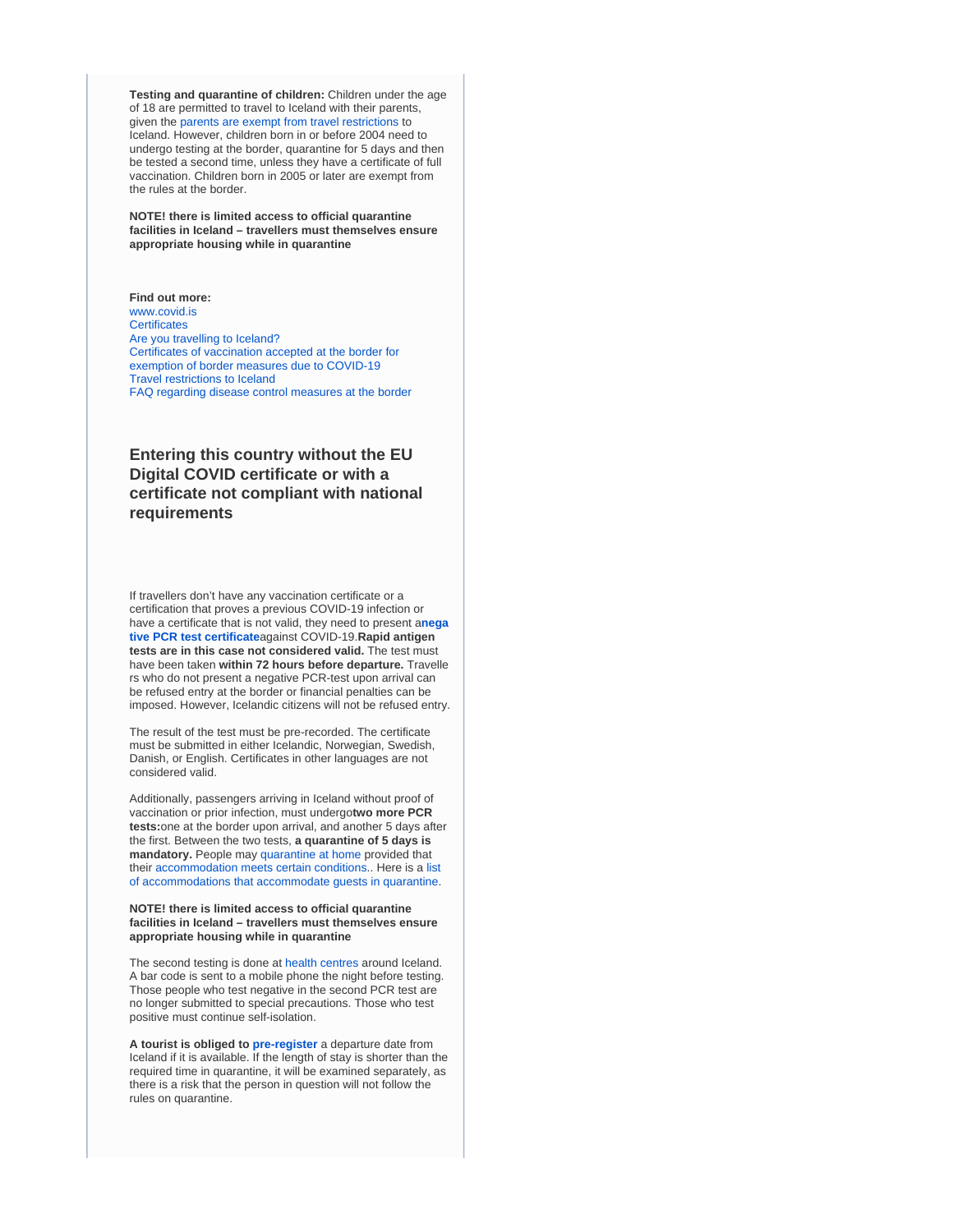Please note that violations of quarantine or isolation rules are subject to [fines](https://www.rikissaksoknari.is/english/covid-19/) and the involvement of the authorities to prevent violations.

**Testing and quarantine of children:** Children under the age of 18 are permitted to travel to Iceland with their parents, given the [parents are exempt from travel restrictions](https://www.logreglan.is/english/regarding-travel-restrictions-to-iceland-as-a-result-of-covid-19/) to Iceland. However, children born in or before 2004 need to undergo testing at the border, quarantine for 5 days and then be tested a second time, unless they have a certificate of full vaccination. Children born in 2005 or later are exempt from the rules at the border.

#### **Find out more:**

[www.covid.is](https://www.covid.is/english)  **Certificates** [Are you travelling to Iceland?](https://island.is/en/p/entry)  [Certificates of vaccination accepted at the border for](https://www.landlaeknir.is/um-embaettid/greinar/grein/item44162/Certificate-of-vaccination-against-COVID-19-accepted-at-the-border)  [exemption of border measures due to COVID-19](https://www.landlaeknir.is/um-embaettid/greinar/grein/item44162/Certificate-of-vaccination-against-COVID-19-accepted-at-the-border)  [Travel restrictions to Iceland](https://www.logreglan.is/english/regarding-travel-restrictions-to-iceland-as-a-result-of-covid-19/)  [FAQ regarding disease control measures at the border](https://www.government.is/government/covid-19/q-and-a-on-border-measures/)  [Quarantine at home](https://www.landlaeknir.is/um-embaettid/greinar/grein/item43539/instructions-for-persons-under-home-based-quarantine)  [List of accommodations that accommodate guests in](https://www.ferdamalastofa.is/en/about-us/novel-coronavirus-covid-19-general-info/accommodations-that-welcome-guests-in-quarantine)  [quarantine](https://www.ferdamalastofa.is/en/about-us/novel-coronavirus-covid-19-general-info/accommodations-that-welcome-guests-in-quarantine)  [Testing centres](https://www.landlaeknir.is/covid19-screening)

[Documents you need to travel in Europe](https://europa.eu/youreurope/citizens/travel/entry-exit/index_en.htm) [Health cover for temporary stays](https://europa.eu/youreurope/citizens/health/unplanned-healthcare/temporary-stays/index_en.htm)

# **What are the rules to enter this country from outside an EU Member State or Schengen Associated country?**

**Note!** New rules in effect due to the spread of the Omicron variant of the SARS-CoV-2 virus, which causes COVID-19, require all travellers who have stayed for more than 24 hours over the last 14 days in the following countries to pre-register, undergo PCR testing at the border upon arrival in the country and then stay in quarantine until the results are available from a second PCR test performed 5 days after arrival. Those who have no ties to Iceland must also present a negative COVIDtest that is not older than 72 hours at boarding.

Travellers can pre-register without a certificate and then they undergo 2 tests and quarantine.

**Countries: Botswana, Esvatini, Lesotho, Mozambique, Namibia, South Africa, Zimbabwe.**

[Travel restrictions](https://www.logreglan.is/english/regarding-travel-restrictions-to-iceland-as-a-result-of-covid-19/) do not apply to other EEA/EFTA-citizens and citizens of Monaco, San Marino, and the Vatican.

Third-country citizens are still not authorised to travel to Iceland [unless exemptions apply.](https://www.logreglan.is/english/regarding-travel-restrictions-to-iceland-as-a-result-of-covid-19/) Note: As of 1 January 2021, UK nationals have the status of third-country nationals.

Rules at the borders are in force until 15 January 2022.

Travellers from **outside the EEA/EFTA area** who are **not relatives of an EEA/EFTA citizen** and **not from exempted countries may not enter Iceland** unless the provide a valid reason. **Valid reasons** fall into the following categories: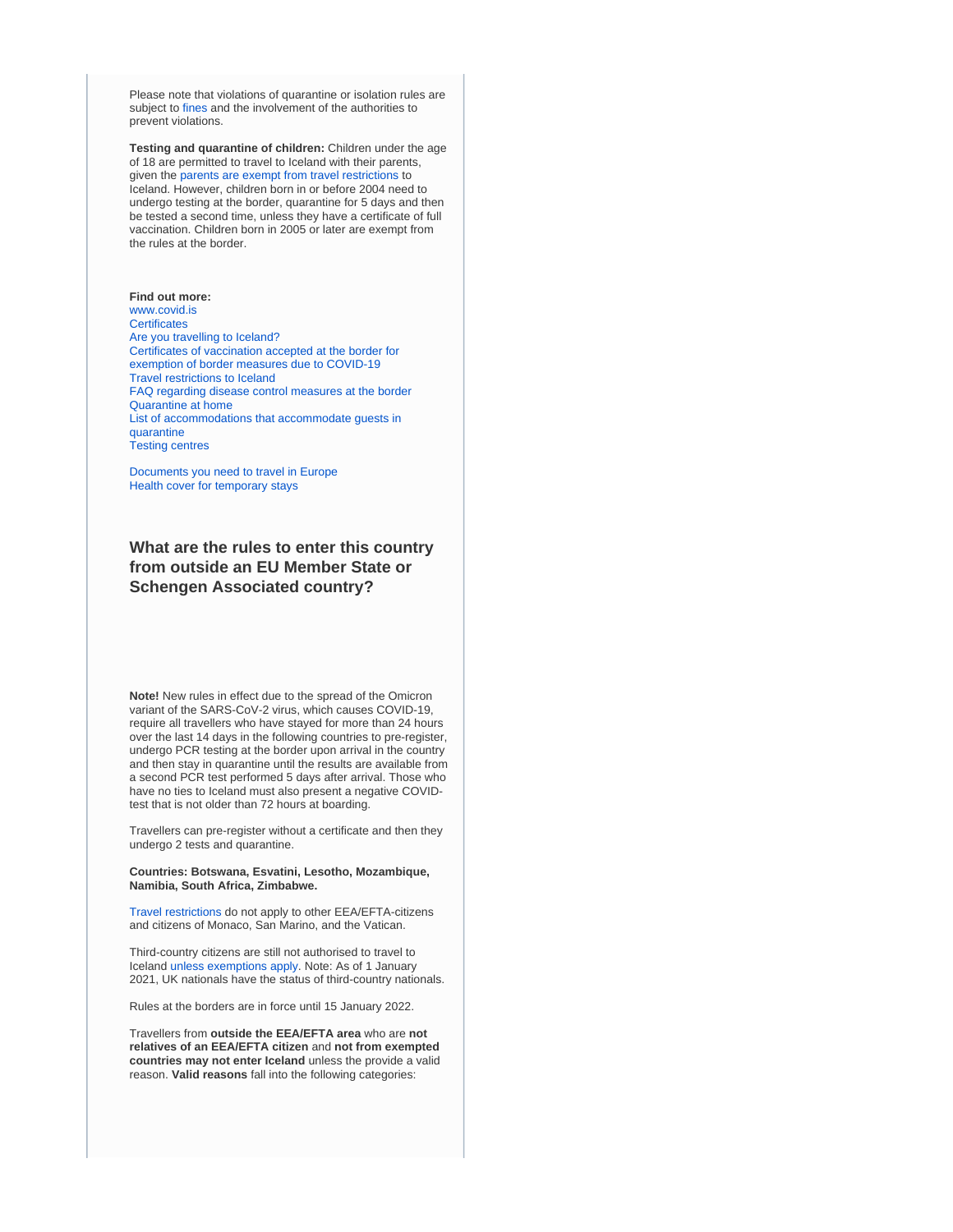- Passenger in airport transit
- Employees in healthcare services and geriatric services
- Employees responsible for the transportation of goods and services
- Individual travelling because of an acute family incident (i.e. serious illness, accident or demise)
- Individuals and delegations who travel to the country under the aegis of the Icelandic government, staff of diplomatic missions and other representatives of foreign countries; international organisation staff and their guests who need to travel to the country due to the activities of these organisations; members of armed forces travelling to Iceland for duty; humanitarian aid workers; staff of civil protection; and family members of the aforementioned parties
- Students\*
- Persons who essentially need to travel to Iceland for business purposes of short duration and it cannot be postponed or performed abroad\*

\* Note! This does not apply to foreigners that have stayed in a defined high-risk zone for more than 24 hours in the past 14 days. Defined high-risk zones are: Botswana, Eswatini, Lesotho, Mozambique, Namibia, Zimbabwe, and South Africa.

#### **RULES AT BORDER**

#### **Provisions for travellers who are vaccinated or can provide valid proof of prior infection**

**Those who live in Iceland, or who have a network here**, must go for COVID-19 testing within 48 hours of arriving in Iceland. They do not have to present a negative COVID-19 test at the border. Testing can be obtained at the border in Keflavík or at the health care centres all over Iceland. There is no need to quarantine while waiting for the results of this test, but travellers are asked to attend to personal infection control, limit contact with vulnerable individuals and be alert to the [symptoms](https://www.covid.is/sub-categories/avoiding-infection) of COVID-19.

**Rules for travellers without a network in Iceland:** vaccinated passengers and those with prior infection of COVID-19 need to **present a negative COVID-19 test** Both a **PCR test** and a **rapid antigen test** are **accepted. NB. selftests are not accepted.** The test must have been taken within **72 hours before departure** on the first leg of the journey. A 100 000 ISK fine is applied for not presenting a negative COVID-19 test at the border. If less than 14 days have passed from completion of vaccination then the traveller needs to undergo testing at the border and follow the rules on [home quarantine](https://www.landlaeknir.is/um-embaettid/greinar/grein/item43539/Instructions-for-persons-under-home-based-quarantine) until a negative result is obtained.

Travellers (born 2004 and earlier) who are citizens or residents of Iceland or have ties to Iceland are required to undergo a COVID-19 test within 2 days from arrival, despite having a negative PCR or antigen test, which was taken before departure. Testing can be obtained at Keflavik airport upon arrival. Otherwise testing is at Sudurlandsbraut 34 in Reykjavik or outside the capital area at certain primary health care centres. Note if there is a high demand for testing at the airport, passengers will be directed to Reykjavik/the primary health care service.

A traveller that has recently recovered from COVID-19 is exempt from presenting a negative COVID-19 test at the border. Instead, they need to present a positive PCR-test, taken more than 14 days prior, but less than 180 days. These people do not need to have a second COVID-19 test when arriving in Iceland, even if they have a network in the country.

#### **Provisions for travellers who are not vaccinated or can't provide valid proof of prior infection**

Those people are required to present a**negative result to a PCR test taken within 72 hoursbefore departure**to Iceland. **Rapid antigen tests are in this case not considered valid.**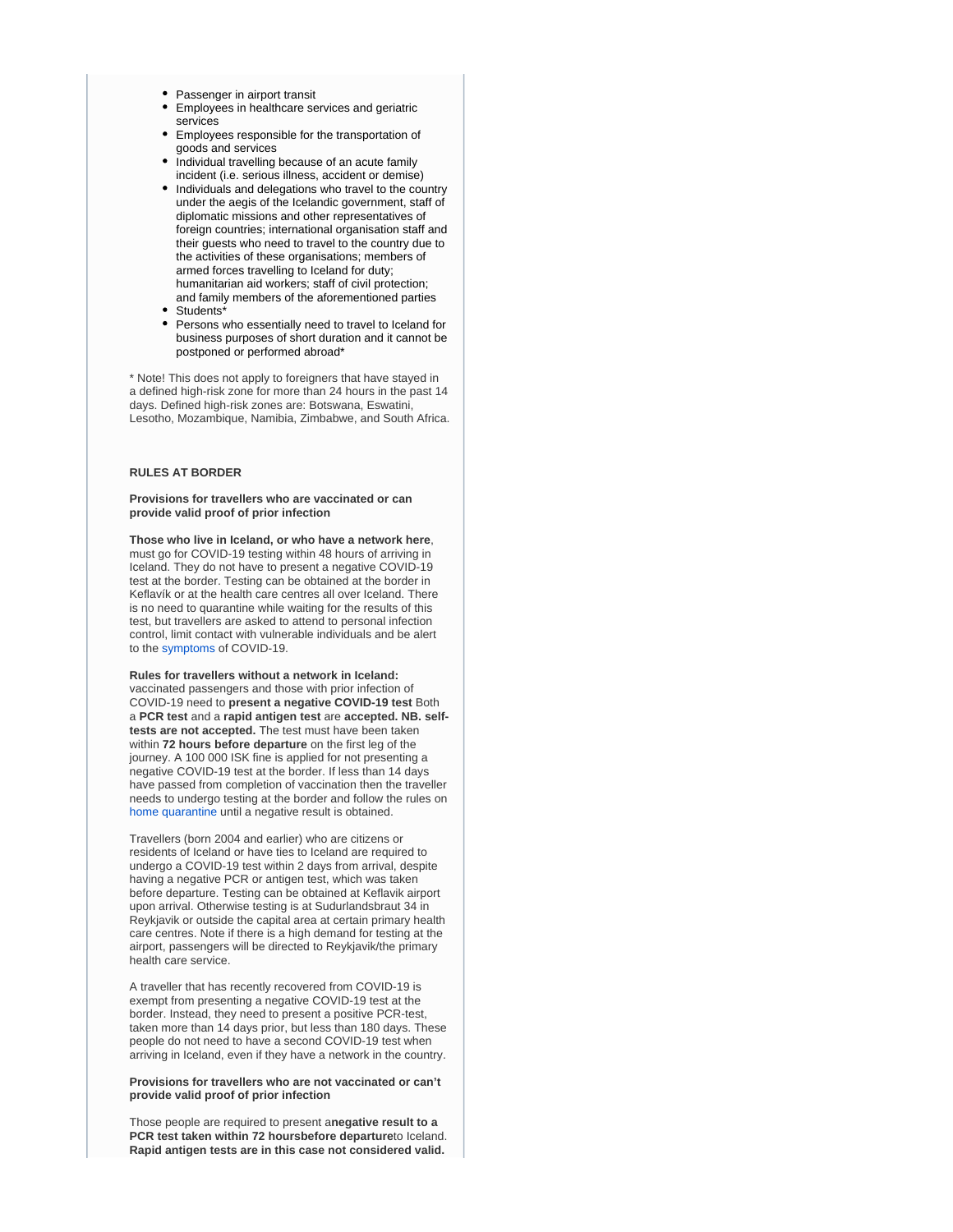Travellers who do not present a negative PCR-test upon arrival can be refused entry at the border or financial penalties can be imposed. However, Icelandic citizens will not be refused entry.

Additionally, these passengers arriving in Iceland must undergo**two more PCR tests:**one upon arrival, and another one 5 days after the first. Between the two tests, **a quarantine of 5 days is mandatory.** People may [quarantine](https://www.landlaeknir.is/um-embaettid/greinar/grein/item43539/instructions-for-persons-under-home-based-quarantine)  [at home](https://www.landlaeknir.is/um-embaettid/greinar/grein/item43539/instructions-for-persons-under-home-based-quarantine) provided that their [accommodation meets certain](https://www.landlaeknir.is/um-embaettid/greinar/grein/item41241/appropriate-housing-while-in-quarantine)  [conditions](https://www.landlaeknir.is/um-embaettid/greinar/grein/item41241/appropriate-housing-while-in-quarantine). If not, they need to stay at the government's quarantine facility during their quarantine. Here is a [list of](https://www.ferdamalastofa.is/en/about-us/novel-coronavirus-covid-19-general-info/accommodations-that-welcome-guests-in-quarantine)  [accommodations that accommodate guests in quarantine](https://www.ferdamalastofa.is/en/about-us/novel-coronavirus-covid-19-general-info/accommodations-that-welcome-guests-in-quarantine).

#### **NOTE! there is limited access to official quarantine facilities in Iceland – travellers must themselves ensure appropriate housing while in quarantine**

The second testing is done at [health centres](https://www.landlaeknir.is/covid19-screening) around Iceland. A bar code is sent to a mobile phone the night before testing. Those people who test negative in the second PCR test are no longer submitted to special precautions. Those who test positive must continue self-isolation.

#### **Mandatory Travel Documentation**

All passengers born before 2005 are required to fill out [apre](https://visit.covid.is/registration/)[registration form](https://visit.covid.is/registration/)before departure to Iceland, which requires them to provide personal details and contact information, flight information, travel dates, address(es) during their stay in Iceland and information on countries they have visited before arrival.

Passengers are also encouraged to download and use the COVID-19 app Rakning C-19, which contains important information on COVID-19 and how to contact the health care service in Iceland.

**Find out more:** [www.covid.is](https://www.covid.is/english)  **Certificates** [Are you travelling to Iceland?](https://island.is/en/p/entry)  [Certificates of vaccination accepted at the border for](https://www.landlaeknir.is/um-embaettid/greinar/grein/item44162/Certificate-of-vaccination-against-COVID-19-accepted-at-the-border)  [exemption of border measures due to COVID-19](https://www.landlaeknir.is/um-embaettid/greinar/grein/item44162/Certificate-of-vaccination-against-COVID-19-accepted-at-the-border)  [Travel restrictions to Iceland](https://www.logreglan.is/english/regarding-travel-restrictions-to-iceland-as-a-result-of-covid-19/)  [Defined areas with risk of infection and rules regarding border](https://www.landlaeknir.is/um-embaettid/greinar/grein/item39194/Skilgreind-ahaettusvaedi---Defined-high-risk-areas)  [crossing](https://www.landlaeknir.is/um-embaettid/greinar/grein/item39194/Skilgreind-ahaettusvaedi---Defined-high-risk-areas)

# **What are the rules if I go abroad from this country, and when I return from abroad?**

People living in Iceland are strongly advised against unnecessary travel to[risk areas](https://www.landlaeknir.is/um-embaettid/greinar/grein/item39194/Skilgreind-ahaettusvaedi---Defined-high-risk-areas)due to COVID-19.

Travellers (born in 2004 and earlier) who are citizens or residents of Iceland or have ties to Iceland are required to undergo a COVID-19 test within 2 days from arrival. Testing can be obtained at Keflavik airport upon arrival. Otherwise testing is at Sudurlandsbraut 34 in Reykjavik or outside the capital area at [certain primary health care centers.](https://www.landlaeknir.is/um-embaettid/greinar/grein/item42632/Upplysingar-um-opnunartima-heilsugaeslustodva-fyrir-landamaeraskimun) Note if there is a high demand for testing at the airport, passengers will be directed to Reykjavik/the primary health care service.

**Find out more:** [Recommendation regarding Travel Abroad](https://www.landlaeknir.is/um-embaettid/frettir/frett/item47001/Updated-COVID-19-Recommendation-regarding-Travel-Abroad)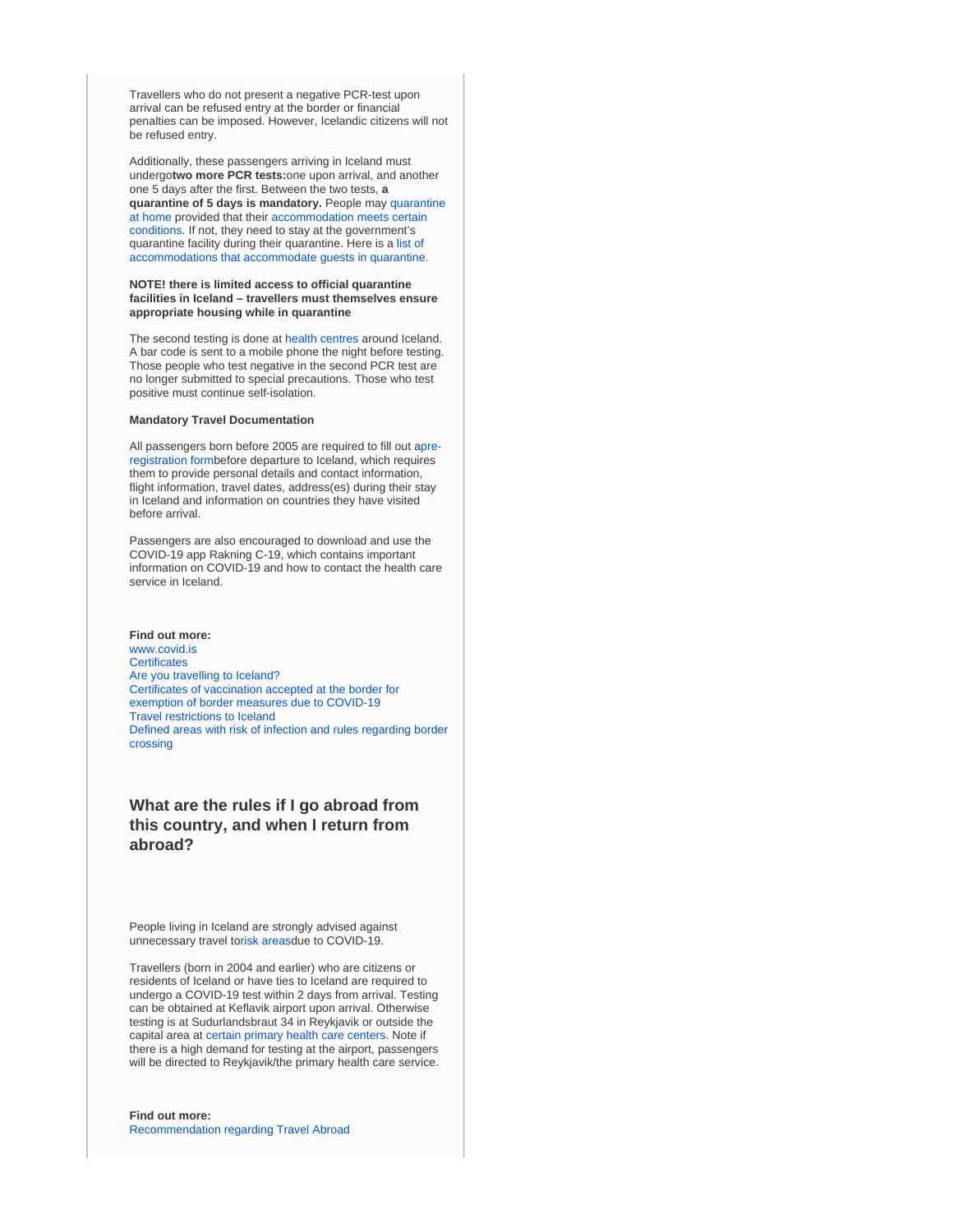### **May I transit this country?**

Yes

Transit passengers who do not leave the airport are exempt from travel restrictions at the border.

### **May I fly to this country?**

You can find the latest information on air travel regulations for this country on the **[IATA website](https://www.iatatravelcentre.com/international-travel-document-news/1580226297.htm)**.

You can also find information about **[air passenger rights](https://europa.eu/youreurope/citizens/travel/passenger-rights/air/index_en.htm)** on our portal for citizens.

### **General measures**

**[Regulation on restrictions on gatherings](https://www.government.is/news/article/2021/07/23/COVID-19-Restrictions-on-gatherings-as-of-25-July/)** due the pandemic will to 22 December 2021.

Limits to the number of people and the social distancing rule do not apply to children born 2016 or later. The obligation to wear a mask do not apply to children born 2006 or later.

### **Use of facemasks**

[Face masks](https://www.landlaeknir.is/utgefid-efni/skjal/item42256/) must be worn wherever the one-metre social distancing rule cannot be observed between people who are not closely linked. The obligation to wear a mask does not apply to children born 2006 or later.

Face masks must also be used where it is not possible to ensure a one-metre social distancing, such as in health care services, shops, museums, domestic flights and ferries, public transport, taxis and coaches, in practical driving lessons and flight training, hairdressers, beauty salons, massage parlours, tattoo parlours, dog grooming salons, tanning salons and other similar activities.

Those who do not have the understanding or maturity to use a face mask correctly or are unable to do so for other reasons, such as health reasons, do not have to wear a mask.

### **Physical Distancing**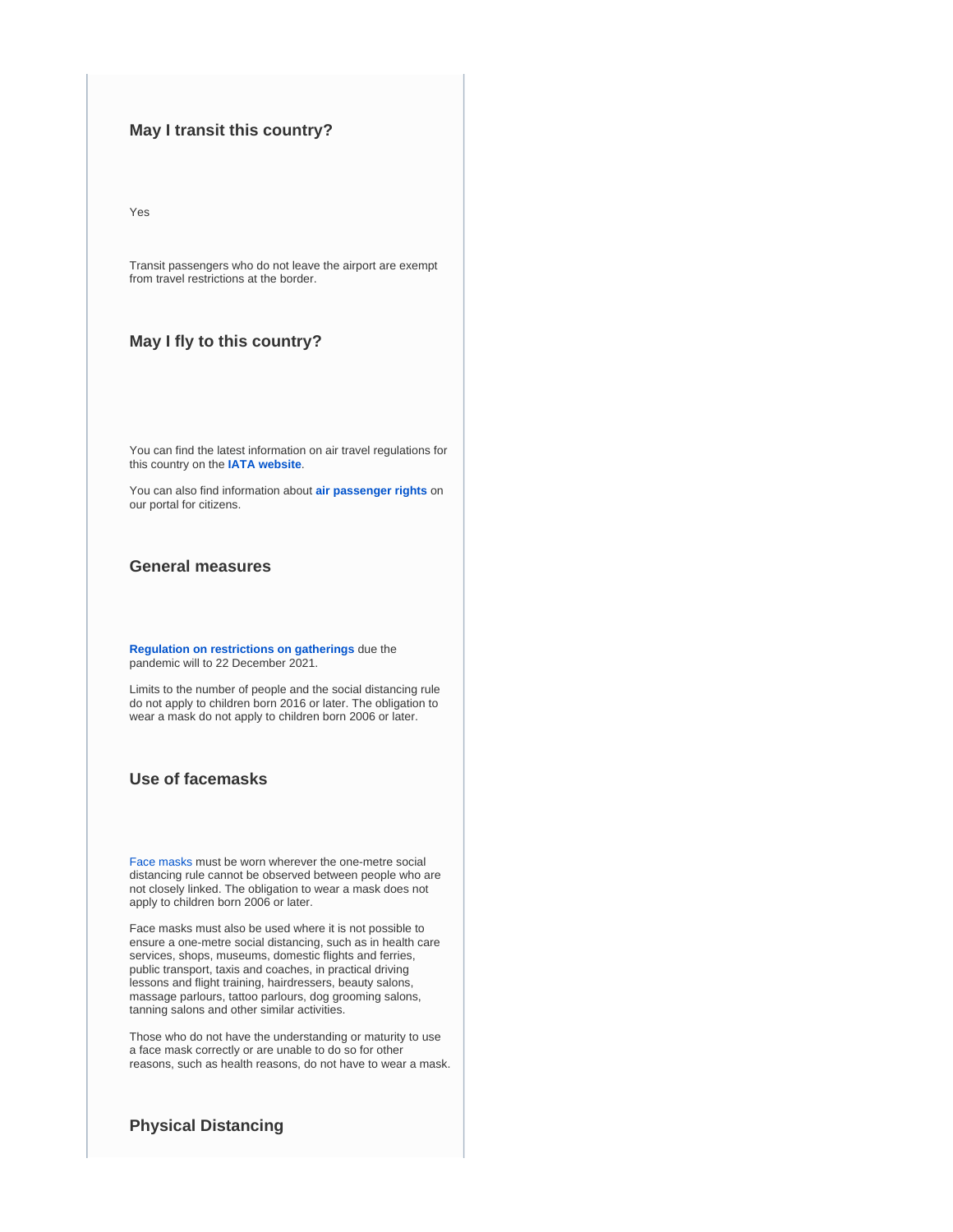At all workplaces and in other activities, the 1-metre distance limit between people who are not closely linked must be ensured.

At gatherings where all guests are seated, the 1-metre rule is not effective, but a face mask must be worn.

# **Indoor and outdoor meetings, public or private gatherings and events**

- The maximum number of people allowed in the same location is 50, with certain restrictions, both in public and private locations, outdoors and indoors.
- Restrictions on the number of people and social distancing rule do not apply to children born in 2016 or later.

**Up to 500 people** may attend an event, subject to all the following conditions:

- All attendees, born 2015 and before, must present either:
- a **negative rapid antigen test or a negative PCR test** taken no longer than 48 hours in advance, from a [certified test centre.](https://www.stjornarradid.is/efst-a-baugi/frettir/stok-frett/2021/11/12/COVID-19-Upplysingar-um-hvar-haegt-er-ad-fara-i-hradprof/) Note that self-tests are not accepted;
- a proof of a recent COVID-19 infection (no younger than 14 days and no older than 180 days).
- **1-metre distancing rule** except when seated.
- All attendees must be **registered by name, ID No. and telephone number**. The registered data must be kept on file for two weeks and then destroyed.
- **Face masks** must be worn indoors wherever the 1 metre social distancing rule cannot be observed. This rule does not apply at school dances. Children born 2006 and later are exempt from wearing a mask.
- Refreshments may not be sold during intervals.

### **Safety measures for public transportation**

Face masks must be used in public transport.

Restrictions on the number of people do not apply to public transport, coach travel, domestic flights and passenger ferries.

#### **Places of worship**

Open with limitations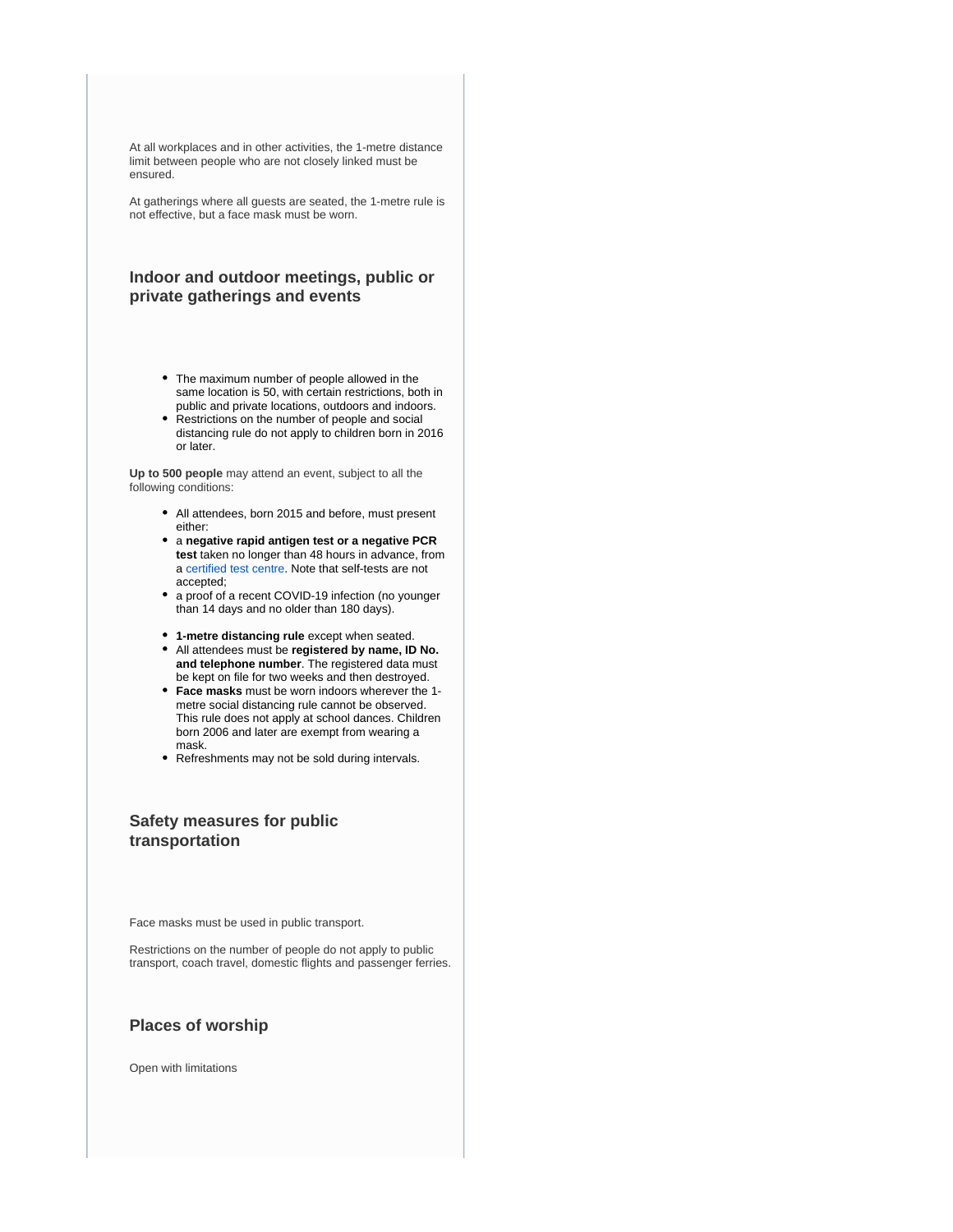Ceremonies held by religious and life stance associations may be attended by up to 50 persons. The same applies to wakes, confirmation parties, and similar. Up to 500 persons may attend ceremonies held by religious and life stance associations; stage, cultural and sports events; conferences, lectures and comparable events, provided they present a negative rapid antigen test taken no less than 48 hours earlier, from a certified test centre.

#### **Quarantine**

**NOTE! there is limited access to official quarantine facilities in Iceland – travellers must themselves ensure appropriate housing while in quarantine**

You will be quarantined if:

- you have come into contact with someone who turned out to be infected;
- you're travelling from abroad and do not have a certificate of vaccination or previous COVID-19 infection.

You will**not be quarantined**if:

- You have come into contact with someone who was later sent to quarantine.
- your neighbour is infected (for example, in the same stairwell) unless you have had significant contact.

#### **End of quarantine**

- Quarantine can be shortened to 5 days if you get tested; otherwise, quarantine is 14 days.
- $\bullet$ You will automatically receive a bar code for the test; you do not need to register specifically for it.
- A quarantine that takes place in a home where someone is in isolation ends with a negative result from the test after isolation has been lifted. The household members can then expect quarantine for a day longer than isolation lasts. In order to fulfil the conditions for shortening the quarantine to 5 days, there must be a complete separation between the individual in isolation and the individual in quarantine.

It is important to follow th[eGuidelines for quarantining at home](https://www.landlaeknir.is/um-embaettid/greinar/grein/item43539/Instructions-for-persons-under-home-based-quarantine) . The quarantine site must b[esuitable for quarantine,](https://www.landlaeknir.is/um-embaettid/greinar/grein/item41241/appropriate-housing-while-in-quarantine) and individuals in quarantine must stay there for the duration of the quarantine.

### **In quarantine**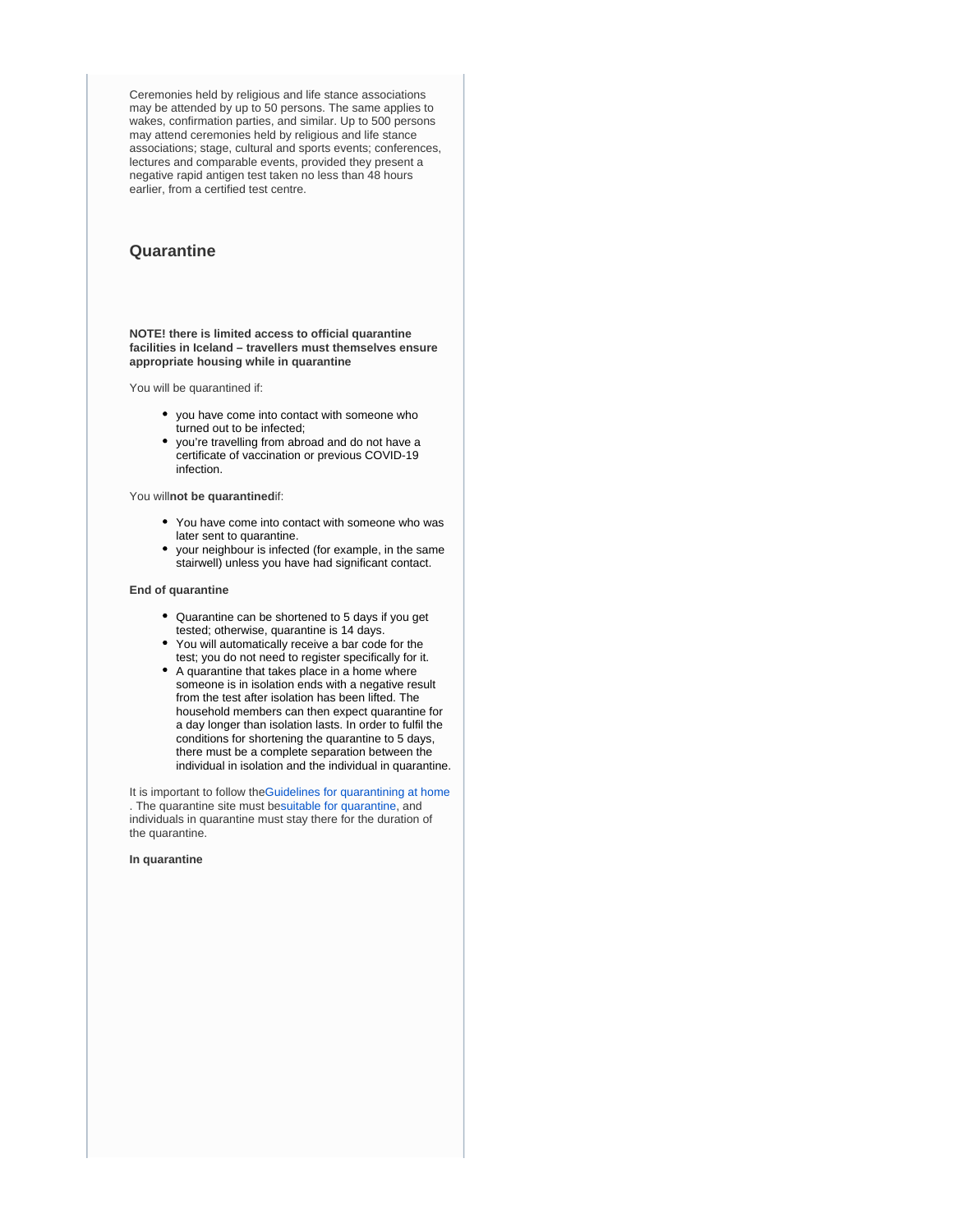- Contact with other people is prohibited. Therefore, quarantined individuals may need assistance with supplies, etc.
- If the home is quarantined, friends or relatives may take care of supplies and leave them at the front door, but they should not have direct contact with the quarantined person.
- If delivery of food and other necessities is available in the area, this service can be utilised during quarantine. The quarantined individual should make clear upon ordering that he/she is in quarantine and the delivery should be left outside the front door.
- If a person in quarantine develops symptoms of COVID-19 infection, they must be tested immediately (a private car or taxi may be used, and it must be stated that the individual is in quarantine) and follow the rules on isolation while waiting for the test results. Other individuals in the home must then be quarantined immediately and wait for the result of the test.
- $\bullet$ Keep in mind that people are quarantined because of the possibility that they have been infected with COVID-19. If they get sick, everyone who has had contact with the individual in question will be quarantined. Therefore, close contact with individuals in quarantine is undesirable.
- It is permitted to stay in one's own home even if another household member is quarantined there.

#### [Detailed instructions on quarantining at home.](https://www.landlaeknir.is/um-embaettid/greinar/grein/item43539/Instructions-for-persons-under-home-based-quarantine)

The Directorate of Health has published guidelines for [appropr](https://www.landlaeknir.is/um-embaettid/greinar/grein/item41241/Appropriate-housing-while-in-quarantine) [iate quarantine accommodation.](https://www.landlaeknir.is/um-embaettid/greinar/grein/item41241/Appropriate-housing-while-in-quarantine) In exceptional cases, the Chief Epidemiologist can decide that an individual undergoing quarantine must stay in a [public quarantine facility](https://www.raudikrossinn.is/hvad-gerum-vid/neydarvarnir/sottkvi/), such as if an individual is unable to isolate in an accommodation on their own account or if it becomes evident that they will not follow the rules on quarantine.

**Children in quarantine:** Instructions have been prepared for the parents/guardians o[fchildren with special care needs in](https://www.landlaeknir.is/um-embaettid/greinar/grein/item43371/children-with-special-care-needs-in-quarantine-instructions-for-parents/guardians)  [quarantine.](https://www.landlaeknir.is/um-embaettid/greinar/grein/item43371/children-with-special-care-needs-in-quarantine-instructions-for-parents/guardians)

A parent with a child in quarantine does not need to be registered in quarantine and does not need to go for screening to shorten quarantine to 7 days from 14 days. It is enough that the child is registered in quarantine and goes for testing.

**Confirmation/certification of quarantine:**Individuals**must be registered as being in quarantine**so that a[confirmation](https://www.landlaeknir.is/um-embaettid/greinar/grein/item43543/certificate-of-quarantine-or-a-confirmed-covid-19-infection) [/certificate](https://www.landlaeknir.is/um-embaettid/greinar/grein/item43543/certificate-of-quarantine-or-a-confirmed-covid-19-infection)can be issued. This is done by the Chief Epidemiologist and Department of Civil Protection's Tracing Team. A[video\(](https://www.youtube.com/watch?v=U1I43jcVUl4)in Icelandic) has been prepared to show how to apply for a certificate and can be accessed o[nheilsuvera.is.](https://www.heilsuvera.is/) The certificates are free of charge. An electronic ID is required to register into Heilsuvera.

**For more info:** [How does quarantine work?](https://www.covid.is/categories/how-does-quarantine-work)  [How to register for the quarantine certificate\(](https://www.youtube.com/watch?v=U1I43jcVUl4&feature=youtu.be)video in Icelandic)

# **Non-essential (other than medicine and food) shops**

Open with limitations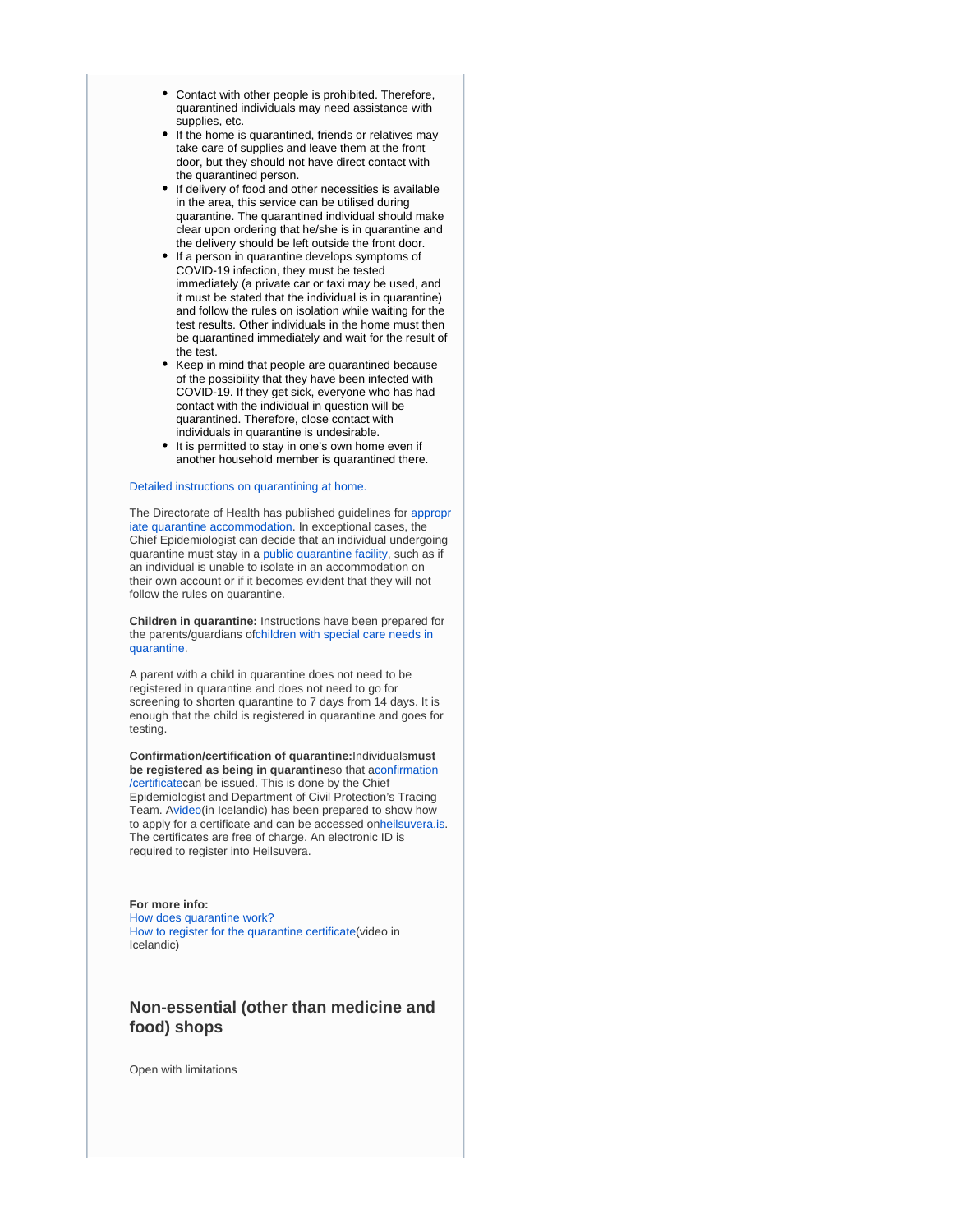Pharmacies, grocery stores and other stores may accept up to 50 people. In addition, 5 persons are allowed for each 10 m2 of space to the maximum of 500 customers in their premises, as long as it is possible to ensure at least 1 metre between persons who are unrelated.

### **Tourist accommodations**

Open with limitations

# **Catering establishments**

Open with limitations

**Restaurants, where alcoholic beverages are allowed,**may not stay open longer than 22:00 all days of the week with a maximum of 50 guests in each area and must maintain the 1 metre distance rule. All guests must be registered by name, ID No. and telephone number. All guests must have left the location at 23:00.

**Nightclubs and bars**may be open until 22:00 all days of the week with a maximum of 50 guests in each area. Alcoholic beverages are to be served to seated diners. All guests must be registered by name, ID No. and telephone number. All guests must have left the location at 23:00.

### **Cinemas, museums and indoor attractions**

Open with limitations

**Performing arts, cinema theatres and other cultural events**may have up to **50** persons on stage, i.e. during rehearsals and shows. Up to **50** seated guests may be accommodated in a given area, and they must wear face masks. Seats must be numbered and registered with the attendee's name, ID No. and telephone number. The 1-metre rule can be deviated from while seated. Children born in 2016 and later are not included in this number. Refreshments may not be sold during intervals. Up to **500 people** may be allowed in each area provided they present a **negative rapid antigen test** taken no longer than 48 hours in advance at a **c ertified test centre**.

#### **Personal care services**

Open with limitations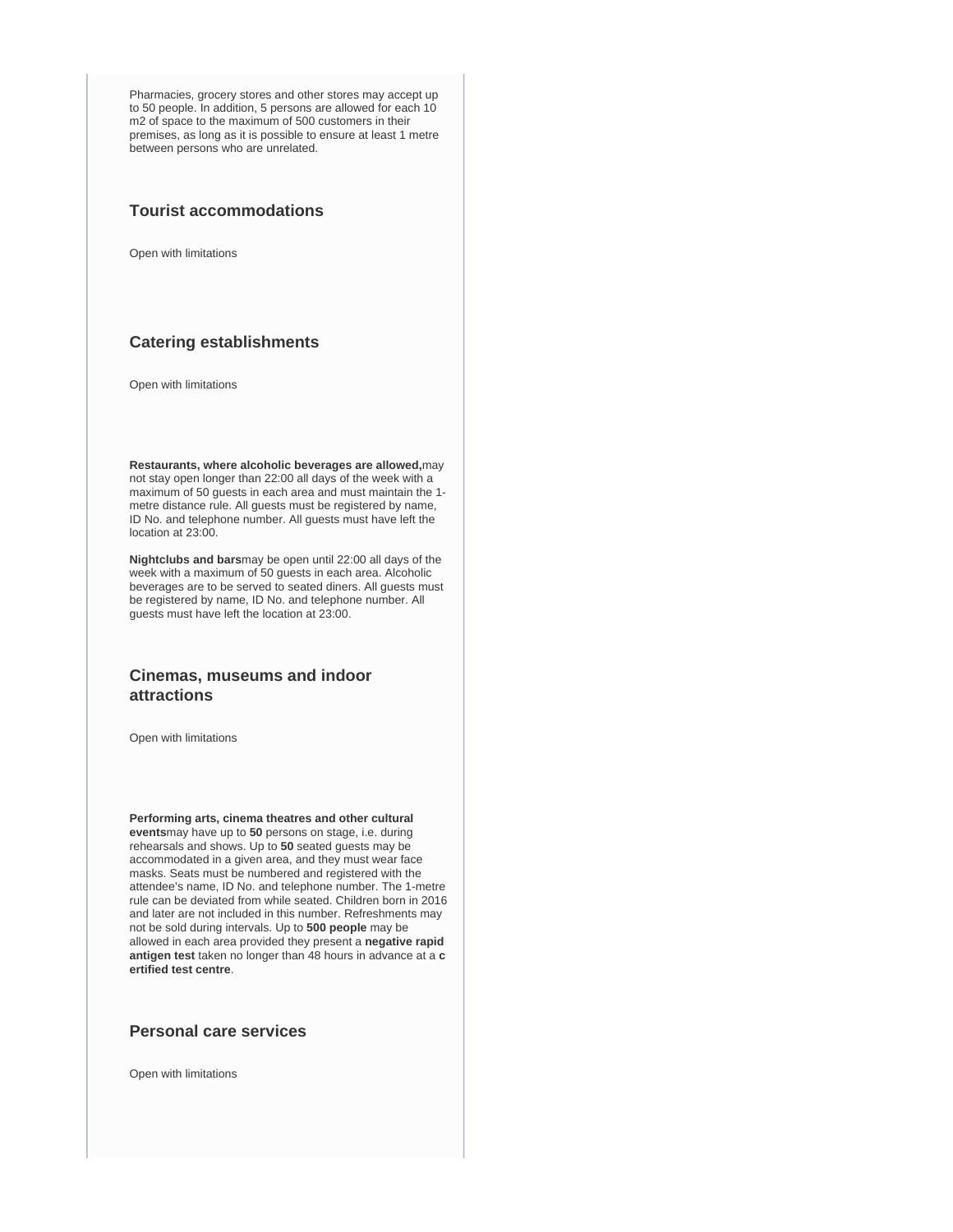**Swimming and bathing pools, spas and gyms** are open for 75% of permitted number of people. Equipment must be disinfected between users and all users must be registered. Children born 2016 and later are not included in this number.

# **Ski facilities**

Open

Further limitations may apply.

# **Health protocols for tourism services and tourists**

[Health protocols for tourism](https://www.covid.is)

**Useful Info for tourists**

\_\_\_\_\_\_\_\_\_\_\_\_\_\_\_\_\_\_\_\_\_\_\_\_\_\_\_\_

[Useful Info for tourists](https://www.covid.is/categories/tourists-travelling-to-iceland)

20.09.2021

# **What are the rules to enter this country from an EU Member State or Schengen Associated country?**

\_\_\_\_\_\_\_\_\_\_\_\_\_\_\_\_\_\_\_\_\_\_\_\_\_\_\_\_\_\_\_\_\_\_\_\_\_\_\_\_\_\_\_\_\_\_\_\_\_

Iceland adopts [its own national classification of risk areas](https://www.landlaeknir.is/um-embaettid/greinar/grein/item39194/Skilgreind-svaedi-med-smitahaettu---Defined-areas-with-risk-of-infection-(27-02-2020)), hence travel restrictions for Iceland are not based on the common 'EU Traffic Lights' map.

[All countries and territories of the world, except Greenland,](https://www.landlaeknir.is/um-embaettid/greinar/grein/item39194/Skilgreind-svaedi-med-smitahaettu---Defined-areas-with-risk-of-infection-(27-02-2020))  [are currently classified as risk areas](https://www.landlaeknir.is/um-embaettid/greinar/grein/item39194/Skilgreind-svaedi-med-smitahaettu---Defined-areas-with-risk-of-infection-(27-02-2020)).

All passengers born before 2005 are required to fill out [apre](https://visit.covid.is/registration/)[registration form](https://visit.covid.is/registration/)before departure to Iceland, which requires them to provide personal details and contact information, flight information, travel dates, address(es) during their stay in Iceland and information on countries they have visited before arrival.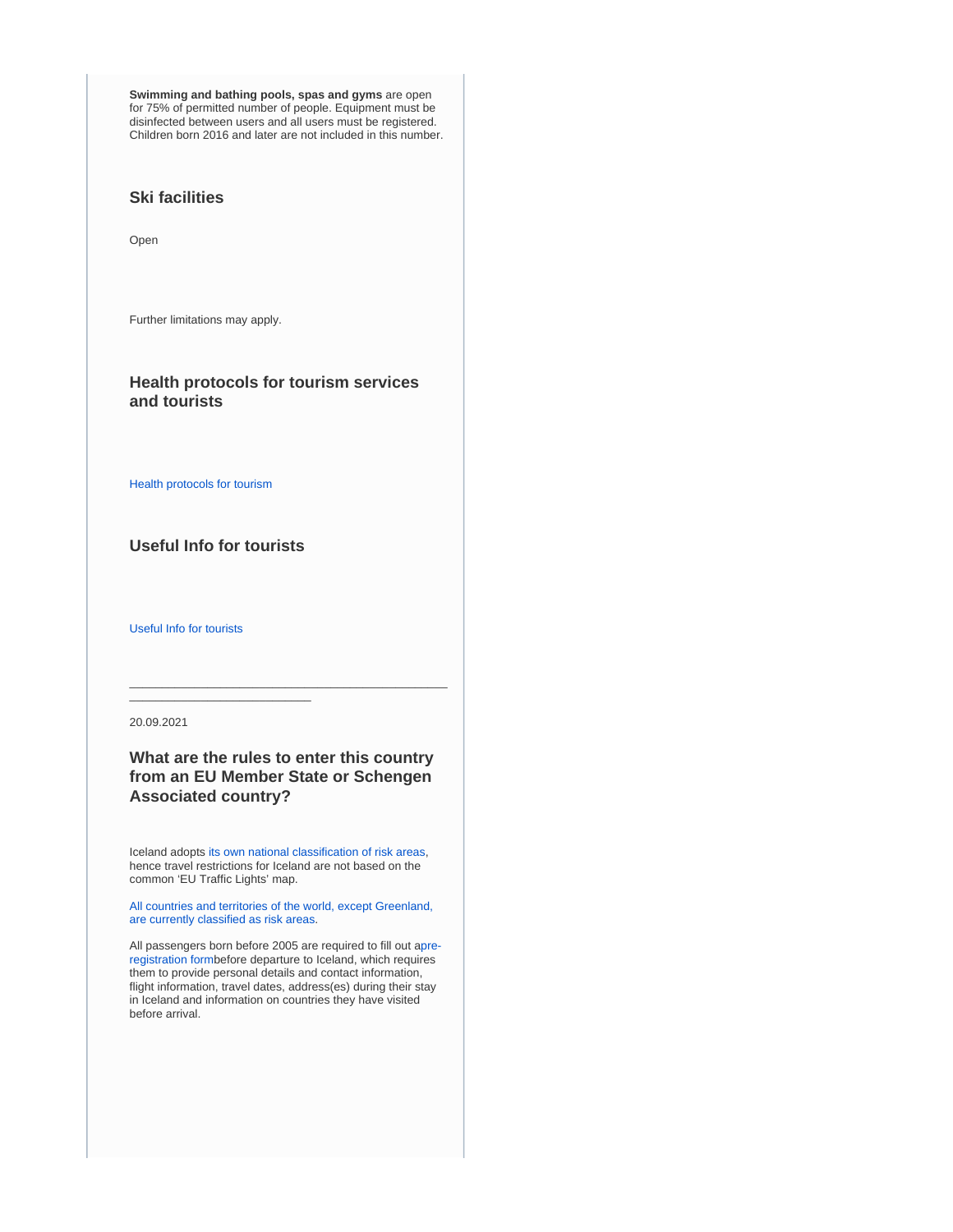Travellers (including children born in 2005-2015) who are citizens or residents of Iceland or have ties to Iceland are required to undergo a COVID-19 test within 2 days from arrival, despite having a negative PCR or antigen test, which was taken before departure. Testing can be obtained at Keflavik airport upon arrival. Otherwise testing is at Sudurlandsbraut 34 in Reykjavik or outside the capital area at [certain primary health care centers.](https://www.landlaeknir.is/um-embaettid/greinar/grein/item42632/Upplysingar-um-opnunartima-heilsugaeslustodva-fyrir-landamaeraskimun) Note if there is a high demand for testing at the airport, passengers will be directed to Reykjavik/the primary health care service.

#### **Testing and quarantine of children**

- **Children born 2016 or later** do not need to preregister, do not need to present a negative PCR-or antigen test upon arrival, do not need to undergo a screening test due to travelling, need to quarantine if their parent/guardian/adult co-traveller needs to quarantine but otherwise not.
- **Children born 2005 or 2015** need to pre-register, do not need to present a negative PCR-or antigen test upon arrival, need to undergo a screening test upon arrival under certain circumstances, need to quarantine if their parent/guardian/adult co-traveller needs to quarantine but otherwise not. If a child travels with a person who has a vaccination certificate, or a certificate of previous infection, the child accompanies the person in question and does not have to go into quarantine. The same rules apply to a child travelling alone...
- **Children born in or before 2004**need to undergo**tes ting at the border,quarantine for 5 days**and then have a**second test unless they have a certificate of full vaccination.**Children who have not reached the age of 18 are permitted to travel to Iceland with their parents, given the parents are exempt fro[mtrave](https://www.logreglan.is/english/regarding-travel-restrictions-to-iceland-as-a-result-of-covid-19/) [l restrictions to Iceland.](https://www.logreglan.is/english/regarding-travel-restrictions-to-iceland-as-a-result-of-covid-19/)

Passengers are also encouraged to download and use the COVID-19 app Rakning C-19, which contains important information on COVID-19 and how to contact the health care service in Iceland.

Rules at the borders are in force from 16 August to 1 October 2021.

# **Entering this country with the EU Digital COVID certificate**

Vaccinated travellers, as well as those with a confirmed previous infection, have to present a valid certificate at the arrival.

> 1. **Vaccinated people:**to have a valid certificate, 14 days have to have passed from the second dose (or 14 days from Janssen/Johnson & Johnson dose). If the time is shorter than 14 days, the certificate is not valid.

All vaccines approved by the European Medicines Agency (EMA) and the World Health Organisation are accepted. The vaccination certificates must fulfil the

requirements described[here.](https://www.landlaeknir.is/um-embaettid/greinar/grein/item44162/Certificate-of-vaccination-against-COVID-19-accepted-at-the-border%22%20/t%20%22_blank)

2. **People that have been infected with COVID-19:** th ey must provide a certificate that fulfils the requirements described[here.](https://www.landlaeknir.is/um-embaettid/greinar/grein/item43709/Certificates-regarding-previous-COVID-19-infection-that-are-accepted-at-the-border-in-Iceland-from-10-December-2020)

The certificate must be submitted in Icelandic, Danish, Norwegian, Swedish, English, or French. A certificate in another language may be valid if submitted along with a translation in one of the approved languages and verified by a certified translator**.**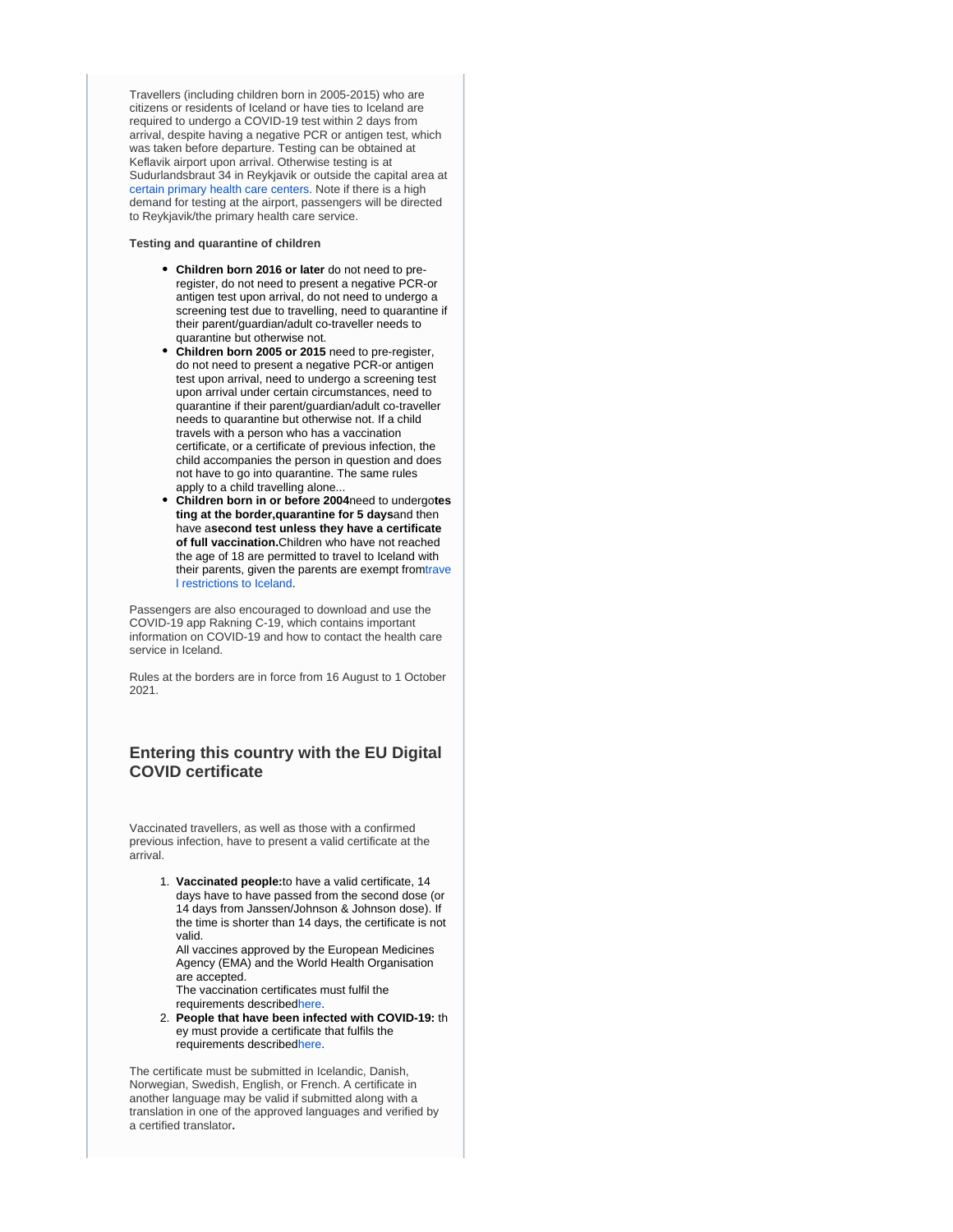Vaccinated passengers and those with prior infection of COVID-19 need to **present a negative COVID-19 test** Both a **PCR test** and a **rapid antigen test** are **accepted.** The test must have been taken within **72 hours before departure** on the first leg of the journey. Travellers who do not present a negative test upon arrival will be required to take a PCR-test at the border and to follow rules of quarantine until results are received. A 100.000 ISK fine is applied for not presenting a negative PCR-test at the border. If less than 14 days have passed from completion of vaccination then the traveller will be required to undergo one PCR-test at the border and to follow rules of quarantine until results are received.

From August 30th: a traveller that has recently recovered from COVID-19 is exempt from presenting a negative COVID-19 test at the border. Instead, they need to present a positive PCR-test, taken more than 14 days prior, but less than 180 days. These people do not need to have a second COVID-19 test when arriving in Iceland, even if they have a network in the country.

Travellers who present a negative test upon arrival are exempt from taking a PCR-test at the border and from quarantine.

If the slightest suspicion arises that an individual has presented a **forged certificate, he/she will be obliged to be tested twice with quarantine in between.**

**NOTE! there is limited access to official quarantine facilities in Iceland – travellers must themselves ensure appropriate housing while in quarantine**

**Find out more:** www.covid.is **Certificates** [Are you travelling to Iceland?](https://island.is/en/p/entry)  [Certificates of vaccination accepted at the border for](https://www.landlaeknir.is/um-embaettid/greinar/grein/item44162/Certificate-of-vaccination-against-COVID-19-accepted-at-the-border)  [exemption of border measures due to COVID-19](https://www.landlaeknir.is/um-embaettid/greinar/grein/item44162/Certificate-of-vaccination-against-COVID-19-accepted-at-the-border)  [Travel restrictions to Iceland](https://www.logreglan.is/english/regarding-travel-restrictions-to-iceland-as-a-result-of-covid-19/)  [FAQ regarding disease control measures at the border](https://www.government.is/government/covid-19/q-and-a-on-border-measures/)

# **Entering this country without the EU Digital COVID certificate or with a certificate not compliant with national requirements**

If travellers don't have any vaccination certificate or a certification that proves a previous COVID-19 infection or have a certificate that is not valid, they need to present a**[nega](https://www.covid.is/sub-categories/certificates) [tive PCR test certificate](https://www.covid.is/sub-categories/certificates)**against COVID-19.**Rapid antigen tests are in this case not considered valid.** The test must have been taken **within 72 hours before departure.** Travelle rs who do not present a negative PCR-test upon arrival can be refused entry at the border or financial penalties can be imposed. However, Icelandic citizens will not be refused entry.

The result of the test must be pre-recorded. The certificate must be submitted in either Icelandic, Norwegian, Swedish, Danish, or English. Certificates in other languages are not considered valid.

Additionally, passengers arriving in Iceland without proof of vaccination or prior infection, must undergo**two more PCR tests:**one at the border upon arrival, and another 5 days after the first. Between the two tests, **a quarantine of 5 days is mandatory.** People may [quarantine at home](https://www.landlaeknir.is/um-embaettid/greinar/grein/item43539/instructions-for-persons-under-home-based-quarantine) provided that their [accommodation meets certain conditions.](https://www.landlaeknir.is/um-embaettid/greinar/grein/item41241/appropriate-housing-while-in-quarantine). Here is a [list](https://www.ferdamalastofa.is/en/about-us/novel-coronavirus-covid-19-general-info/accommodations-that-welcome-guests-in-quarantine)  [of accommodations that accommodate guests in quarantine.](https://www.ferdamalastofa.is/en/about-us/novel-coronavirus-covid-19-general-info/accommodations-that-welcome-guests-in-quarantine)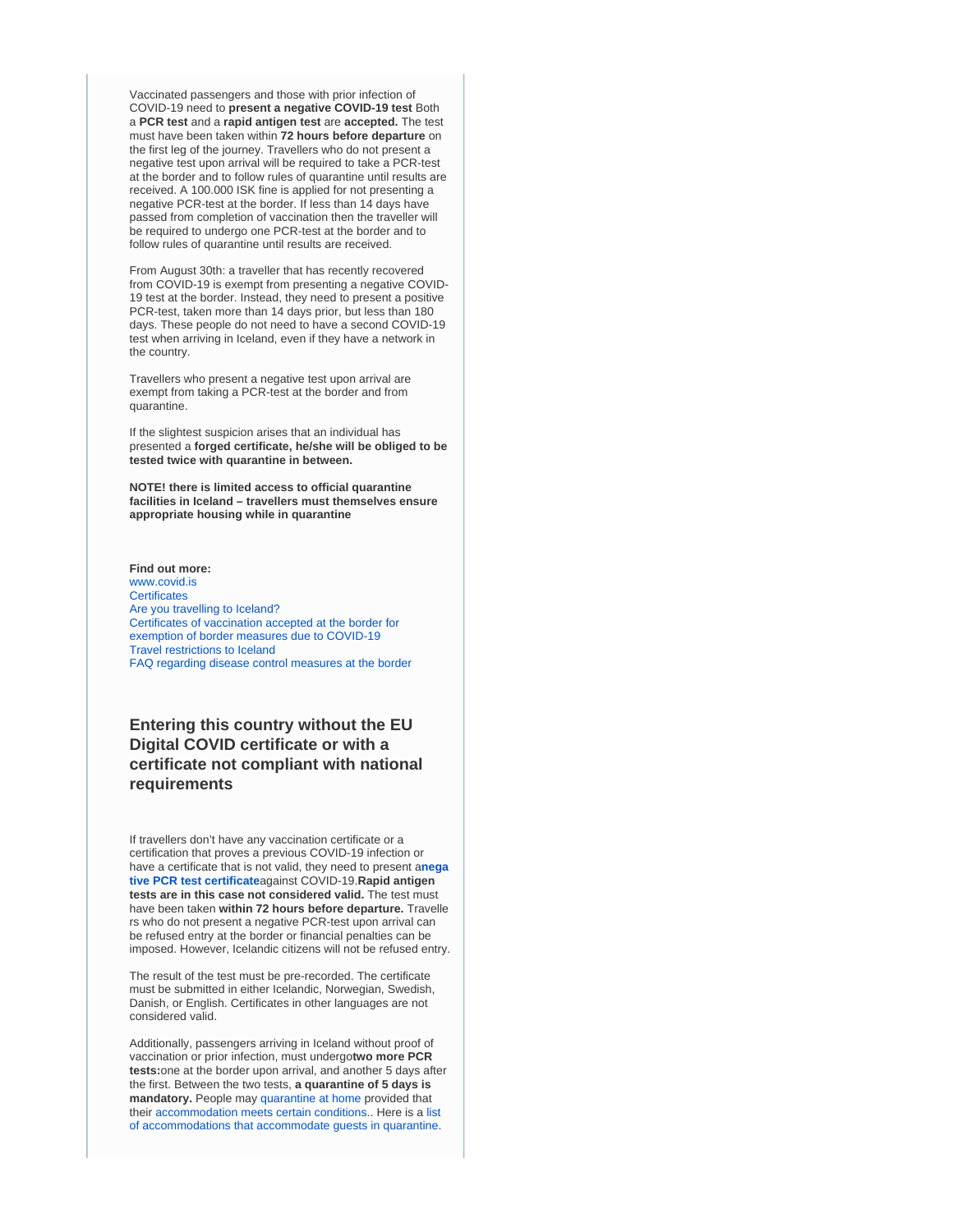**NOTE! there is limited access to official quarantine facilities in Iceland – travellers must themselves ensure appropriate housing while in quarantine**

The second testing is done at [health centres](https://www.landlaeknir.is/covid19-screening) around Iceland. A bar code is sent to a mobile phone the night before testing. Those people who test negative in the second PCR test are no longer submitted to special precautions. Those who test positive must continue self-isolation.

**A tourist is obliged to [pre-register](https://visit.covid.is/registration/)** a departure date from Iceland if it is available. If the length of stay is shorter than the required time in quarantine, it will be examined separately, as there is a risk that the person in question will not follow the rules on quarantine.

Please note that violations of quarantine or isolation rules are subject to [fines](https://www.rikissaksoknari.is/english/covid-19/) and the involvement of the authorities to prevent violations.

**Find out more:** [www.covid.is](https://www.covid.is/english)  **Certificates** [Are you travelling to Iceland?](https://island.is/en/p/entry)  [Certificates of vaccination accepted at the border for](https://www.landlaeknir.is/um-embaettid/greinar/grein/item44162/Certificate-of-vaccination-against-COVID-19-accepted-at-the-border)  [exemption of border measures due to COVID-19](https://www.landlaeknir.is/um-embaettid/greinar/grein/item44162/Certificate-of-vaccination-against-COVID-19-accepted-at-the-border)  [Travel restrictions to Iceland](https://www.logreglan.is/english/regarding-travel-restrictions-to-iceland-as-a-result-of-covid-19/)  [FAQ regarding disease control measures at the border](https://www.government.is/government/covid-19/q-and-a-on-border-measures/)  [Quarantine at home](https://www.landlaeknir.is/um-embaettid/greinar/grein/item43539/instructions-for-persons-under-home-based-quarantine)  [List of accommodations that accommodate guests in](https://www.ferdamalastofa.is/en/about-us/novel-coronavirus-covid-19-general-info/accommodations-that-welcome-guests-in-quarantine)  [quarantine](https://www.ferdamalastofa.is/en/about-us/novel-coronavirus-covid-19-general-info/accommodations-that-welcome-guests-in-quarantine)  [Testing centres](https://www.landlaeknir.is/covid19-screening)

[Documents you need to travel in Europe](https://europa.eu/youreurope/citizens/travel/entry-exit/index_en.htm) [Health cover for temporary stays](https://europa.eu/youreurope/citizens/health/unplanned-healthcare/temporary-stays/index_en.htm)

**What are the rules to enter this country from outside an EU Member State or Schengen Associated country?**

[Travel restrictions](https://www.logreglan.is/english/regarding-travel-restrictions-to-iceland-as-a-result-of-covid-19/) do not apply to other EEA/EFTA-citizens and citizens of Monaco, San Marino, and the Vatican.

Third-country citizens are still not authorised to travel to Iceland [unless exemptions apply.](https://www.logreglan.is/english/regarding-travel-restrictions-to-iceland-as-a-result-of-covid-19/) Note: As of 1 January 2021, UK nationals have the status of third-country nationals.

**[All countries and territories of the world are currently](https://www.landlaeknir.is/um-embaettid/greinar/grein/item39194/Skilgreind-svaedi-med-smitahaettu---Defined-areas-with-risk-of-infection-(27-02-2020))  [classified as risk areas,](https://www.landlaeknir.is/um-embaettid/greinar/grein/item39194/Skilgreind-svaedi-med-smitahaettu---Defined-areas-with-risk-of-infection-(27-02-2020))except Greenland.**

Rules at the borders are in force from 16 August to 1 October 2021.

Travellers from **outside the EEA/EFTA area** who are **not relatives of an EEA/EFTA citizen** and **not from exempted countries may not enter Iceland** unless the provide a valid reason. **Valid reasons** fall into the following categories: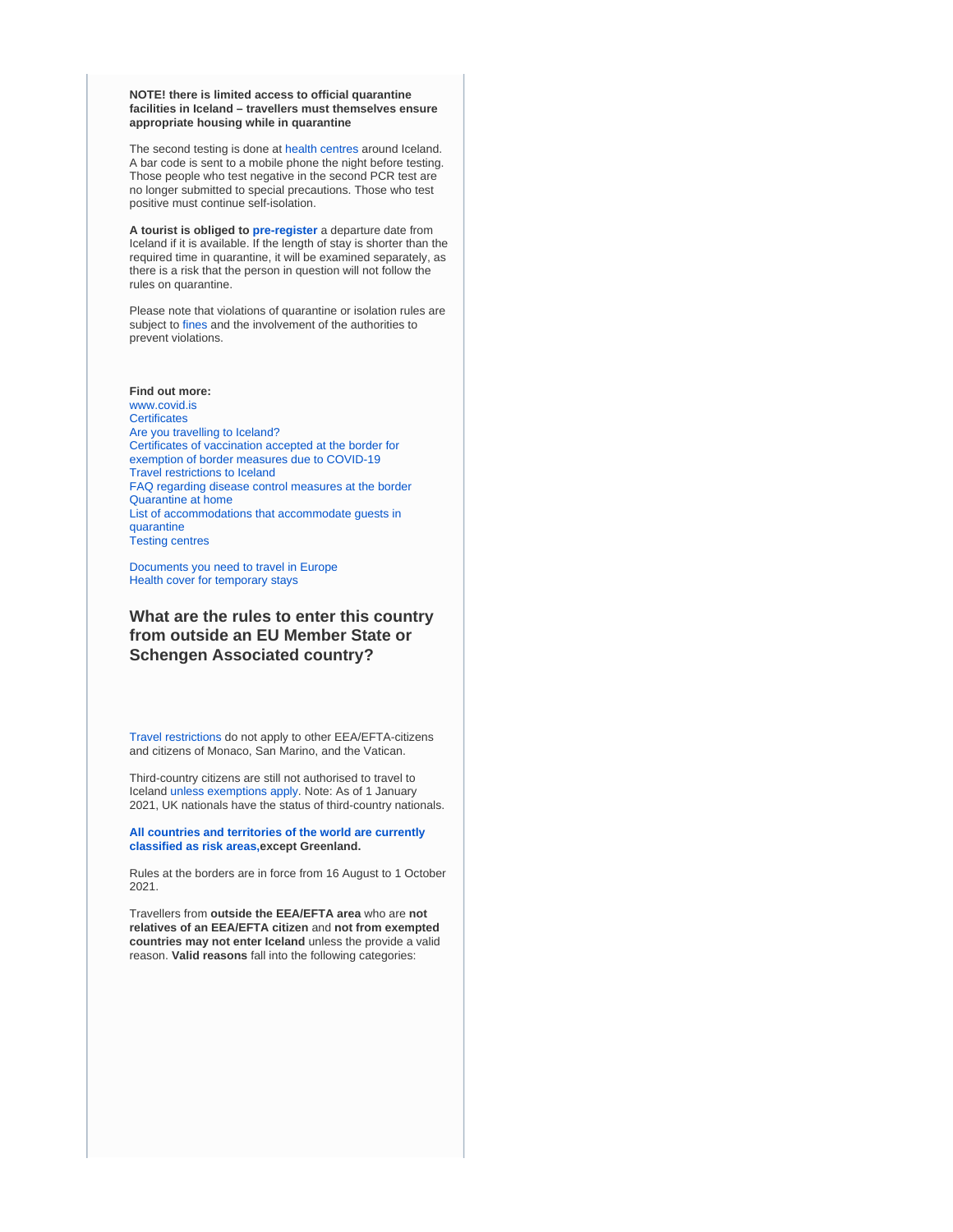- Passenger in airport transit
- Employees in healthcare services and geriatric services
- Employees responsible for the transportation of goods and services
- Individual travelling because of an acute family incident (i.e. serious illness, accident or demise)
- Individuals and delegations who travel to the country under the aegis of the Icelandic government, staff of diplomatic missions and other representatives of foreign countries; international organisation staff and their guests who need to travel to the country due to the activities of these organisations; members of armed forces travelling to Iceland for duty; humanitarian aid workers; staff of civil protection; and family members of the aforementioned parties
- Students ( Class trips are not considered to be an exemption from travel restrictions)
- Persons who essentially need to travel to Iceland for business purposes of short duration and it cannot be postponed or performed abroad

#### **RULES AT BORDER**

**Provisions for travellers who are vaccinated or can provide valid proof of prior infection**

As of 27 July, those people are required to present a **PCR** or **r apid antigen test (taken within 72 hours before departure),** but they are exempt from screening and quarantine measures upon arrival.

Travellers (including children born in 2005 or later) who are citizens or residents of Iceland or have ties to Iceland are required to undergo a COVID-19 test within 2 days from arrival, despite having a negative PCR or antigen test, which was taken before departure. Testing can be obtained at Keflavik airport upon arrival. Otherwise testing is at Sudurlandsbraut 34 in Reykjavik or outside the capital area at [certain primary health care centers.](https://www.landlaeknir.is/um-embaettid/greinar/grein/item42632/Upplysingar-um-opnunartima-heilsugaeslustodva-fyrir-landamaeraskimun) Note if there is a high demand for testing at the airport, passengers will be directed to Reykjavik/the primary health care service.

From August 30th: a traveller that has recently recovered from COVID-19 is exempt from presenting a negative COVID-19 test at the border. Instead, they need to present a positive PCR-test, taken more than 14 days prior, but less than 180 days. These people do not need to have a second COVID-19 test when arriving in Iceland, even if they have a network in the country.

**Provisions for travellers who are not vaccinated or can't provide valid proof of prior infection**

Those people are required to present a**negative result to a PCR test taken within 72 hoursbefore departure**to Iceland. **Rapid antigen tests are in this case not considered valid.**

Travellers who do not present a negative PCR-test upon arrival can be refused entry at the border or financial penalties can be imposed. However, Icelandic citizens will not be refused entry.

Additionally, these passengers arriving in Iceland must undergo**two more PCR tests:**one upon arrival, and another one 5 days after the first. Between the two tests, **a quarantine of 5 days is mandatory.** People may [quarantine](https://www.landlaeknir.is/um-embaettid/greinar/grein/item43539/instructions-for-persons-under-home-based-quarantine)  [at home](https://www.landlaeknir.is/um-embaettid/greinar/grein/item43539/instructions-for-persons-under-home-based-quarantine) provided that their [accommodation meets certain](https://www.landlaeknir.is/um-embaettid/greinar/grein/item41241/appropriate-housing-while-in-quarantine)  [conditions](https://www.landlaeknir.is/um-embaettid/greinar/grein/item41241/appropriate-housing-while-in-quarantine). If not, they need to stay at the government's quarantine facility during their quarantine. Here is a [list of](https://www.ferdamalastofa.is/en/about-us/novel-coronavirus-covid-19-general-info/accommodations-that-welcome-guests-in-quarantine)  [accommodations that accommodate guests in quarantine](https://www.ferdamalastofa.is/en/about-us/novel-coronavirus-covid-19-general-info/accommodations-that-welcome-guests-in-quarantine).

**NOTE! there is limited access to official quarantine facilities in Iceland – travellers must themselves ensure appropriate housing while in quarantine**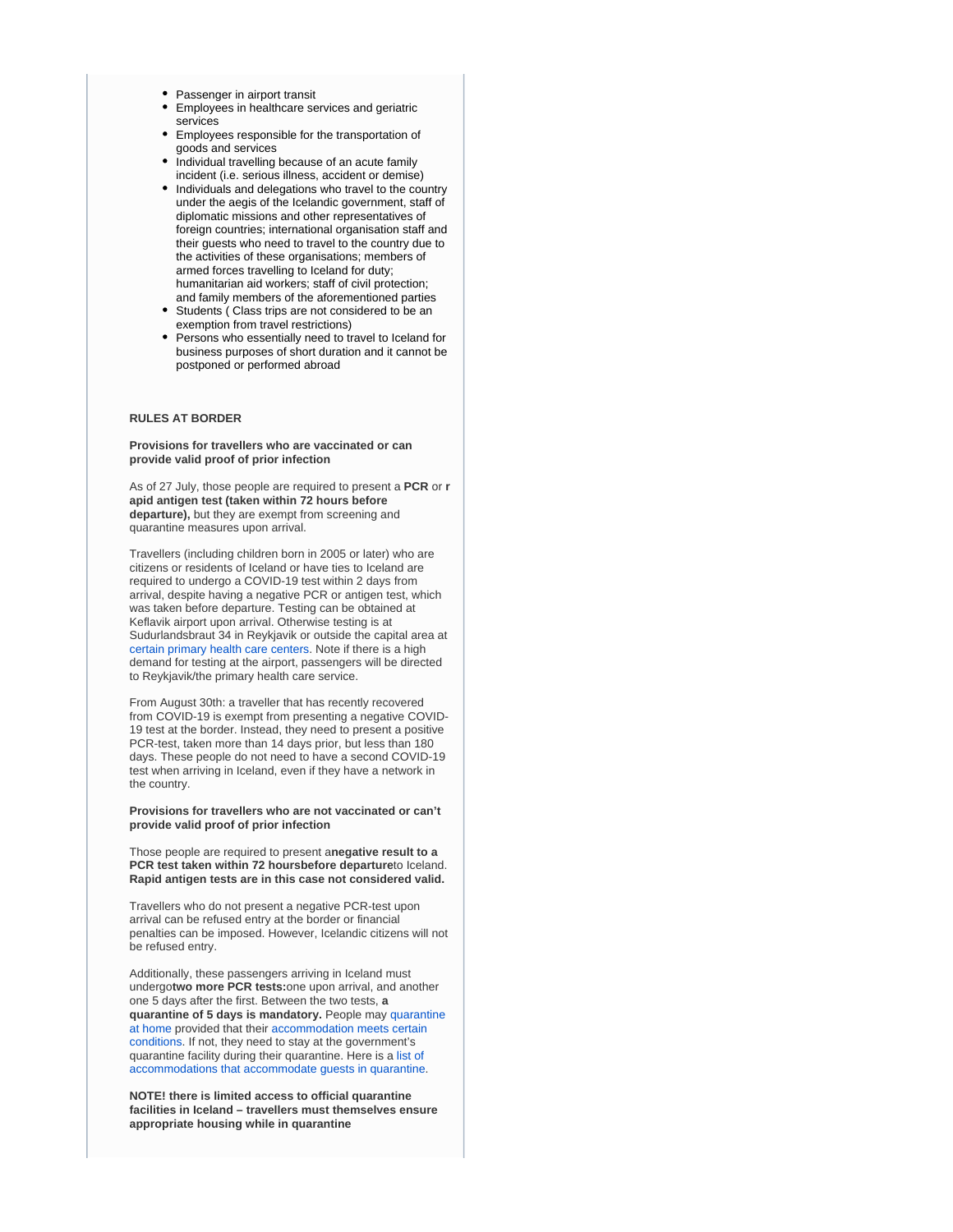The second testing is done at [health centres](https://www.landlaeknir.is/covid19-screening) around Iceland. A bar code is sent to a mobile phone the night before testing. Those people who test negative in the second PCR test are no longer submitted to special precautions. Those who test positive must continue self-isolation.

#### **Mandatory Travel Documentation**

All passengers born before 2005 are required to fill out [apre](https://visit.covid.is/registration/)[registration form](https://visit.covid.is/registration/)before departure to Iceland, which requires them to provide personal details and contact information, flight information, travel dates, address(es) during their stay in Iceland and information on countries they have visited before arrival.

Passengers are also encouraged to download and use the COVID-19 app Rakning C-19, which contains important information on COVID-19 and how to contact the health care service in Iceland.

**Find out more:**

[www.covid.is](https://www.covid.is/english)  **Certificates** [Are you travelling to Iceland?](https://island.is/en/p/entry)  [Certificates of vaccination accepted at the border for](https://www.landlaeknir.is/um-embaettid/greinar/grein/item44162/Certificate-of-vaccination-against-COVID-19-accepted-at-the-border)  [exemption of border measures due to COVID-19](https://www.landlaeknir.is/um-embaettid/greinar/grein/item44162/Certificate-of-vaccination-against-COVID-19-accepted-at-the-border)  [Travel restrictions to Iceland](https://www.logreglan.is/english/regarding-travel-restrictions-to-iceland-as-a-result-of-covid-19/)  [Defined areas with risk of infection and rules regarding border](https://www.landlaeknir.is/um-embaettid/greinar/grein/item39194/Skilgreind-ahaettusvaedi---Defined-high-risk-areas)  [crossing](https://www.landlaeknir.is/um-embaettid/greinar/grein/item39194/Skilgreind-ahaettusvaedi---Defined-high-risk-areas)

# **May I transit this country?**

**Yes**

Transit passengers who do not have a certificate of previous infection or vaccination against COVID-19 must demonstrate a negative PCR test upon arrival in Iceland. Transit passengers who do not go beyond the respective bordercrossing point have to neither quarantine nor undergo testing. Transit passengers who stay in Iceland for less than 48 hours must be quarantined but are excluded from testing on arrival.

#### **General measures**

**[Regulation on restrictions on gatherings](https://www.government.is/news/article/2021/07/23/COVID-19-Restrictions-on-gatherings-as-of-25-July/)** due the pandemic shall apply as of 15 September and remain in force up to and including 6 October 2021.

Limits to the number of people do not apply to children born 2016 or later. Social distancing rules and the obligation to wear a mask do not apply to children born 2006 or later.

### **Use of facemasks**

Masks must be worn indoor wherever the **1-metre** social distancing rule cannot be kept between individuals who are not closely linked, including at events where attendees are seated in assigned seats. The obligation to wear a mask does not apply to children born **2006 or later**.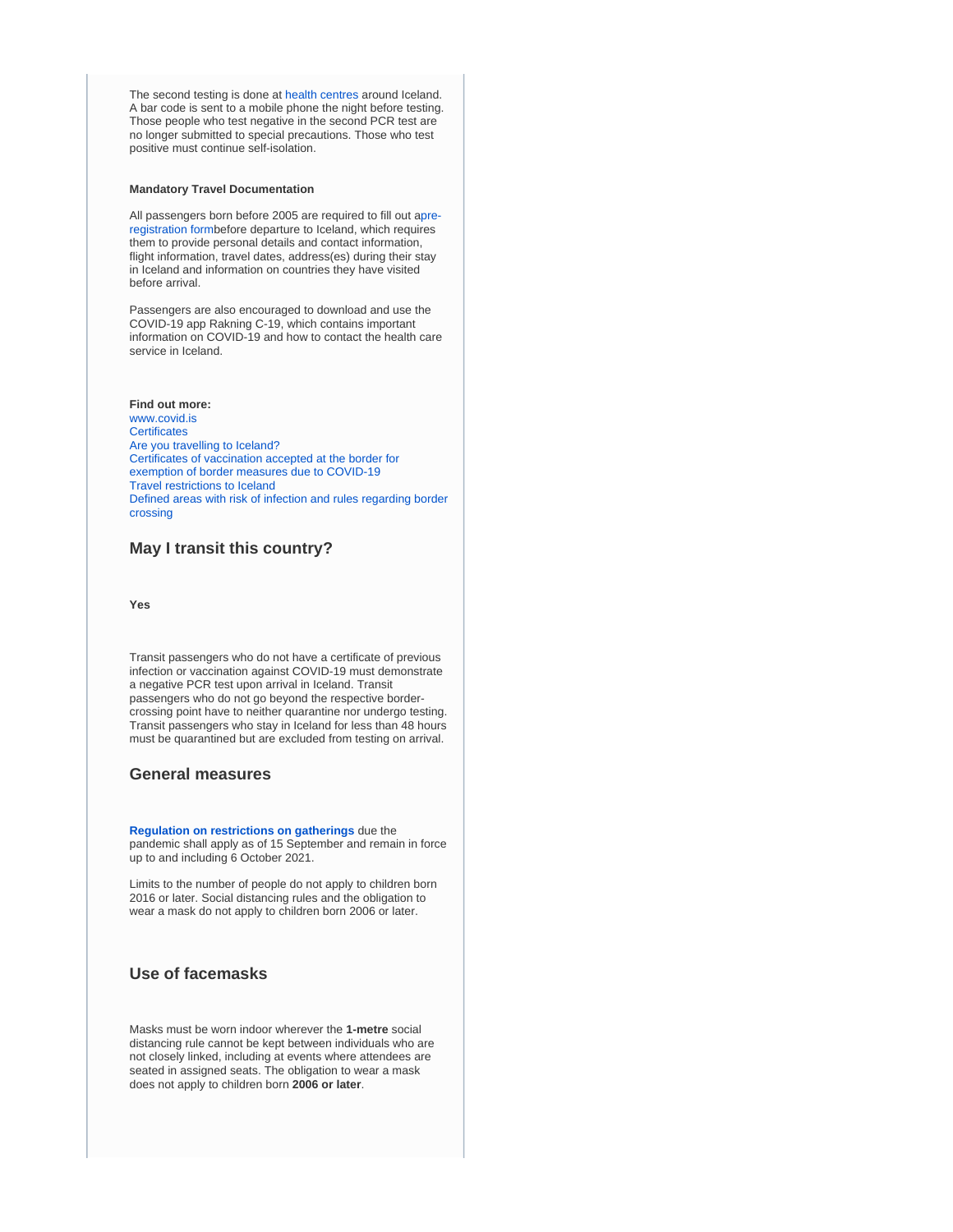**Face masks shall be used in public transport, in shops and other indoor services** where it is not sufficient or not possible to ensure a **1-metre** distance limit such as in health services, stores, domestic flights and ferries, public transport, taxis and coaches, in practical driving lessons and flight training, hairdressers, beauty salons, massage parlours, tattoo parlours, dog grooming salons, tanning salons and other similar activities. Face masks must cover the nose and mouth.

Those who do not have the understanding or maturity to use a face mask correctly or are unable to do so for other reasons, such as health reasons, are exempt from the obligation to wear a mask.

Teachers and students born in 2005 or earlier may remove their masks in the classroom once everybody has sat down.

### **Physical Distancing**

At all workplaces and in other activities, the 1-metre distance limit between people who are not closely linked must be ensured.

The one-metre rule may be waived at seated events, provided that all attendees are assigned a specific seat with their name, ID No. and telephone number and wear a mask.

The one metre distancing rule does not apply for social events at schools.

# **Indoor and outdoor meetings, public or private gatherings and events**

The maximum number of people allowed in the same location is 500, with certain restrictions, both in public and private locations, outdoors and indoors. Restrictions on the number of people do not apply to children born 2016 or later. Social distancing rules do not apply to events where everybody is seated.

Everyone must wear a face mask indoor (except children born 2006 or later).

The participation of all guests must be registered to numbered seats and must state their name, ID No. and telephone number. The information is to be preserved for two weeks.

Up to 1500 people may attend an event if additional conditions are met:

- All attendees must present a negative rapid antigen test taken no longer than 48 hours in advance. NB. self-tests are not accepted.
- One metre distancing rule except when guests are seated.
- All attendees must be registered by name, ID No. and telephone number. The registered data must be kept on file for two weeks and then destroyed.
- All attendees must wear a face mask indoors where the one metre distancing rule cannot be observed between standing guests.

Despite the rules above, social events at schools and upper secondary schools can have up to 1500 guests if all attendees present a negative rapid antigen test taken no longer than 48 hours in advance. The one metre distancing rule does not apply and neither the need to wear a mask.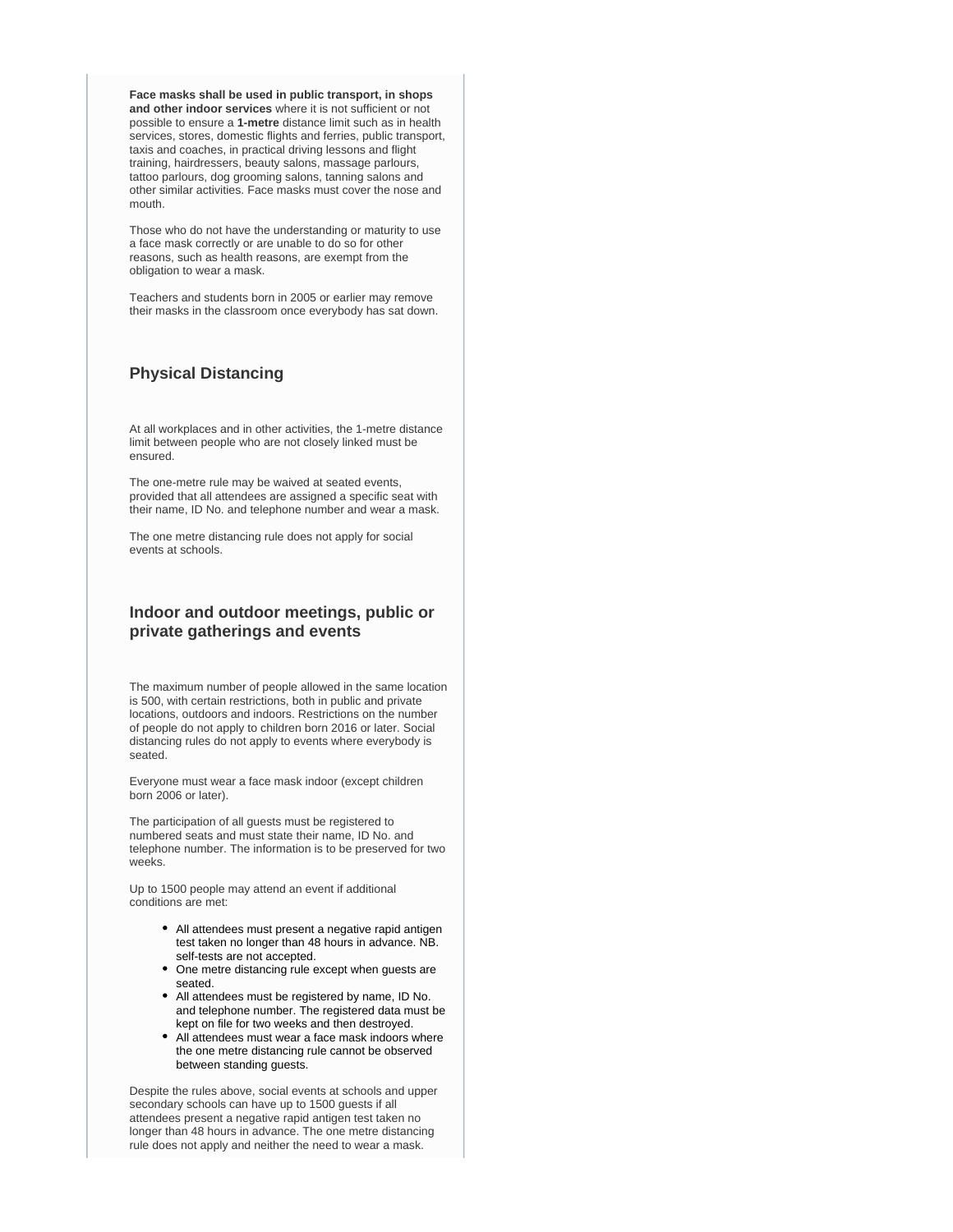# **Safety measures for public transportation**

Restrictions on the number of people do not apply to public transport, coach travel, domestic flights and passenger ferries.

Face masks shall be used in public transport.

### **Places of worship**

Open with limitations

Ceremonies held by religious and life stance associations may be attended by up to 500 persons. The same applies to wakes, confirmation parties, and similar.

#### **Quarantine**

**NOTE! there is limited access to official quarantine facilities in Iceland – travellers must themselves ensure appropriate housing while in quarantine**

You will be quarantined if:

- you have come into contact with someone who turned out to be infected;
- a child in your care is quarantined;
- you're travelling from abroad and have not been vaccinated or been infected with COVID-19.

You will**not be quarantined**if:

- You have come into contact with someone who was later sent to quarantine.
- vour neighbour is infected (for example, in the same stairwell) unless you have had significant contact;
- you are arriving from abroad and are vaccinated or have a certificate of a previous COVID-19 infection.

#### **End of quarantine**

Quarantine is 14 days but you can shorten it by having a test on day 7. You will be sent a barcode for the test, you do not have to book it.

If you are in quarantine in the same household as an infected individual, shortening of quarantine is as per the decision of the COVID-19 out-patient service, usually by a screening test the day after the infected individual's isolation is completed.

It is important to follow th[eGuidelines for quarantining at home](https://www.landlaeknir.is/um-embaettid/greinar/grein/item43539/Instructions-for-persons-under-home-based-quarantine) . The quarantine site must b[esuitable for quarantine,](https://www.landlaeknir.is/um-embaettid/greinar/grein/item41241/appropriate-housing-while-in-quarantine) and individuals in quarantine must stay there for the duration of the quarantine.

**In quarantine**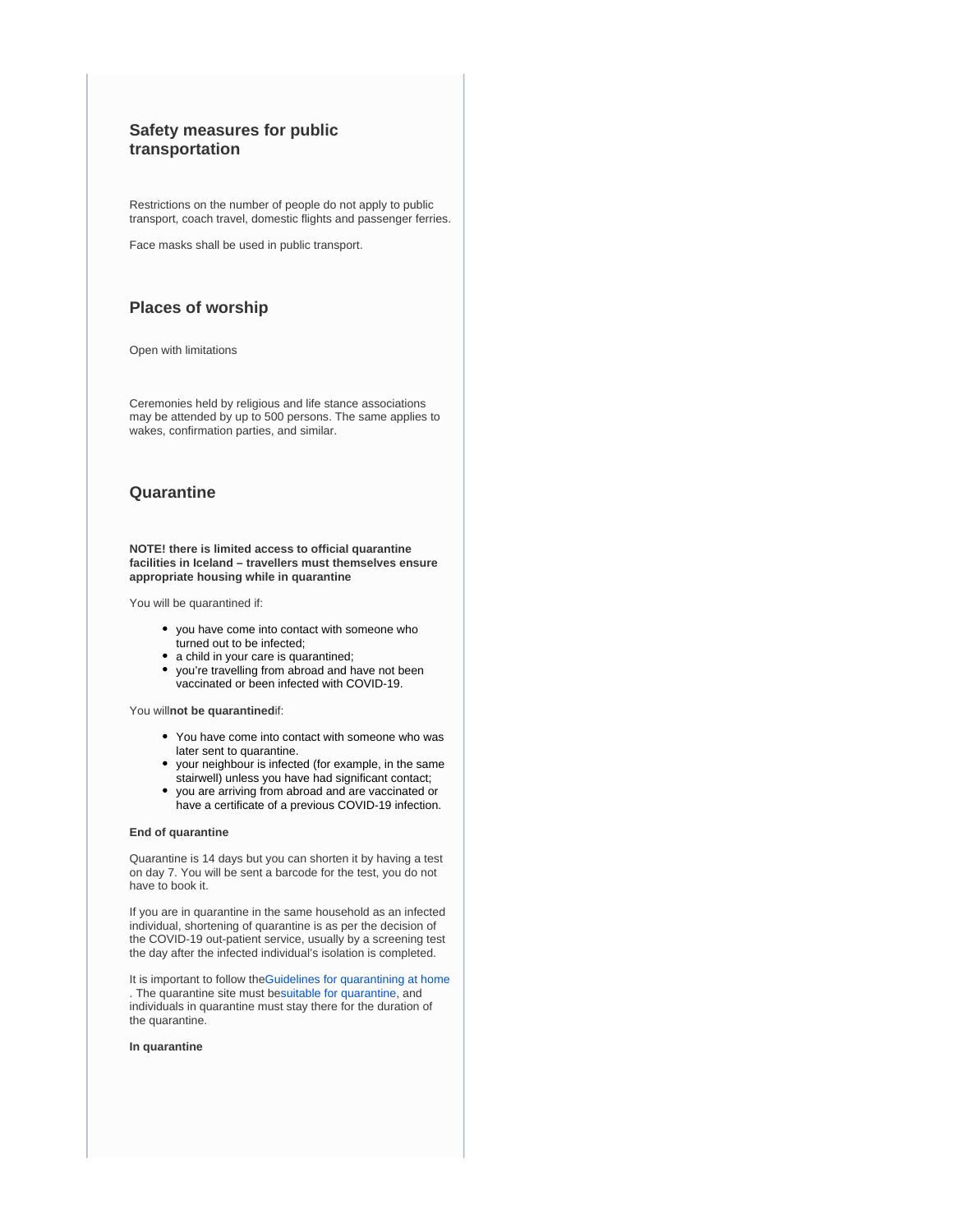- Individuals are permitted to stay in the home with a quarantined individual without having to quarantine themselves.
- Contact with other people is prohibited. Therefore, quarantined individuals may need assistance with supplies, etc.
- If the home is quarantined, friends or relatives may take care of supplies and leave them at the front door, but they should not have direct contact with the quarantined person.
- If delivery of food and other necessities is available in the area, this service can be utilised during quarantine. The quarantined individual should make clear upon ordering that he/she is in quarantine and the delivery should be left outside the front door.
- If a person in quarantine develops symptoms of COVID-19 infection, they must be tested immediately (a private car or taxi may be used, and it must be stated that the individual is in quarantine). Other individuals in the home must then be quarantined immediately and wait for the result of the test.

Keep in mind that people are quarantined because of the possibility that they have been infected with COVID-19. If they get sick, everyone who has had contact with the individual in question will be quarantined. Therefore, close contact with individuals in quarantine is undesirable.

#### [Detailed instructions on quarantining at home.](https://www.landlaeknir.is/um-embaettid/greinar/grein/item43539/Instructions-for-persons-under-home-based-quarantine)

The Directorate of Health has published guidelines **for [appro](https://www.landlaeknir.is/um-embaettid/greinar/grein/item41241/Appropriate-housing-while-in-quarantine) [priate quarantine accommodation](https://www.landlaeknir.is/um-embaettid/greinar/grein/item41241/Appropriate-housing-while-in-quarantine)**. In exceptional cases, the Chief Epidemiologist can decide that an individual undergoing quarantine must stay in a **[public quarantine](https://www.raudikrossinn.is/hvad-gerum-vid/neydarvarnir/sottkvi/)  [facility](https://www.raudikrossinn.is/hvad-gerum-vid/neydarvarnir/sottkvi/)**, such as if an individual is unable to isolate in an accommodation on their own account or if it becomes evident that they will not follow the rules on quarantine.

**Children in quarantine:** Instructions have been prepared for the parents/guardians o[fchildren with special care needs in](https://www.landlaeknir.is/um-embaettid/greinar/grein/item43371/children-with-special-care-needs-in-quarantine-instructions-for-parents/guardians)  [quarantine.](https://www.landlaeknir.is/um-embaettid/greinar/grein/item43371/children-with-special-care-needs-in-quarantine-instructions-for-parents/guardians)

A parent with a child in quarantine does not need to be registered in quarantine and does not need to go for screening to shorten quarantine to 7 days from 14 days. It is enough that the child is registered in quarantine and goes for testing.

**Confirmation/certification of quarantine:**Individuals**must be registered as being in quarantine**so that a[confirmation](https://www.landlaeknir.is/um-embaettid/greinar/grein/item43543/certificate-of-quarantine-or-a-confirmed-covid-19-infection) [/certificate](https://www.landlaeknir.is/um-embaettid/greinar/grein/item43543/certificate-of-quarantine-or-a-confirmed-covid-19-infection)can be issued. The individuals have either entered quarantine due to travel or been registered in quarantine by their local healthcare centre or the tracing team according to the instructions of the Chief Epidemiologist. [Avideo](https://www.youtube.com/watch?v=U1I43jcVUl4)(in Icelandic) has been prepared to show how to apply for a certificate and can be accessed on[heilsuvera.is](https://www.heilsuvera.is/). Those who need to be quarantined can register information about it on the website [heilsuvera.is](http://heilsuvera.is) and receive a certificate. The certificates are free of charge. An electronic ID is required to register into Heilsuvera.

**Assessment quarantine:**An assessment quarantine is a quarantine period that is in effect while efforts are made to trace the contagion. In this case, follow the guidelines on quarantine while the situation is being assessed.

**For more info:** [How does quarantine work?](https://www.covid.is/categories/how-does-quarantine-work)  [How to register for the quarantine certificate\(](https://www.youtube.com/watch?v=U1I43jcVUl4&feature=youtu.be)video in Icelandic)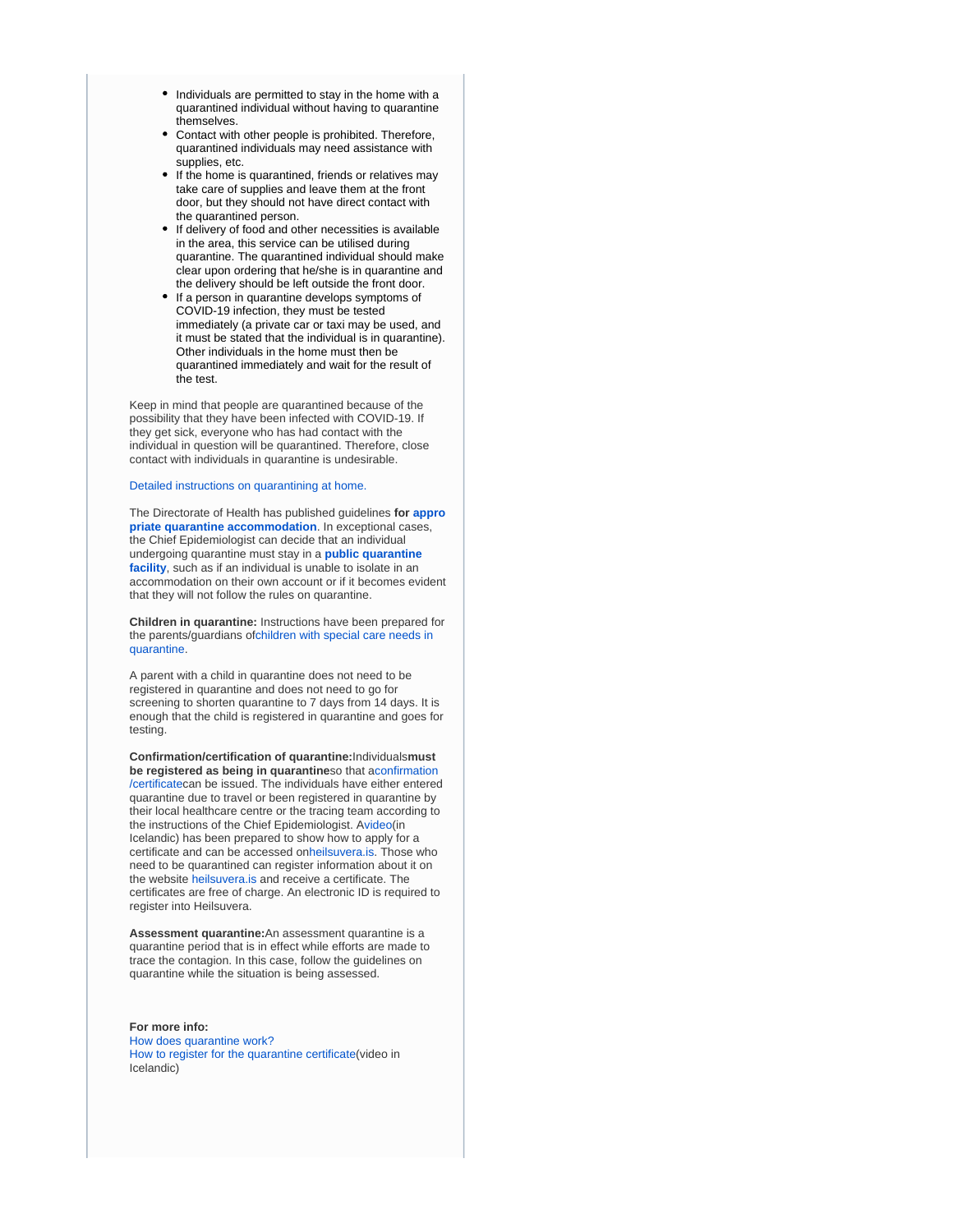# **Non-essential (other than medicine and food) shops**

Open with limitations

Pharmacies, grocery stores and other storesmay have up to 500 customers in their premises, as long as it is possible to ensure at least a distance of 1 metre between persons who are unrelated.

### **Tourist accommodations**

Open with limitations

Camping grounds and caravan sites can accommodate 500 persons in each infection prevention area. Children born in 2016 and later are not included in this number. Infection prevention areas can be indoors or outdoors. People with no close link between them must keep a distance of one meter from each other. Contacts between separate travel groups must be kept to a minimum.

### **Catering establishments**

Open with limitations

**Restaurants, where alcoholic beverages are allowed,**may not stay open longer than 24:00 all days of the week with a maximum of 500 guests in each area and must maintain the 1-metre distance rule. All guests must be registered by name, ID No. and telephone number. Alcoholic beverages are to be served to seated guests. All guests must have left the location at 1:00.

**Nightclubs and bars**may be open until 24:00 all days of the week with a maximum of 500 guests in each area. Alcoholic beverages are to be served to seated guests. All guests must be registered by name, ID No. and telephone number. All guests must have left the location at 1:00.

### **Cinemas, museums and indoor attractions**

Open with limitations

**Performing arts, cinema theatres and other cultural events**may have up to 500 persons on stage, i.e. during rehearsals and shows. Up to 500 seated guests may be accommodated. Such guests must wear face masks indoor. Seats are to be numbered and registered with the attendee's name, ID No. and telephone number. Children born in 2016 and later are not included in this number. Selling or offering food and drink during intermissions is permitted.

Please refer to the special rules for admitting up to 500 people in a given area, subject to certain conditions. See above.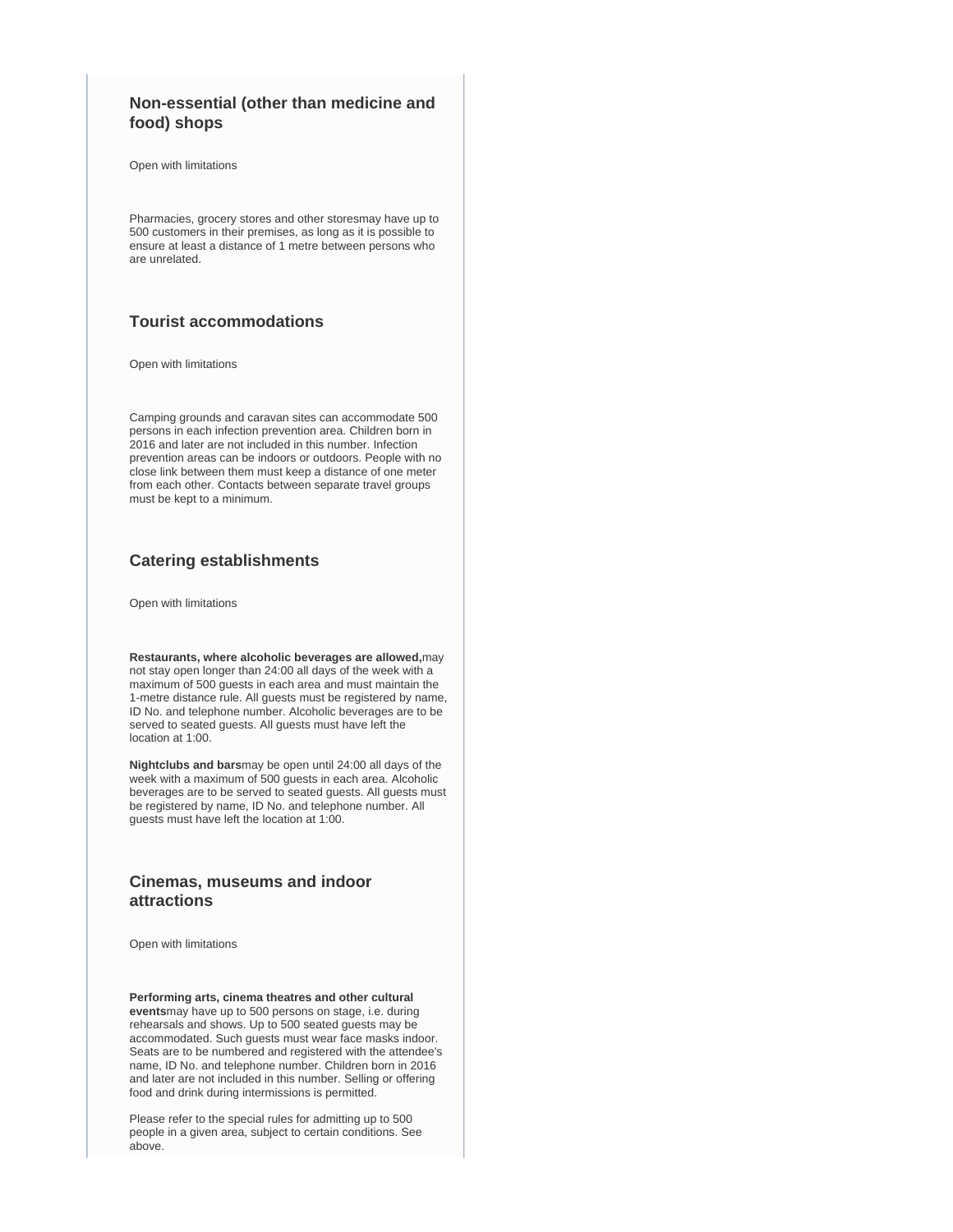**Museums** may receive 100% of the maximum number of visitors allowed, but not more than 500.

## **Personal care services**

Open with limitations

Spas and gyms are open for a maximum permitted number of people. Equipment must be disinfected between users and all users must be registered. The use of face masks is recommended in common areas. Ventilation and good access to hand sanitisers and equipment disinfectant must be ensured, as well as one-metre social distancing.

## **Ski facilities**

Open

Further limitations may apply.

## **Health protocols for tourism services and tourists**

[Health protocols for tourism](https://www.covid.is)

**Useful Info for tourists**

\_\_\_\_\_\_\_\_\_\_\_\_\_\_\_\_\_\_\_\_\_\_\_\_\_

[Useful Info for tourists](https://www.covid.is/categories/tourists-travelling-to-iceland)

22.07.2021

## **What are the rules to enter this country from an EU Member State or Schengen Associated country?**

\_\_\_\_\_\_\_\_\_\_\_\_\_\_\_\_\_\_\_\_\_\_\_\_\_\_\_\_\_\_\_\_\_\_\_\_\_\_\_\_\_\_\_\_\_\_\_\_\_

Iceland adopt[sits own national classification of risk areas](https://www.landlaeknir.is/um-embaettid/greinar/grein/item39194/Skilgreind-svaedi-med-smitahaettu---Defined-areas-with-risk-of-infection-(27-02-2020)), hence travel restrictions for Iceland are not based on the common 'EU Traffic Lights' map.

[All countries and territories of the world, except Greenland,](https://www.landlaeknir.is/um-embaettid/greinar/grein/item39194/Skilgreind-svaedi-med-smitahaettu---Defined-areas-with-risk-of-infection-(27-02-2020))  [are currently classified as risk areas](https://www.landlaeknir.is/um-embaettid/greinar/grein/item39194/Skilgreind-svaedi-med-smitahaettu---Defined-areas-with-risk-of-infection-(27-02-2020)).

All passengers born before 2005 are required to fill out [apre](https://visit.covid.is/registration/)[registration form](https://visit.covid.is/registration/)before departure to Iceland, which requires them to provide personal details and contact information, flight information, travel dates, address(es) during their stay in Iceland and information on countries they have visited before arrival.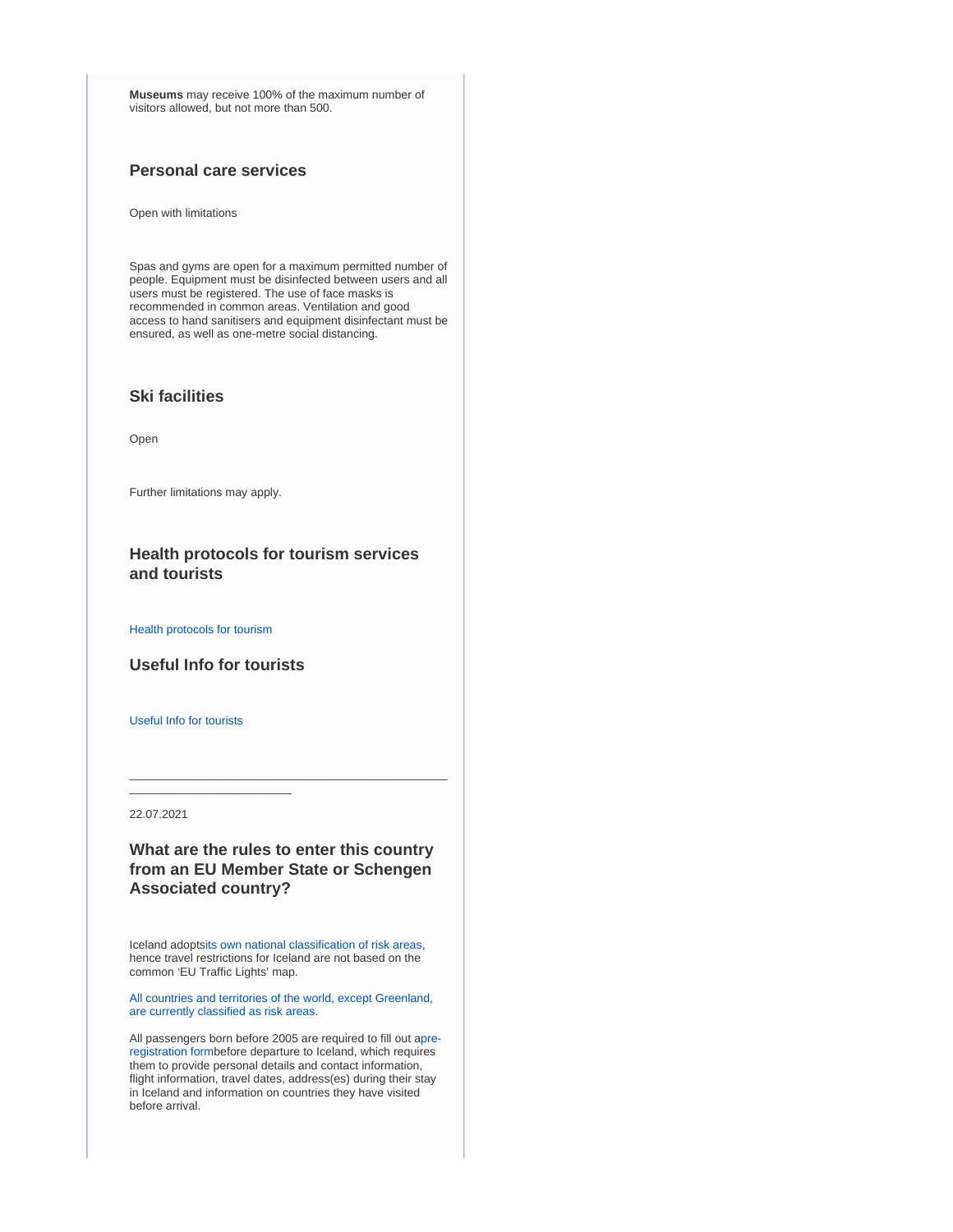Passengers are also encouraged to download and use the COVID-19 app Rakning C-19, which contains important information on COVID-19 and how to contact the health care service in Iceland.

Rules at the borders are in force until 15 August 2021.

## **Entering this country with the EU Digital COVID certificate**

Travel restrictions do not apply to:

1. **Vaccinated people Travellers with a certificate do not have to present a negative PCR test.** To have a valid certificate, 14 days have to have passed from the second dose (or 14 days from Janssen/Johnson & Johnson dose). If the time is shorter than 14 days, the travellers need to undergo testing at the border and follow rules on home quarantine until a negative result is obtained. If a certificate is not valid, the travellers need to undergo 2 tests and quarantine for 5 days in between.

All vaccines approved by the European Medicines Agency (EMA) and the World Health Organisation are accepted.

The vaccination certificates must fulfil the requirements described [here.](https://www.landlaeknir.is/um-embaettid/greinar/grein/item44162/Certificate-of-vaccination-against-COVID-19-accepted-at-the-border)

2. **People that have been infected with COVID-19** They must provide a certificate that fulfils the requirements described [here.](https://www.landlaeknir.is/um-embaettid/greinar/grein/item43709/Certificates-regarding-previous-COVID-19-infection-that-are-accepted-at-the-border-in-Iceland-from-10-December-2020) **These travellers do not have to present a negative PCR test.**

**As of 27 July, all vaccinated travellers, as well as those with a confirmed previous infection, are required to prese nt a negative PCR or rapid antigen test taken within 72 hours prior to departure,** in addition to the certificate regarding their vaccination or a previous infection.

The certificate must be submitted in Icelandic, Danish, Norwegian, Swedish, English, or French. A certificate in another language may be valid if submitted along with a translation in one of the approved languages and verified by a certified translator**.**

**If the slightest suspicion arises that an individual has presented a forged certificate, he/she will be obliged to be tested twice with quarantine in between.**

**Testing and quarantine of children**

- **Children born in 2005 or later** do not have to be tested on the border. They **are exempt** from the obligation to present a negative PCR certificate upon arrival. If a child travels with a person required to be quarantined, the child stays with that person and is released from quarantine if the second test from the companion is negative. If the companion is exempt from double screening and quarantine, also the child is exempt.
- **Children born in or before 2004** need to undergo **te sting at the border, quarantine for 5 days** and then have a **second test unless they have a certificate of full vaccination.** Children who have not reached the age of 18 are permitted to travel to Iceland with their parents, given the parents are exempt from [travel restrictions to Iceland](https://www.logreglan.is/english/regarding-travel-restrictions-to-iceland-as-a-result-of-covid-19/).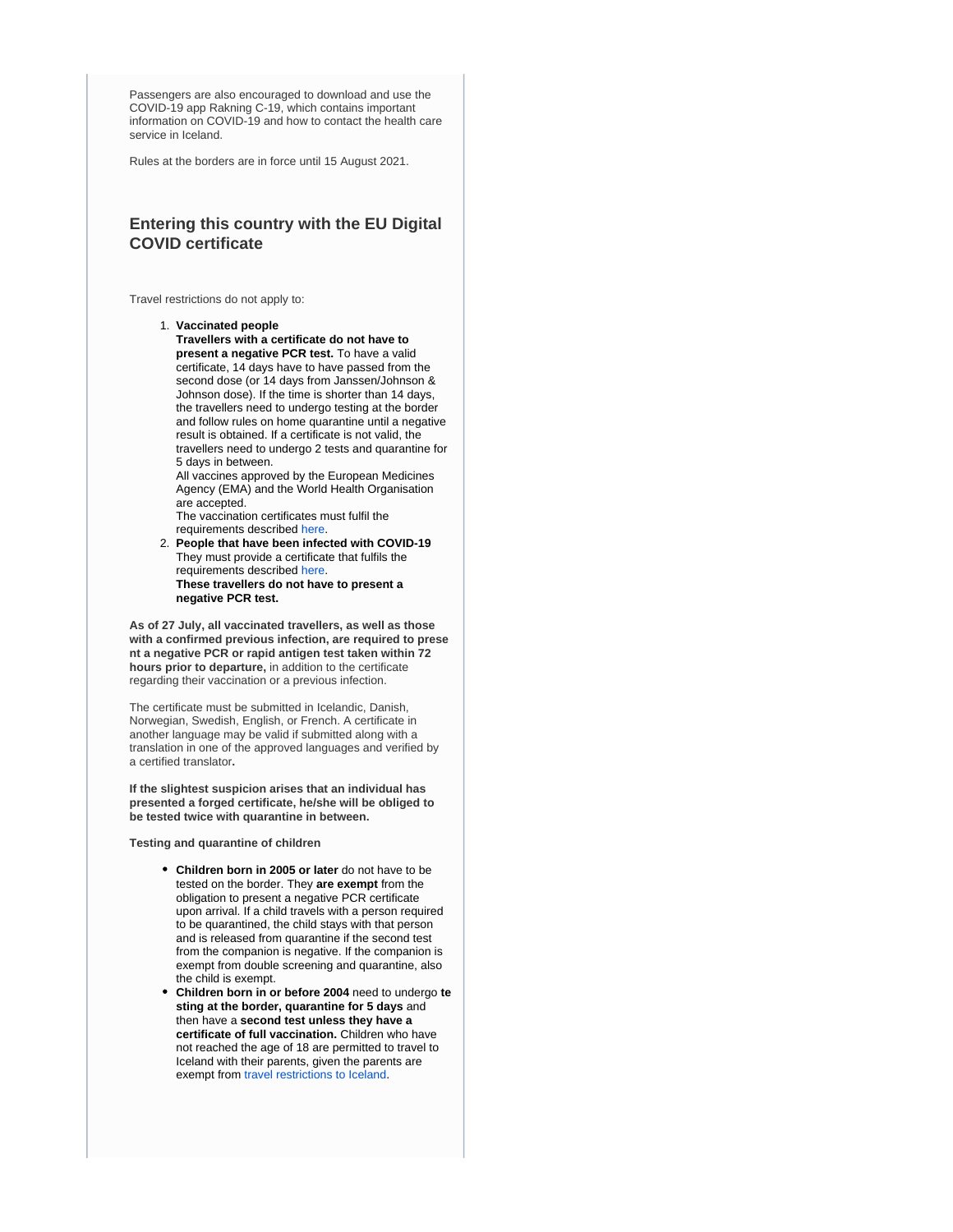#### **Find out more:**

[www.covid.is](https://www.covid.is/english)  **Certificates** [Are you travelling to Iceland?](https://island.is/en/p/entry)  [Certificates of vaccination accepted at the border for](https://www.landlaeknir.is/um-embaettid/greinar/grein/item44162/Certificate-of-vaccination-against-COVID-19-accepted-at-the-border)  [exemption of border measures due to COVID-19](https://www.landlaeknir.is/um-embaettid/greinar/grein/item44162/Certificate-of-vaccination-against-COVID-19-accepted-at-the-border)  [Travel restrictions to Iceland](https://www.logreglan.is/english/regarding-travel-restrictions-to-iceland-as-a-result-of-covid-19/)  [FAQ regarding disease control measures at the border](https://www.government.is/government/covid-19/q-and-a-on-border-measures/)

## **Entering this country without the EU Digital COVID certificate or with a certificate not compliant with national requirements**

If travelers don't have any vaccination certificate or a certification that proves a previous COVID-19 infection or have a certificate that is not valid, they need to present a**[nega](https://www.covid.is/sub-categories/certificates) [tive PCR test certificate](https://www.covid.is/sub-categories/certificates)**against COVID-19.**Rapid antigen tests are in this case not considered valid.** The test must have been taken **within 72 hours before departure.**

The result of the test must be pre-recorded. The certificate must be submitted in either Icelandic, Norwegian, Swedish, Danish, or English. Certificates in other languages are not considered valid.

Additionally, passengers arriving in Iceland without proof of vaccination or prior infection, **must undergotwo more PCR tests:**one on their arrival and a second one after a quarantine of 5 days.

**Everybody must quarantine for 5 days and go for another test at the end of quarantine.** Please note that a new day begins at midnight. People may [quarantine at home](https://www.landlaeknir.is/um-embaettid/greinar/grein/item43539/instructions-for-persons-under-home-based-quarantine) provided that their [accommodation meets certain conditions](https://www.landlaeknir.is/um-embaettid/greinar/grein/item41241/appropriate-housing-while-in-quarantine). If not, they need to stay at the government's quarantine facility during their quarantine. Here is a [list of accommodations that](https://www.ferdamalastofa.is/en/about-us/novel-coronavirus-covid-19-general-info/accommodations-that-welcome-guests-in-quarantine)  [accommodate guests in quarantine.](https://www.ferdamalastofa.is/en/about-us/novel-coronavirus-covid-19-general-info/accommodations-that-welcome-guests-in-quarantine)

The second testing is done at [health centres](https://www.landlaeknir.is/covid19-screening) around Iceland. A bar code is sent to a mobile phone the night before testing. Those people who test negative in the second PCR test are no longer submitted to special precautions. Those who test positive must continue self-isolation.

#### **Testing and quarantine of children**

- **Children born in 2005 or later** do not have to be tested on the border. They **are exempt** from the obligation to present a negative PCR certificate upon arrival. If a child travels with a person required to be quarantined, the child stays with that person and is released from quarantine if the second test from the companion is negative. If the companion is exempt from double screening and quarantine, also the child is exempt. A child travelling alone is neither tested nor needs to present a negative PCR certificate upon arrival.
- **Children born in or before 2004** need to undergo **te sting at the border, quarantine for 5 days** and then have a **second test unless they have a certificate of full vaccination.** Children who have not reached the age of 18 are permitted to travel to Iceland with their parents, given the parents are exempt from [travel restrictions to Iceland](https://www.logreglan.is/english/regarding-travel-restrictions-to-iceland-as-a-result-of-covid-19/).

**A tourist is obliged to [pre-register](https://visit.covid.is/registration/)** a departure date from Iceland if it is available. If the length of stay is shorter than the required time in quarantine, it will be examined separately, as there is a risk that the person in question will not follow the rules on quarantine.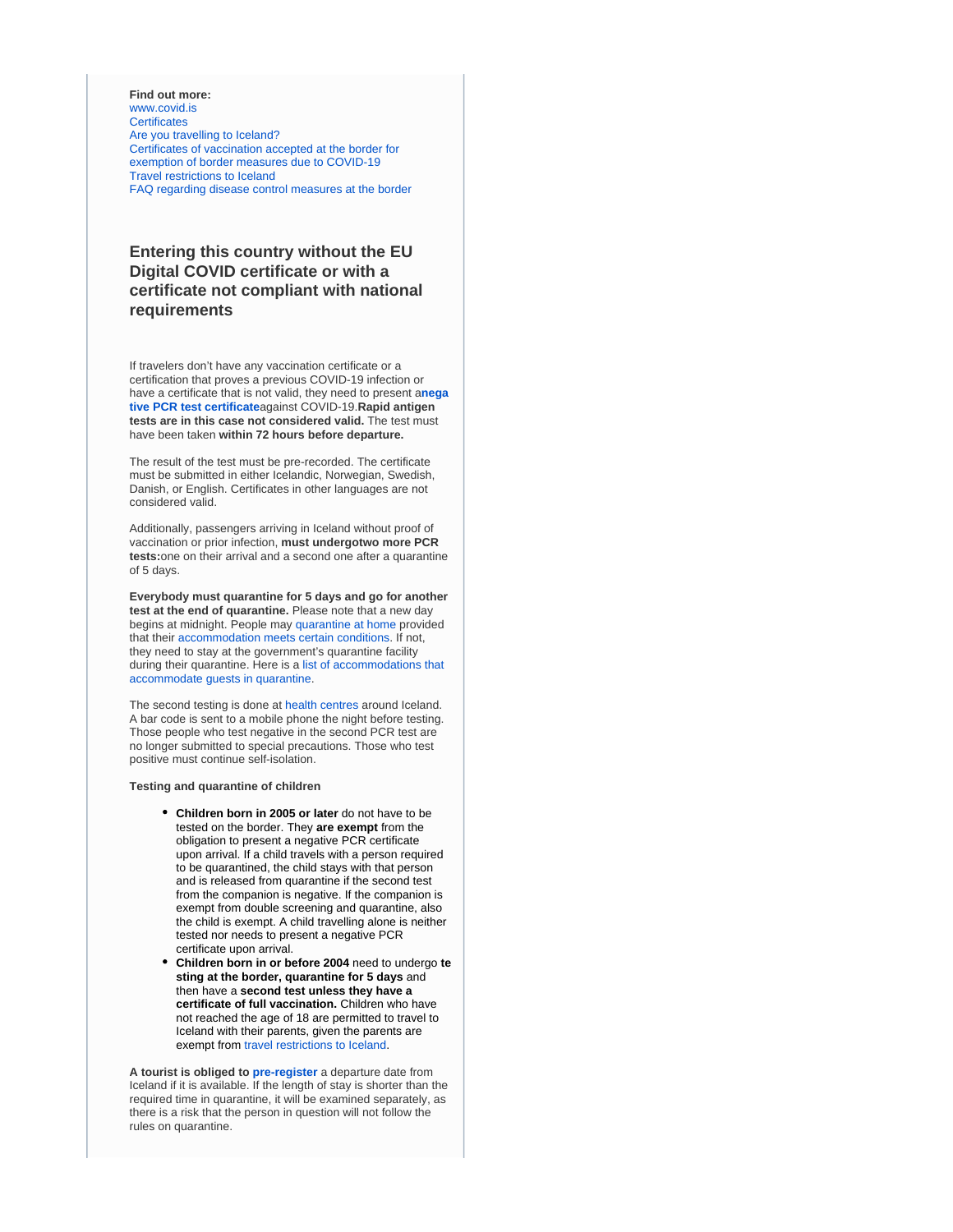Please note that violations of quarantine or isolation rules are subject to [fines](https://www.rikissaksoknari.is/english/covid-19/) and the involvement of the authorities to prevent violations.

**Find out more:**

[www.covid.is](https://www.covid.is/english)  **Certificates** [Are you travelling to Iceland?](https://island.is/en/p/entry)  [Certificates of vaccination accepted at the border for](https://www.landlaeknir.is/um-embaettid/greinar/grein/item44162/Certificate-of-vaccination-against-COVID-19-accepted-at-the-border)  [exemption of border measures due to COVID-19](https://www.landlaeknir.is/um-embaettid/greinar/grein/item44162/Certificate-of-vaccination-against-COVID-19-accepted-at-the-border)  [Travel restrictions to Iceland](https://www.logreglan.is/english/regarding-travel-restrictions-to-iceland-as-a-result-of-covid-19/)  [FAQ regarding disease control measures at the border](https://www.government.is/government/covid-19/q-and-a-on-border-measures/)  [Quarantine at home](https://www.landlaeknir.is/um-embaettid/greinar/grein/item43539/instructions-for-persons-under-home-based-quarantine)  [List of accommodations that accommodate guests in](https://www.ferdamalastofa.is/en/about-us/novel-coronavirus-covid-19-general-info/accommodations-that-welcome-guests-in-quarantine)  [quarantine](https://www.ferdamalastofa.is/en/about-us/novel-coronavirus-covid-19-general-info/accommodations-that-welcome-guests-in-quarantine)  [Testing centres](https://www.landlaeknir.is/covid19-screening)

[Documents you need to travel in Europe](https://europa.eu/youreurope/citizens/travel/entry-exit/index_en.htm) [Health cover for temporary stays](https://europa.eu/youreurope/citizens/health/unplanned-healthcare/temporary-stays/index_en.htm)

## **What are the rules to enter this country from outside an EU Member State or Schengen Associated country?**

[Travel restrictions](https://www.logreglan.is/english/regarding-travel-restrictions-to-iceland-as-a-result-of-covid-19/) do not apply to other EEA/EFTA-citizens and citizens of Monaco, San Marino, and the Vatican.

Third-country citizens are still not authorized to travel to Iceland [unless exemptions apply.](https://www.logreglan.is/english/regarding-travel-restrictions-to-iceland-as-a-result-of-covid-19/) Note: As of 1 January 2021, UK nationals have the status of third-country nationals.

Third-country nationals who can provide appropriate proof of vaccination against Covid-19 or prior infection, are exempt from the travel restrictions. As of 27 July, these travelers are also required to present a negative PCR or rapid antigen test (taken within 72 hours before departure).

#### **[All countries and territories of the world are currently](https://www.landlaeknir.is/um-embaettid/greinar/grein/item39194/Skilgreind-svaedi-med-smitahaettu---Defined-areas-with-risk-of-infection-(27-02-2020))  [classified as risk areas,](https://www.landlaeknir.is/um-embaettid/greinar/grein/item39194/Skilgreind-svaedi-med-smitahaettu---Defined-areas-with-risk-of-infection-(27-02-2020))except Greenland.**

Rules at the borders are in force until 15 August 2021.

Travelers from **outside the EEA/EFTA area** who are **not relatives of an EEA/EFTA citizen** and **not from exempted countries may not enter Iceland** unless the provide a valid reason. **Valid reasons** fall into the following categories:

- Passenger in airport transit
- Employees in healthcare services and geriatric services
- Employees responsible for the transportation of goods and services
- Individual travelling because of an acute family incident (i.e. serious illness, accident or demise)
- Individuals and delegations who travel to the country under the aegis of the Icelandic government, staff of diplomatic missions and other representatives of foreign countries; international organisation staff and their guests who need to travel to the country due to the activities of these organisations; members of armed forces travelling to Iceland for duty; humanitarian aid workers; staff of civil protection; and family members of the aforementioned parties
- Students ( Class trips are not considered to be an exemption from travel restrictions)
- Persons who essentially need to travel to Iceland for business purposes of short duration and it cannot be postponed or performed abroad.

**RULES AT BORDER**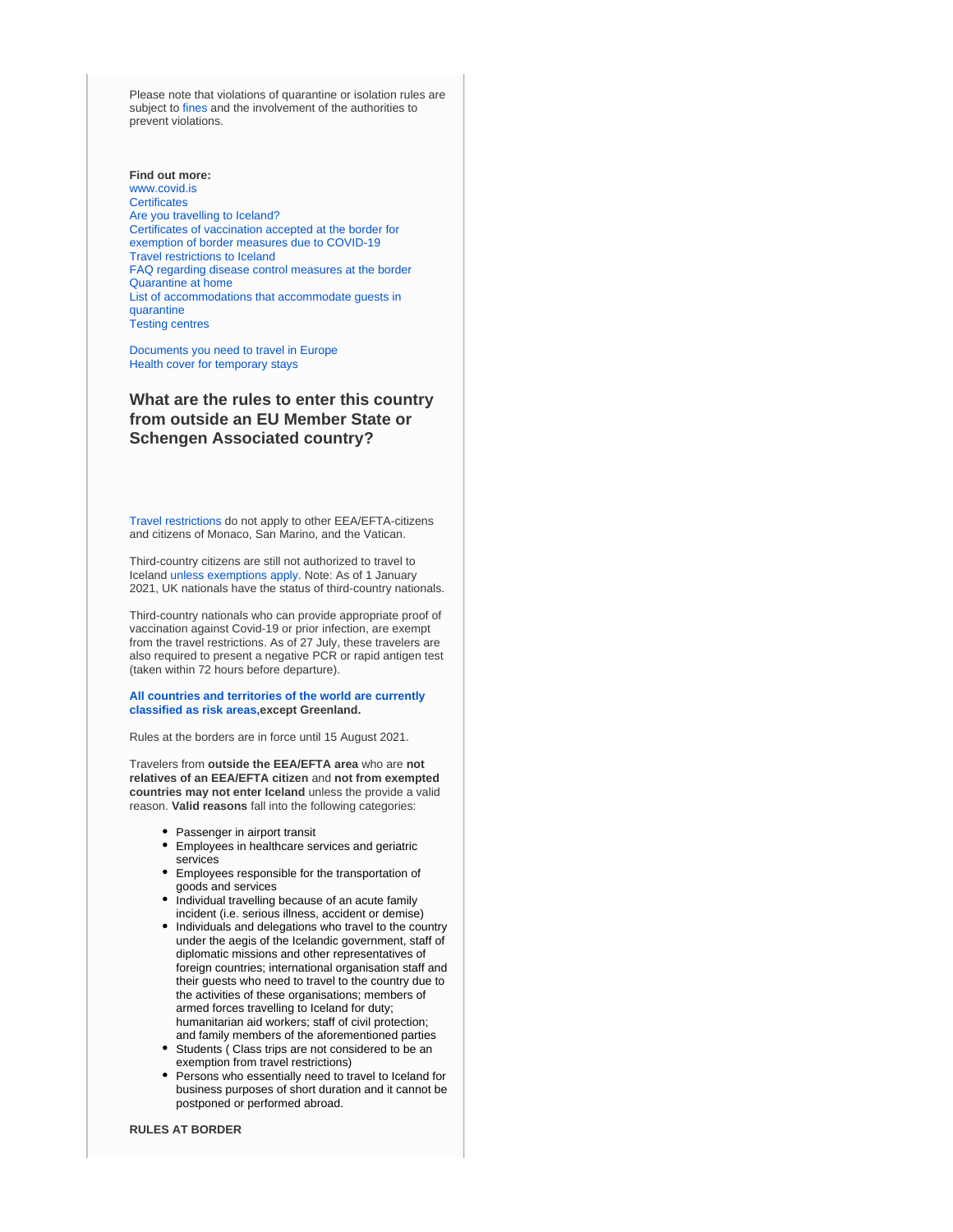#### **Is a coronavirus test required?**

All arriving passengers, who are not vaccinated or have recovered from Covid-19, are required to present a **negative result to a PCR test taken within 72 hours before departure** to Iceland. **Rapid antigen tests are in this case not considered valid.**

Additionally, these passengers arriving in Iceland must undergo **two more PCR tests:** one upon arrival, and another one 6 days later. Between the two tests, a quarantine of 5 days is mandatory.

Those who test negative in the second PCR test are no longer submitted to special precautions. Those who test positive must self-isolate.

#### **Provisions for vaccinated people**

Children born in 2005 and later, as well as those who provide valid proof of having been vaccinated against COVID-19, are not required to provide a PCR test before boarding and are also exempt from screening and quarantine measures at the border. The exemption also applies to those who can provide valid proof of prior infection. Documentation on prior infections must follow the requirements defined by the Chief Epidemiologist.

As of 27 July, those who provide valid proof of vaccination against COVID-19 are required to present a PCR or rapid antigen test (taken within 72 hours before departure), but are exempt from screening and quarantine measures at the border. These measures also apply to those who can provide valid proof of prior infection.

#### **Is a quarantine required?**

Arriving passengers, who are not exempt on the grounds of age, vaccination, or prior infection, are required to submit to a PCR test upon arrival, followed by a**5-dayquarantine** and a **s econd PCR test.**

#### **Mandatory Travel Documentation**

All passengers born before 2005 are required to fill out [apre](https://visit.covid.is/registration/)[registration form](https://visit.covid.is/registration/)before departure to Iceland, which requires them to provide personal details and contact information, flight information, travel dates, address(es) during their stay in Iceland and information on countries they have visited before arrival.

Passengers are also encouraged to download and use the COVID-19 app Rakning C-19, which contains important information on COVID-19 and how to contact the health care service in Iceland.

**Find out more:** [www.covid.is](https://www.covid.is/english)  **Certificates** [Are you travelling to Iceland?](https://island.is/en/p/entry)  [Certificates of vaccination accepted at the border for](https://www.landlaeknir.is/um-embaettid/greinar/grein/item44162/Certificate-of-vaccination-against-COVID-19-accepted-at-the-border)  [exemption of border measures due to COVID-19](https://www.landlaeknir.is/um-embaettid/greinar/grein/item44162/Certificate-of-vaccination-against-COVID-19-accepted-at-the-border)  [Travel restrictions to Iceland](https://www.logreglan.is/english/regarding-travel-restrictions-to-iceland-as-a-result-of-covid-19/)  [Defined areas with risk of infection and rules regarding border](https://www.landlaeknir.is/um-embaettid/greinar/grein/item39194/Skilgreind-ahaettusvaedi---Defined-high-risk-areas)  [crossing](https://www.landlaeknir.is/um-embaettid/greinar/grein/item39194/Skilgreind-ahaettusvaedi---Defined-high-risk-areas)

#### **May I transit this country?**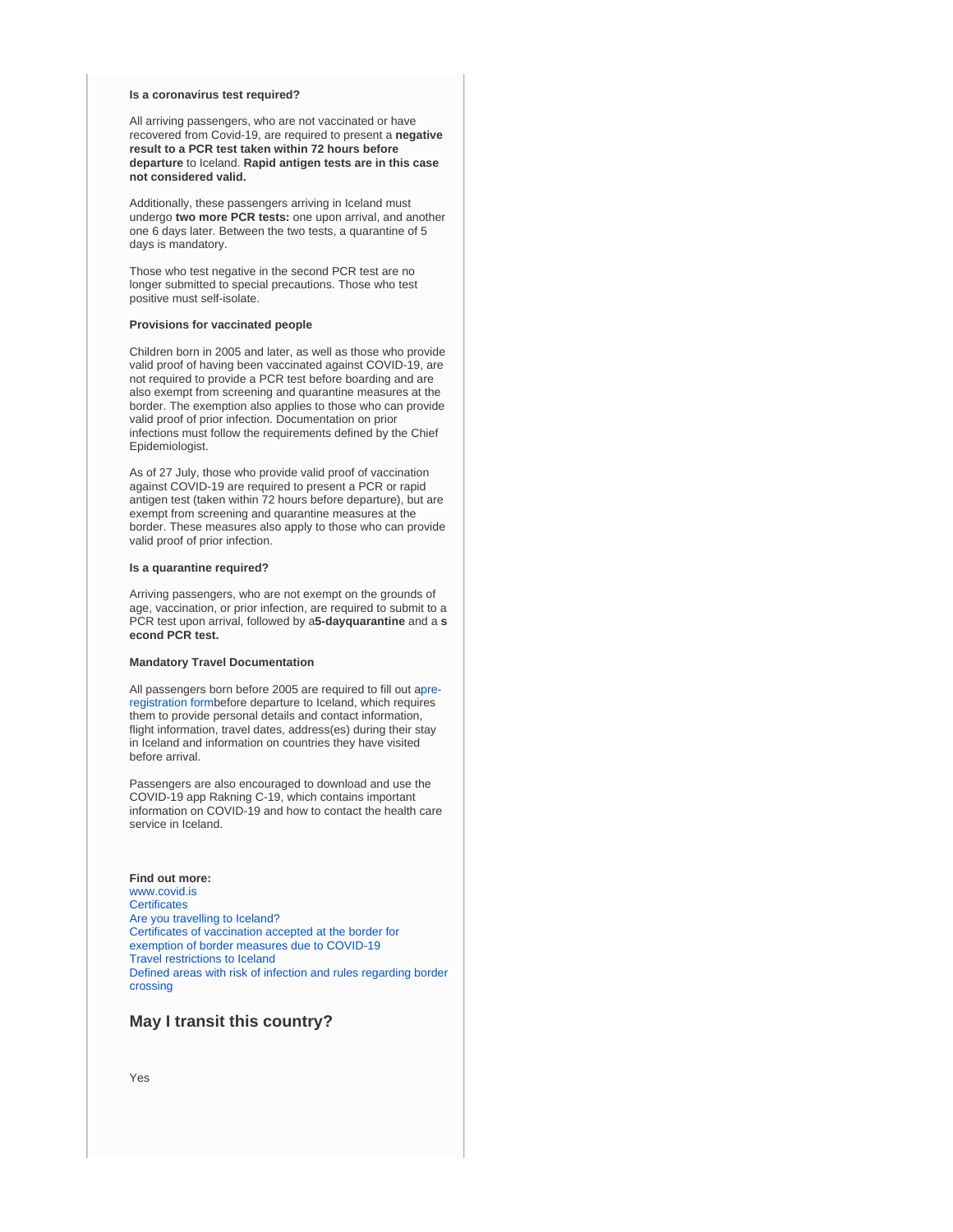Transit passengers who do not leave the terminal facilities at the border are not required to undergo screening or quarantine.

#### **General measures**

[Current measures](https://www.covid.is/english)

## **Use of facemasks**

Masks are not mandatory anywhere.

## **Physical Distancing**

Social distancing rules have been removed.

## **Indoor and outdoor meetings, public or private gatherings and events**

No more limits to the number of people at gatherings.

Social distancing rules are removed.

Masks are not mandatory anywhere.

Restrictions on any kind of operations are no longer applicable, neither the obligation to register guests nor restrictions on opening hours.

## **Information on Tourism at National level**

## **Useful Info for tourists**

#### [Useful Info for tourists](https://www.covid.is/categories/tourists-travelling-to-iceland)

## **EU Digital COVID Certificates**

This country is already connected to the Gateway and is issuing and/or verifying at least one EU Digital COVID Certificate (Vaccination, Recovery, Test)

The [EU Digital COVID Certificate Regulation](https://ec.europa.eu/info/live-work-travel-eu/coronavirus-response/safe-covid-19-vaccines-europeans/eu-digital-covid-certificate_en) entered into force on 01 July 2021. EU citizens and residents will now be able to have their Digital COVID Certificates issued and verified across the EU. National authorities are in charge of issuing the certificate.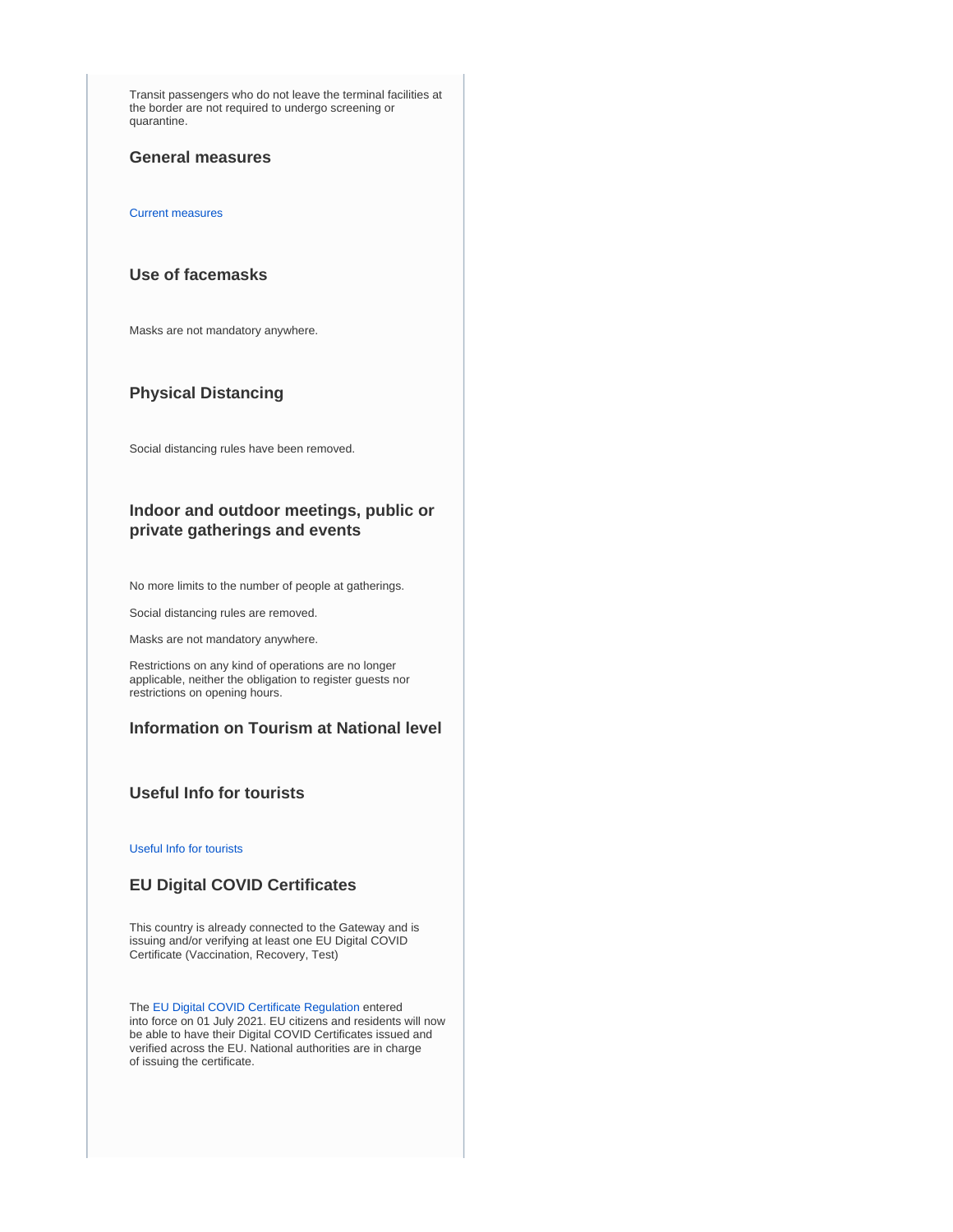The certificate provides a standardised recognition of the holder's status related to vaccination, recovery from Covid-19, or test result. **Despite the European Digital COVID Certificate, each country continues to be responsible for the definition of its own entry requirements and rules, which are not standardised at the EU level.** This means that what is required to enter upon presentation of this certificate, depends on the measures and entry rules in place at your destination.

#### **Find out more:**

[Information on the "EU Digital COVID Certificate"](https://ec.europa.eu/info/live-work-travel-eu/coronavirus-response/safe-covid-19-vaccines-europeans/eu-digital-covid-certificate_en)

[Press Release](https://ec.europa.eu/commission/presscorner/detail/en/IP_21_2721)

[Questions & Answers](https://ec.europa.eu/commission/presscorner/detail/en/QANDA_21_2781)

**[Factsheet](https://ec.europa.eu/commission/presscorner/detail/en/FS_21_2793)** 

Further information: [https://reopen.europa.eu/en/map/ISL](https://reopen.europa.eu/en/map/ISL/7011) [/7011](https://reopen.europa.eu/en/map/ISL/7011)

\_\_\_\_\_\_\_\_\_\_\_\_\_\_\_\_\_\_\_\_\_\_\_\_\_\_\_\_\_\_\_\_\_\_\_\_\_\_\_\_\_\_\_\_\_\_\_\_\_ \_\_\_\_\_\_\_\_\_\_\_\_\_\_\_\_\_\_\_\_\_\_\_\_\_\_\_\_\_\_\_\_\_\_\_\_\_\_\_\_\_\_\_\_\_\_\_\_\_

18.06.2021

**What are the rules to enter this country from an EU Member State or Schengen Associated country?**

## **Entering this country with the EU Digital COVID certificate**

As of 1 June 2021, Iceland can verify "EU Digital COVID certificates" issued by other countries.

Holders of "EU Digital COVID certificates" have to undergo only one PCR test upon arrival, and self-isolate until they have the result, if their certificate contains either:

> **Proof of full vaccination**. The vaccination is considered completed **after the second dose of vaccine** (for Johnson&Johnson, the vaccination is considered completed after the single dose has been taken).

All vaccines approved by the European Medicines Agency (EMA) and the World Health Organisation are accepted.

The validity of the vaccination is **365 days**.

**Proof of recovery from COVID-19** (14 days must have elapsed from the positive result to a COVID test).

Holders of "EU Digital COVID certificates" have to undergo 2 PCR tests upon arrival, with 5-6 days self-isolation in between, if their certificate contains: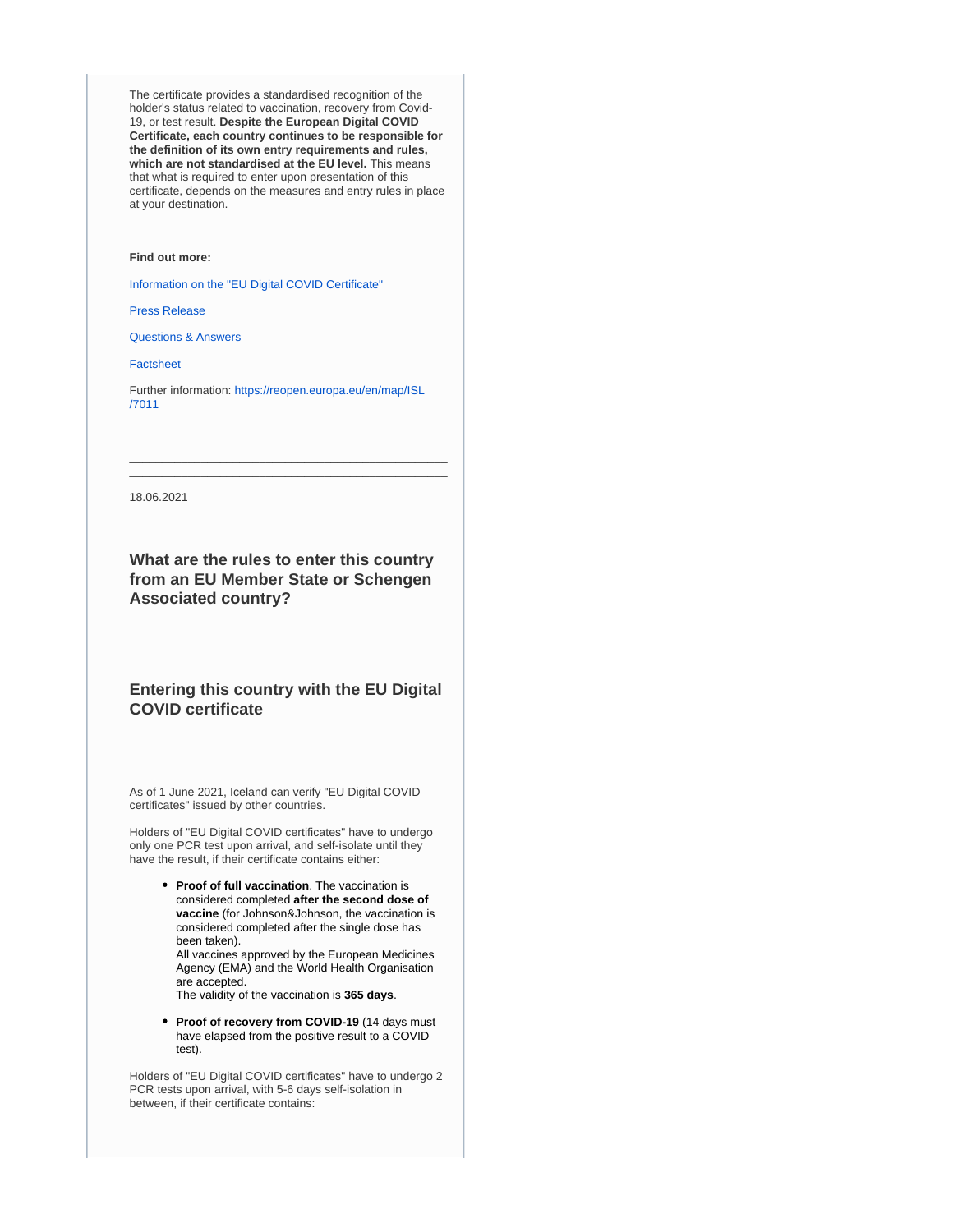a negative result to a **COVID-19 test.** Only **PCR tests** are accepted. The test must be taken within **72 hours prior to departure**.

Children under 16 years old are exempted from the predeparture testing requirement and are subject to PCR test(s) upon arrival.

## **Entering this country without the EU Digital COVID certificate or with a certificate not compliant with national requirements**

Iceland adopts [its own national classification of risk areas](https://www.landlaeknir.is/um-embaettid/greinar/grein/item39194/Skilgreind-svaedi-med-smitahaettu---Defined-areas-with-risk-of-infection-(27-02-2020)), hence travel restrictions for Iceland are not based on the common "EU Traffic Lights" map.

[All countries and territories of the world, with the exception of](https://www.landlaeknir.is/um-embaettid/greinar/grein/item39194/Skilgreind-svaedi-med-smitahaettu---Defined-areas-with-risk-of-infection-(27-02-2020))  [Greenland, are currently classified as risk areas.](https://www.landlaeknir.is/um-embaettid/greinar/grein/item39194/Skilgreind-svaedi-med-smitahaettu---Defined-areas-with-risk-of-infection-(27-02-2020))

Travellers are allowed to enter Iceland by presenting either:

#### **Proof of full vaccination**

Those who provide valid proof of having been vaccinated against COVID-19, are not required to provide a PCR-test prior to boarding and are also exempt from quarantine measures at the border. Until 1 July, they are still subject to a PCR test upon arrival. After 1 July, all travellers arriving in Iceland will be exempt from border screening if they present a certificate of vaccination.

**Proof of recovery from COVID-19**

Those who provide valid proof of having recovered from COVID-19, are not required to provide a PCRtest prior to boarding and are also exempt from quarantine measures at the border. Until 1 July, they are still subject to a PCR test upon arrival. After 1 July, all travellers arriving in Iceland will be exempt from border screening if they present a certificate of recent recovery from COVID-19.

All other travellers are subject to the requirement for a **predeparture negative PCR test**.

The test must be taken within **72 hours prior to departure**.

Additionally, all passengers arriving in Iceland must undergo **t wo more PCR tests**: one upon arrival, and another one 5-6 days later. All travellers must remain in isolation until they receive a negative result to the second PCR test.

Those who test negative in the second PCR test are no longer submitted to special precautions. Those who test positive must self-isolate.

**Children born in 2005 and later are exempted** from the predeparture test requirement.

**Mandatory Travel Documentation**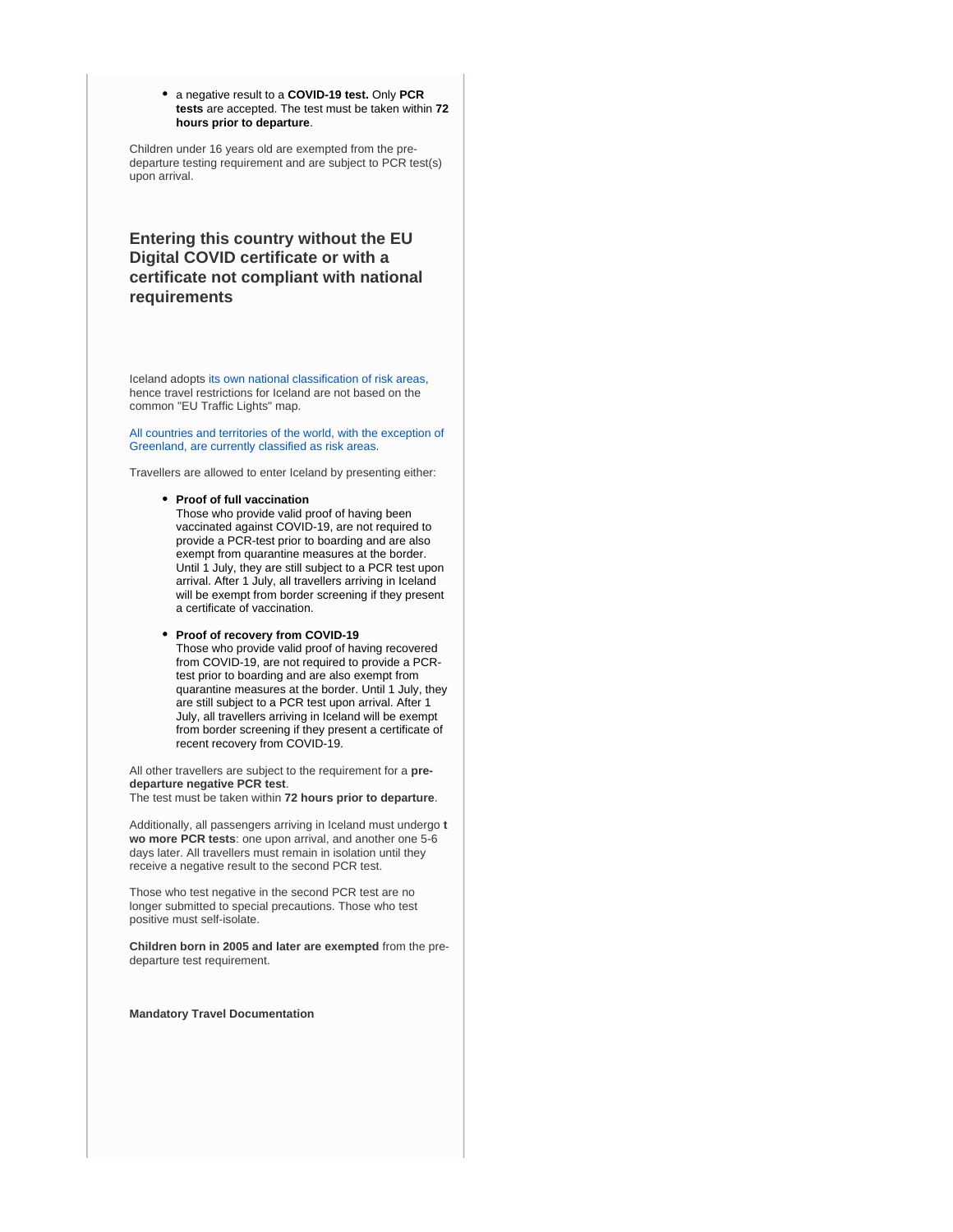All passengers born before 2005 are required to fill out a [pre](http://www.covid.is/english)[registration form](http://www.covid.is/english) before departure to Iceland, which requires them to provide personal details and contact information, flight information, travel dates, address(es) during their stay in Iceland and information on countries they have visited before arrival.

Passengers are also encouraged to download and use the COVID-19 app Rakning C-19, which contains important information on COVID-19 and how to contact the health care service in Iceland.

#### **Find out more:**

[www.covid.is](https://www.covid.is/categories/tourists-travelling-to-iceland) [Certificates of vaccination accepted at the border for](https://www.landlaeknir.is/um-embaettid/greinar/grein/item44162/Certificate-of-vaccination-against-COVID-19-accepted-at-the-border)  [exemption of border measures due to COVID-19](https://www.landlaeknir.is/um-embaettid/greinar/grein/item44162/Certificate-of-vaccination-against-COVID-19-accepted-at-the-border) [Instructions for quarantine](https://www.landlaeknir.is/servlet/file/store93/item42645/Instructions%20for%20travellers%20in%20quarantine%2015.08.2020.pdf)

## **What are the rules to enter this country from outside an EU Member State or Schengen Associated country?**

Travel to Iceland from outside the EEA/Schengen area [is still](https://www.logreglan.is/english/regarding-travel-restrictions-to-iceland-as-a-result-of-covid-19/)  [restricted](https://www.logreglan.is/english/regarding-travel-restrictions-to-iceland-as-a-result-of-covid-19/).

However, on March 26 a government regulation will come into effect that allows non-essential travels to Iceland from outside the EEA/Schengen-area for passengers who can provide valid proof of vaccination or prior infection, in addition to those on essential business.

[All countries and territories of the world are currently](https://www.landlaeknir.is/um-embaettid/greinar/grein/item39194/Skilgreind-svaedi-med-smitahaettu---Defined-areas-with-risk-of-infection-(27-02-2020))  [classified as risk areas.](https://www.landlaeknir.is/um-embaettid/greinar/grein/item39194/Skilgreind-svaedi-med-smitahaettu---Defined-areas-with-risk-of-infection-(27-02-2020))

#### **Is a coronavirus test required?**

All arriving passengers are required to present a negative result to a PCR test taken within 72 hours of their time of departure to Iceland.

Additionally, all passengers arriving in Iceland must undergo two more PCR tests: one upon arrival, and another one 5-6 days later.

Those who test negative in the second PCR test are no longer submitted to special precautions. Those who test positive must self-isolate.

## **Provisions for vaccinated people**

Children born in 2005 and later, as well as those who provide valid proof of having been vaccinated against COVID-19, are not required to provide a PCR-test prior to boarding and are also exempt from screening and quarantine measures at the border. The exemption also applies to those who can provide valid proof of prior infection. Documentation on prior infections must be in accordance with the requirements defined by the Chief Epidemiologist.

**Is a quarantine required?**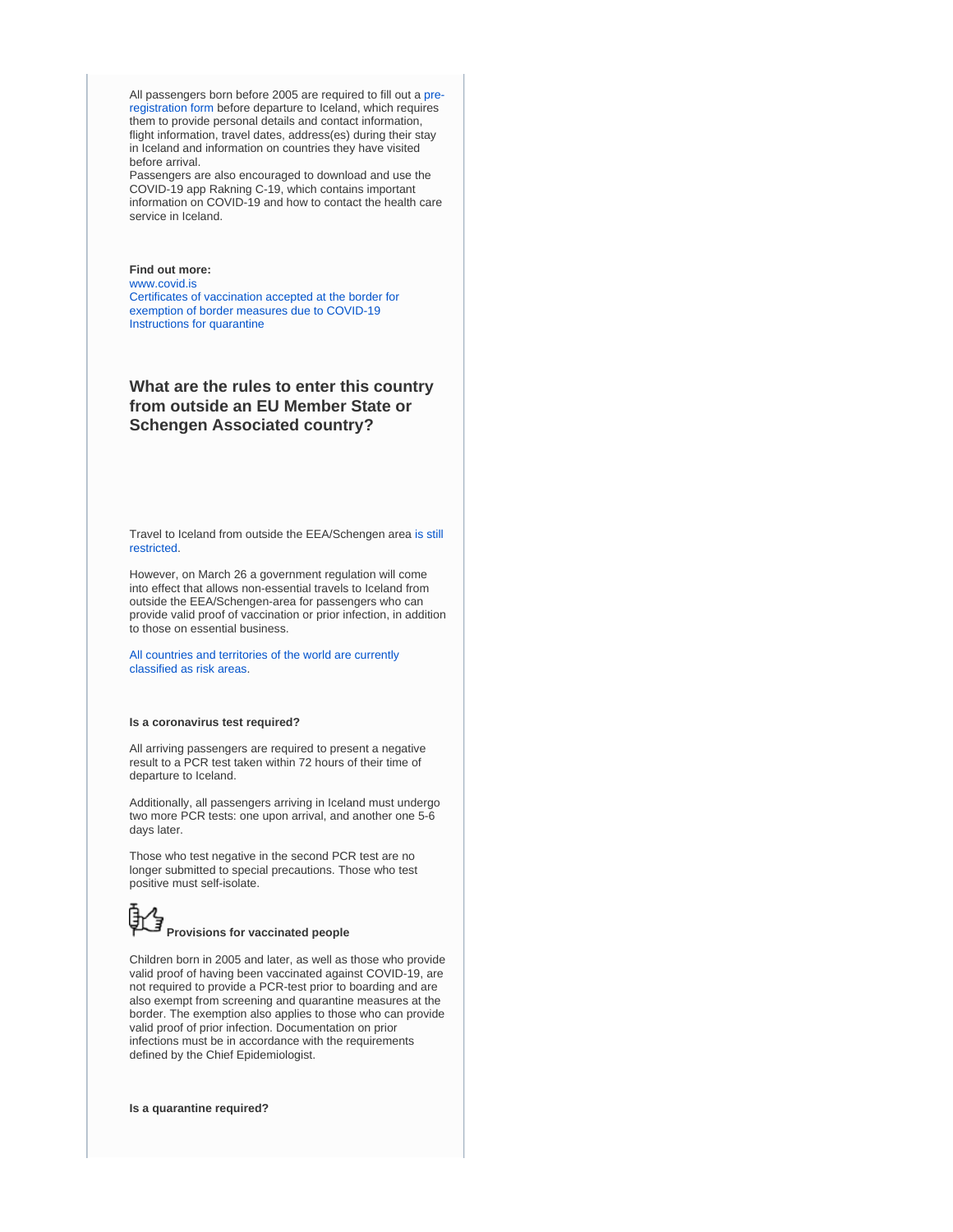All arriving passengers have to submit to a PCR test upon arrival, followed by a **5-day** quarantine and a second PCR test.

# **Provisions for vaccinated people**

Those who provide valid proof of having been vaccinated against COVID-19 are not required to provide a PCR-test prior to boarding, and are also exempt from screening and quarantine measures at the border. The same applies to those who can provide proof of prior infection.

#### **Mandatory Travel Documentation**

All passengers born before 2005 are required to fill out a [pre](http://www.covid.is/english)[registration form](http://www.covid.is/english) before departure to Iceland, which requires them to provide personal details and contact information, flight information, travel dates, address(es) during their stay in Iceland and information on countries they have visited before arrival.

Passengers are also encouraged to download and use the COVID-19 app Rakning C-19, which contains important information on COVID-19 and how to contact the health care service in Iceland.

#### **Find out more:**

[www.covid.is](https://www.covid.is/categories/tourists-travelling-to-iceland) [Entry rules from 16.3.2021](https://www.government.is/news/article/2021/03/16/Exemption-from-border-measures-for-vaccinated-individuals-to-be-extended-to-non-Schengen-countries/) [Certificates of vaccination accepted at the border for](https://www.landlaeknir.is/um-embaettid/greinar/grein/item44162/Certificate-of-vaccination-against-COVID-19-accepted-at-the-border)  [exemption of border measures due to COVID-19](https://www.landlaeknir.is/um-embaettid/greinar/grein/item44162/Certificate-of-vaccination-against-COVID-19-accepted-at-the-border) [List of accommodations that receive guests for quarantine](https://www.ferdamalastofa.is/is/um-ferdamalastofu/frettir/category/1/er-thinn-gististadur-tilbuinn-ad-taka-a-moti-gestum-i-sottkvi) [Instructions for quarantine](https://www.landlaeknir.is/servlet/file/store93/item42645/Instructions%20for%20travellers%20in%20quarantine%2015.08.2020.pdf)

## **May I transit this country?**

#### **YES**

 Transit passsengers who do not leave the terminal facilities at the border, are not required to undergo screening or quarantine.

### **General measures**

[Current measures](https://www.covid.is/english)

## **Use of facemasks**

**Masks** must be worn wherever the 1-metre social distancing rule cannot be kept between individuals. The obligation to wear a mask does not apply to children born 2005 or later.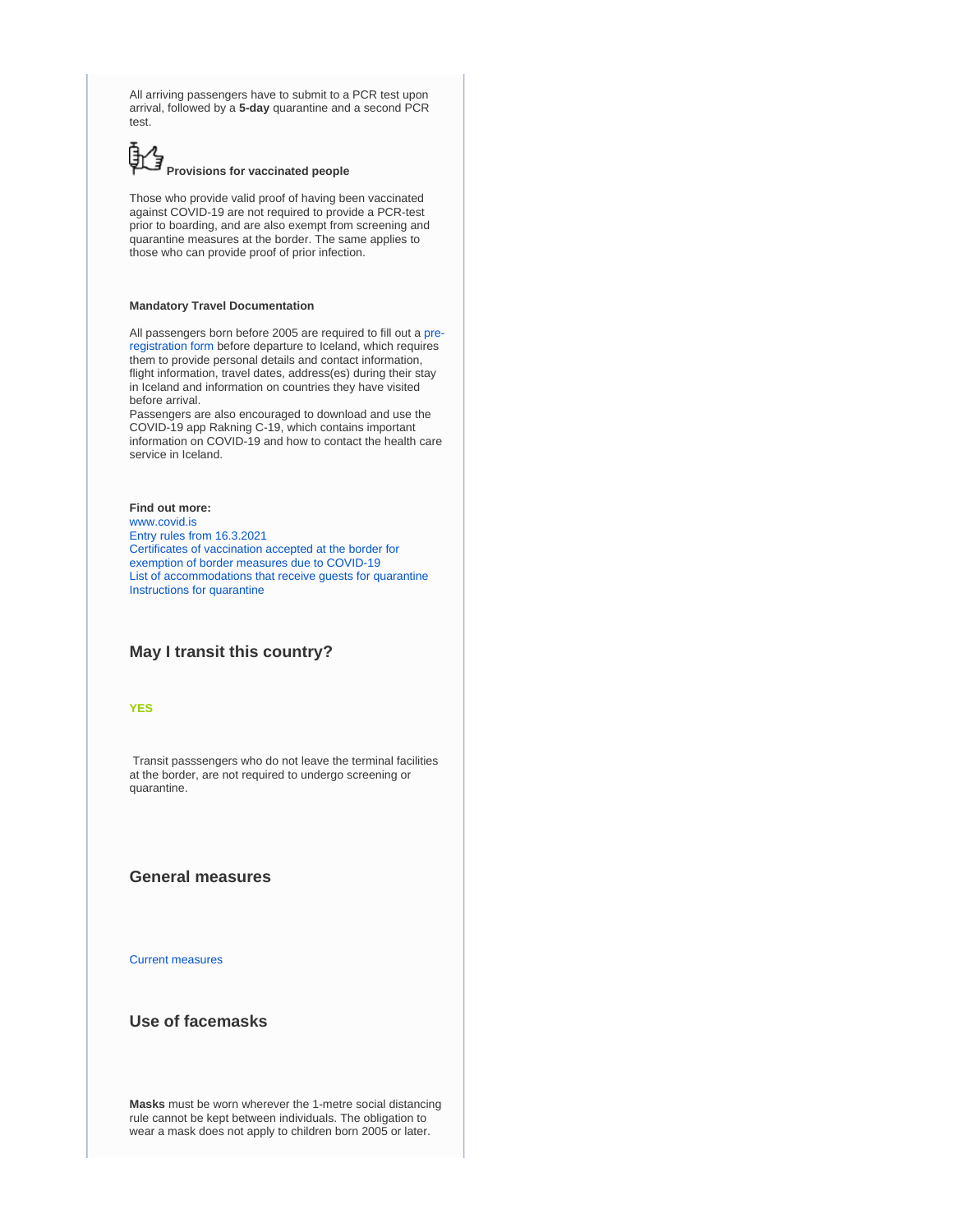#### [Face masks shall cover the nose and mouth.](https://www.covid.is/grimur-gera-gagn)

**Exempted from masks** are those individuals who have already been infected with COVID-19 and completed isolation. Furthermore, those who are unable to wear a mask due to health reasons are also exempt from this obligation.

## **Physical Distancing**

At all workplaces and in other activities, 1-metre distance between people must be ensured.

## **Indoor and outdoor meetings, public or private gatherings and events**

**The maximum number of people** allowed in the same location is **300 persons**, with certain restrictions, both in public and private locations.

Limits to the numbers of children, social distancing and obligation to wear a mask do not apply to children born 2015 or later.

Restrictions on the number of people do not apply to public transport, coach travel, domestic flights, passenger ferries and the work of response units such as the police, firefighters, Civil Protection assistants and healthcare workers.

## **Information on Tourism at National level**

## **Useful Info for tourists**

#### [Useful Info for tourists](https://www.covid.is/categories/tourists-travelling-to-iceland)

## **EU Digital COVID Certificates**

The EU Digital COVID Certificate (available from **1 July 2021**) provides proof that a person has either: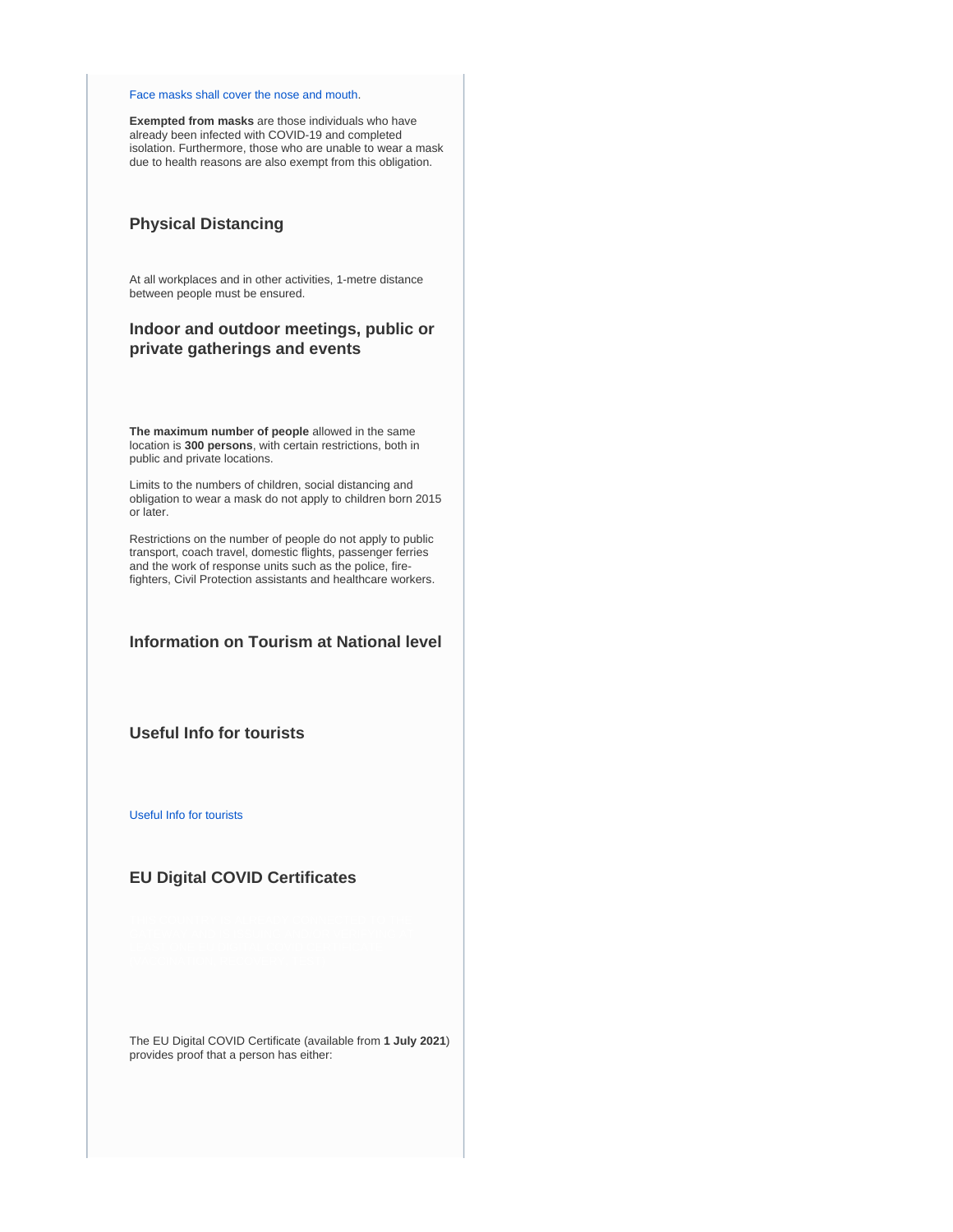- **been vaccinated against COVID-19** (vaccine type and manufacturer, number of doses, date of vaccination);
- **received a negative test result**, PCR or rapid antigen, with the name of the test, date and time of test, test centre and result (self-tests are not valid);
- **recovered from COVID-19**.

When travelling, holders of the EU Digital COVID Certificate will have the same rights as citizens of the visited Member State who have been vaccinated, tested or recovered.

The certificate provides a standardised recognition of the holder's status related to vaccination, recovery from COVID or test result. Each country continues to be responsible for the definition of its own entry requirements and rules, which are not standardised at the EU level. This means that **what you will be eligible for, upon presentation of this certificate, depends on the measures and entry rules in place at your country of destination**.

**How does it work**:

- 1. **Member States** issue a certificate automatically or upon request, which is issued either digitally or on paper, and has a QR code with an electronic signature:
- 2. **Citizens** store the certificate in their digital app or wallet and can use it when they travel;
- 3. When the **verifier** asks the citizen for the certificate, the QR code is shown and the digital signature is verified.

#### **Find out more:** [Information on the EU Digital COVID Certificate](https://ec.europa.eu/info/live-work-travel-eu/coronavirus-response/safe-covid-19-vaccines-europeans/eu-digital-covid-certificate_en)

[Press Release](https://ec.europa.eu/commission/presscorner/detail/en/IP_21_2721) [Questions & Answers](https://ec.europa.eu/commission/presscorner/detail/en/QANDA_21_2781) **[Factsheet](https://ec.europa.eu/commission/presscorner/detail/en/FS_21_2793)** 

06.05.2021

**From an EU Member State or Schengen Associated Country, may I enter this country without being subject to extraordinary restrictions?**

#### **No**

Iceland adopts [its own national classification of risk areas](https://www.landlaeknir.is/um-embaettid/greinar/grein/item39194/Skilgreind-svaedi-med-smitahaettu---Defined-areas-with-risk-of-infection-(27-02-2020)), hence travel restrictions for Iceland are not based on the common "EU Traffic Lights" map.

From 1 May 2021, travel restrictions will be based on the EU Traffic Lights map. From that time, travellers from low-risk areas (green and yellow) will be exempt from quarantine measures if they present a negative PCR result at the border.

[All countries and territories of the world are currently](https://www.landlaeknir.is/um-embaettid/greinar/grein/item39194/Skilgreind-svaedi-med-smitahaettu---Defined-areas-with-risk-of-infection-(27-02-2020))  [classified as risk areas.](https://www.landlaeknir.is/um-embaettid/greinar/grein/item39194/Skilgreind-svaedi-med-smitahaettu---Defined-areas-with-risk-of-infection-(27-02-2020))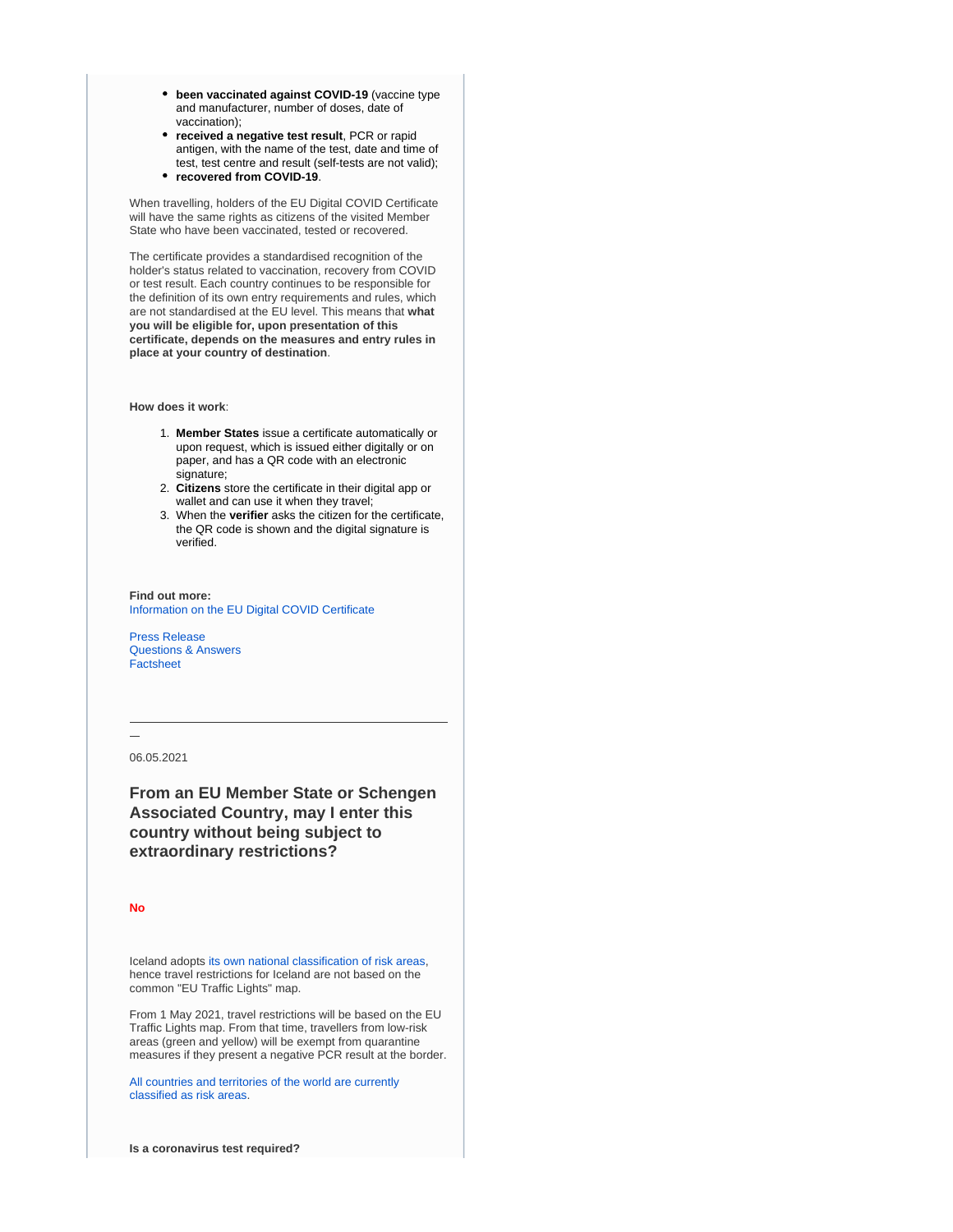All travellers are subject to the requirement for a **predeparture negative PCR test**. The test must be taken within **72 hours prior to departure**.

Additionally, all passengers arriving in Iceland must undergo two more PCR tests: one upon arrival, and another one 5-6 days later.

Those who test negative in the second PCR test are no longer submitted to special precautions. Those who test positive must self-isolate.

Children born in 2005 and later are exempted.

#### **Provisions for vaccinated people**

Those who provide valid proof of having been vaccinated against COVID-19, are not required to provide a PCR-test prior to boarding and are also exempt from screening and quarantine measures at the border.

The same applies to those who can provide proof of prior infection.

#### **Is a quarantine required?**

All arriving passengers have to submit to a PCR test upon arrival, followed by a **5-day** quarantine and a second PCR test.

#### **Provisions for vaccinated people**

Those who provide valid proof of having been vaccinated against COVID-19 are not required to provide a PCR-test prior to boarding, and are also exempt from screening and quarantine measures at the border. The same applies to those who can provide proof of prior infection.

#### **Mandatory Travel Documentation**

All passengers born before 2005 are required to fill out a [pre](http://www.covid.is/english)[registration form](http://www.covid.is/english) before departure to Iceland, which requires them to provide personal details and contact information, flight information, travel dates, address(es) during their stay in Iceland and information on countries they have visited before arrival.

Passengers are also encouraged to download and use the COVID-19 app Rakning C-19, which contains important information on COVID-19 and how to contact the health care service in Iceland.

**Find out more:** [www.covid.is](https://www.covid.is/categories/tourists-travelling-to-iceland) [Entry rules from 16.2.2021](https://www.government.is/news/article/2021/02/16/Travelers-required-to-present-negative-PCR-test-before-boarding-/) [Certificates of vaccination accepted at the border for](https://www.landlaeknir.is/um-embaettid/greinar/grein/item44162/Certificate-of-vaccination-against-COVID-19-accepted-at-the-border)  [exemption of border measures due to COVID-19](https://www.landlaeknir.is/um-embaettid/greinar/grein/item44162/Certificate-of-vaccination-against-COVID-19-accepted-at-the-border) [List of accommodations that receive guests for quarantine](https://www.ferdamalastofa.is/is/um-ferdamalastofu/frettir/category/1/er-thinn-gististadur-tilbuinn-ad-taka-a-moti-gestum-i-sottkvi) [Instructions for quarantine](https://www.landlaeknir.is/servlet/file/store93/item42645/Instructions%20for%20travellers%20in%20quarantine%2015.08.2020.pdf)

**What are the rules to enter this country from outside an EU Member State or Schengen Associated country?**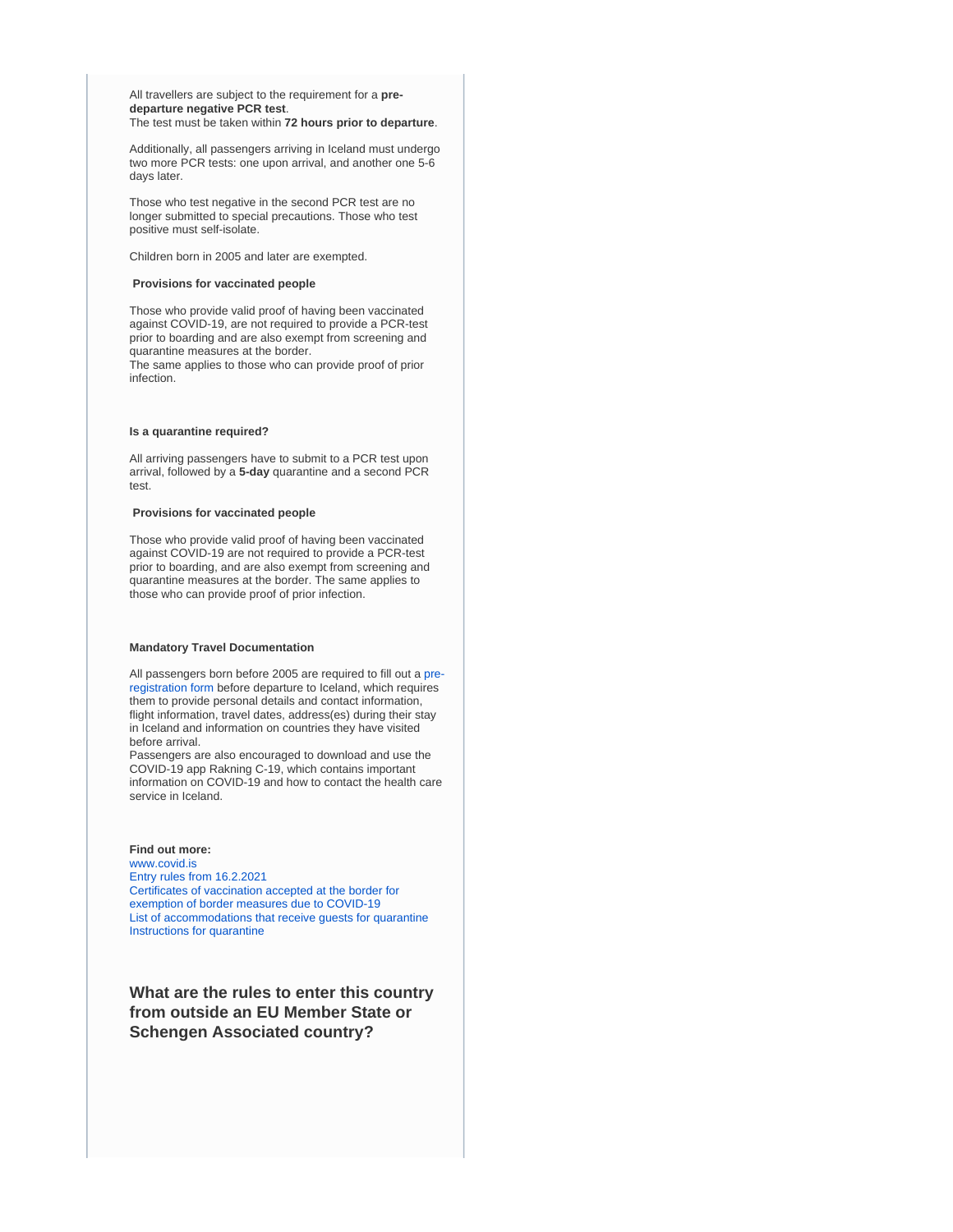Travel to Iceland from outside the EEA/Schengen area [is still](https://www.logreglan.is/english/regarding-travel-restrictions-to-iceland-as-a-result-of-covid-19/)  [restricted](https://www.logreglan.is/english/regarding-travel-restrictions-to-iceland-as-a-result-of-covid-19/).

However, on March 26 a government regulation will come into effect that allows non-essential travels to Iceland from outside the EEA/Schengen-area for passengers who can provide valid proof of vaccination or prior infection, in addition to those on essential business.

[All countries and territories of the world are currently](https://www.landlaeknir.is/um-embaettid/greinar/grein/item39194/Skilgreind-svaedi-med-smitahaettu---Defined-areas-with-risk-of-infection-(27-02-2020))  [classified as risk areas.](https://www.landlaeknir.is/um-embaettid/greinar/grein/item39194/Skilgreind-svaedi-med-smitahaettu---Defined-areas-with-risk-of-infection-(27-02-2020))

#### **Is a coronavirus test required?**

All arriving passengers are required to present a negative result to a PCR test taken within 72 hours of their time of departure to Iceland.

Additionally, all passengers arriving in Iceland must undergo two more PCR tests: one upon arrival, and another one 5-6 days later.

Those who test negative in the second PCR test are no longer submitted to special precautions. Those who test positive must self-isolate.

#### **Provisions for vaccinated people**

Children born in 2005 and later, as well as those who provide valid proof of having been vaccinated against COVID-19, are not required to provide a PCR-test prior to boarding and are also exempt from screening and quarantine measures at the border. The exemption also applies to those who can provide valid proof of prior infection. Documentation on prior infections must be in accordance with the requirements defined by the Chief Epidemiologist.

#### **Is a quarantine required?**

All arriving passengers have to submit to a PCR test upon arrival, followed by a **5-day** quarantine and a second PCR test.

#### **Provisions for vaccinated people**

Those who provide valid proof of having been vaccinated against COVID-19 are not required to provide a PCR-test prior to boarding, and are also exempt from screening and quarantine measures at the border. The same applies to those who can provide proof of prior infection.

#### **Mandatory Travel Documentation**

All passengers born before 2005 are required to fill out a [pre](http://www.covid.is/english)[registration form](http://www.covid.is/english) before departure to Iceland, which requires them to provide personal details and contact information, flight information, travel dates, address(es) during their stay in Iceland and information on countries they have visited before arrival.

Passengers are also encouraged to download and use the COVID-19 app Rakning C-19, which contains important information on COVID-19 and how to contact the health care service in Iceland.

#### **Find out more:**

[www.covid.is](https://www.covid.is/categories/tourists-travelling-to-iceland) [Entry rules from 16.3.2021](https://www.government.is/news/article/2021/03/16/Exemption-from-border-measures-for-vaccinated-individuals-to-be-extended-to-non-Schengen-countries/) [Certificates of vaccination accepted at the border for](https://www.landlaeknir.is/um-embaettid/greinar/grein/item44162/Certificate-of-vaccination-against-COVID-19-accepted-at-the-border)  [exemption of border measures due to COVID-19](https://www.landlaeknir.is/um-embaettid/greinar/grein/item44162/Certificate-of-vaccination-against-COVID-19-accepted-at-the-border) [List of accommodations that receive guests for quarantine](https://www.ferdamalastofa.is/is/um-ferdamalastofu/frettir/category/1/er-thinn-gististadur-tilbuinn-ad-taka-a-moti-gestum-i-sottkvi) [Instructions for quarantine](https://www.landlaeknir.is/servlet/file/store93/item42645/Instructions%20for%20travellers%20in%20quarantine%2015.08.2020.pdf)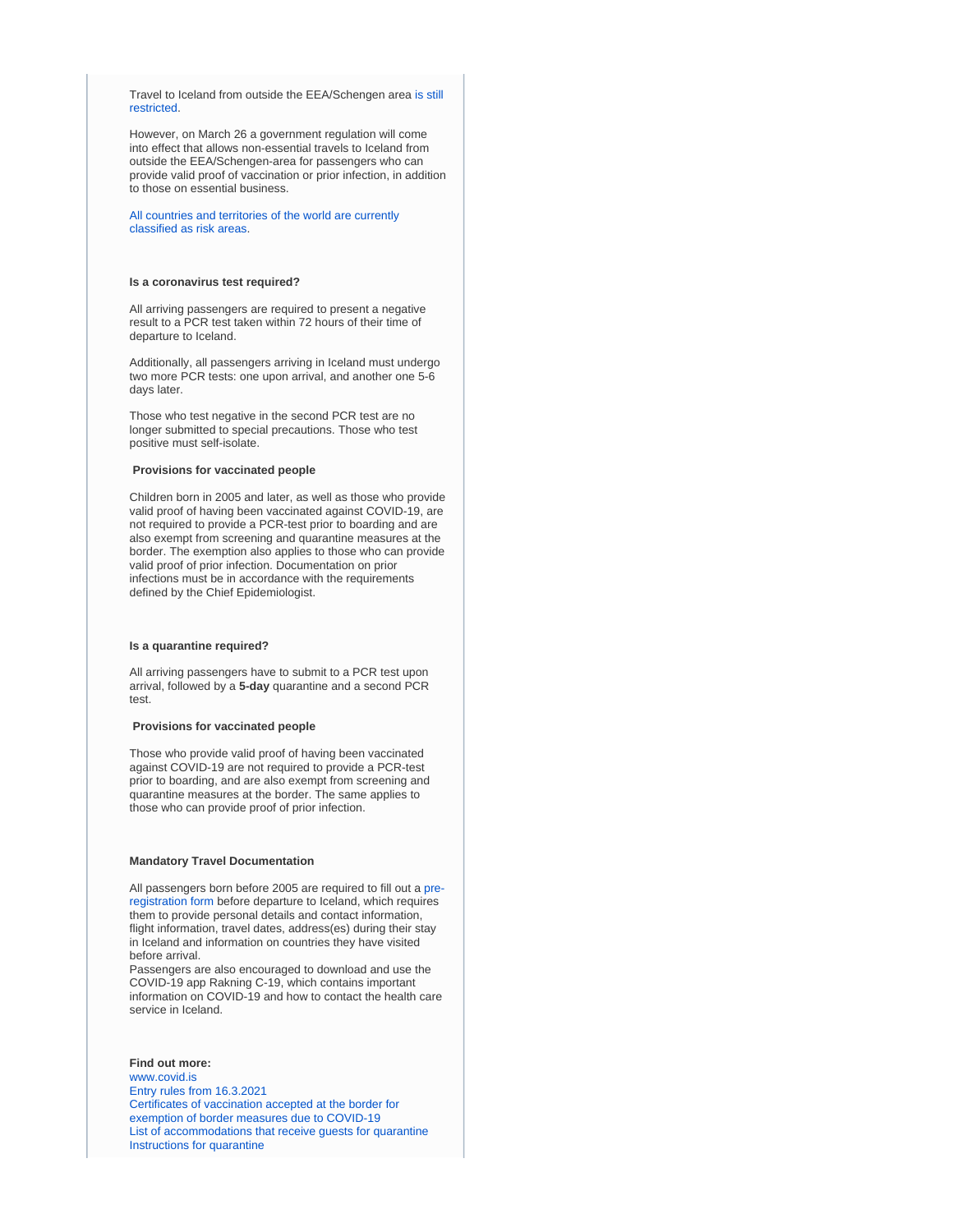## **May I transit this country?**

#### **Yes**

 Transit passsengers who do not leave the terminal facilities at the border, are not required to undergo screening or quarantine.

## **General measures**

#### [Current measures](https://www.covid.is/english)

## **Use of facemasks**

Face masks should be used on public transport, in shops and other services and whenever it is not possible to ensure a 2 metres proximity restriction, such as in healthcare facilities, taxis, group cars, domestic flights, hairdresser and beauty saloons and similar establishments. Face mask should cover nose and mouth. This obligation does not apply to children born as of 2015 as well to people who have recovered from COVID-19 and completed the isolation period and to people with disabilities.

#### **Find out more:**

[Masks](https://www.covid.is/grimur-gera-gagn) (in Icelandic)

## **Physical Distancing**

A **2-metres** safety distance must be respected. Where it is not possible, masks are required. Children born in 2015 and later are exempted from the 2 metres rule

Source:<https://reopen.europa.eu/en/map/ISL/7001>

## 

31.03.2021

**From an EU Member State or Schengen Associated Country, may I enter this country without being subject to extraordinary restrictions?**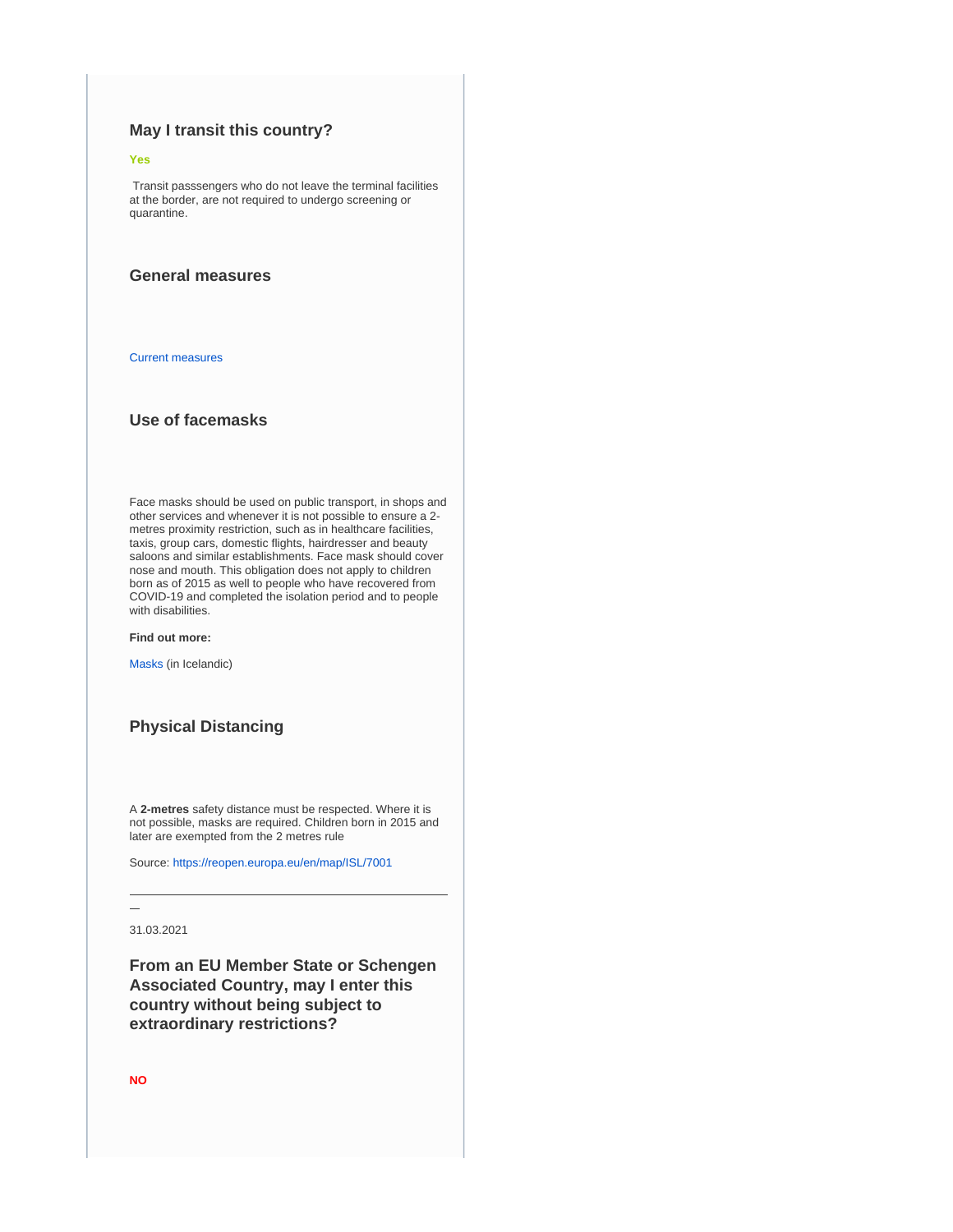Iceland adopts [its own national classification of risk areas](https://www.landlaeknir.is/um-embaettid/greinar/grein/item39194/Skilgreind-svaedi-med-smitahaettu---Defined-areas-with-risk-of-infection-(27-02-2020)), hence travel restrictions for Iceland are not based on the common "EU Traffic Lights" map.

Iceland will implement a new system, based on the ECDC colour scheme, on 1 May. From that time, travellers from lowrisk areas (green and yellow) will be exempt from quarantine measures if they present a negative PCR result at the border.

[All countries and territories of the world are currently](https://www.landlaeknir.is/um-embaettid/greinar/grein/item39194/Skilgreind-svaedi-med-smitahaettu---Defined-areas-with-risk-of-infection-(27-02-2020))  [classified as risk areas.](https://www.landlaeknir.is/um-embaettid/greinar/grein/item39194/Skilgreind-svaedi-med-smitahaettu---Defined-areas-with-risk-of-infection-(27-02-2020))

#### **Is a coronavirus test required?**

All travellers are subject to the requirement for a **predeparture negative PCR test**. The test must be taken within **72 hours prior to departure**.

Additionally, all passengers arriving in Iceland must undergo two more PCR tests: one upon arrival, and another one 5-6 days later.

Those who test negative in the second PCR test are no longer submitted to special precautions. Those who test positive must self-isolate.

Children born in 2005 and later are exempted.

## **Provisions for vaccinated people**

Those who provide valid proof of having been vaccinated against COVID-19, are not required to provide a PCR-test prior to boarding and are also exempt from screening and quarantine measures at the border.

The same applies to those who can provide proof of prior infection.

#### **Is a quarantine required?**

All arriving passengers have to submit to a PCR test upon arrival, followed by a **5-day** quarantine and a second PCR test.

# **Provisions for vaccinated people**

Those who provide valid proof of having been vaccinated against COVID-19 are not required to provide a PCR-test prior to boarding, and are also exempt from screening and quarantine measures at the border. The same applies to those who can provide proof of prior infection.

#### **Mandatory Travel Documentation**

All passengers born before 2005 are required to fill out a [pre](http://www.covid.is/english)[registration form](http://www.covid.is/english) before departure to Iceland, which requires them to provide personal details and contact information, flight information, travel dates, address(es) during their stay in Iceland and information on countries they have visited before arrival.

Passengers are also encouraged to download and use the COVID-19 app Rakning C-19, which contains important information on COVID-19 and how to contact the health care service in Iceland.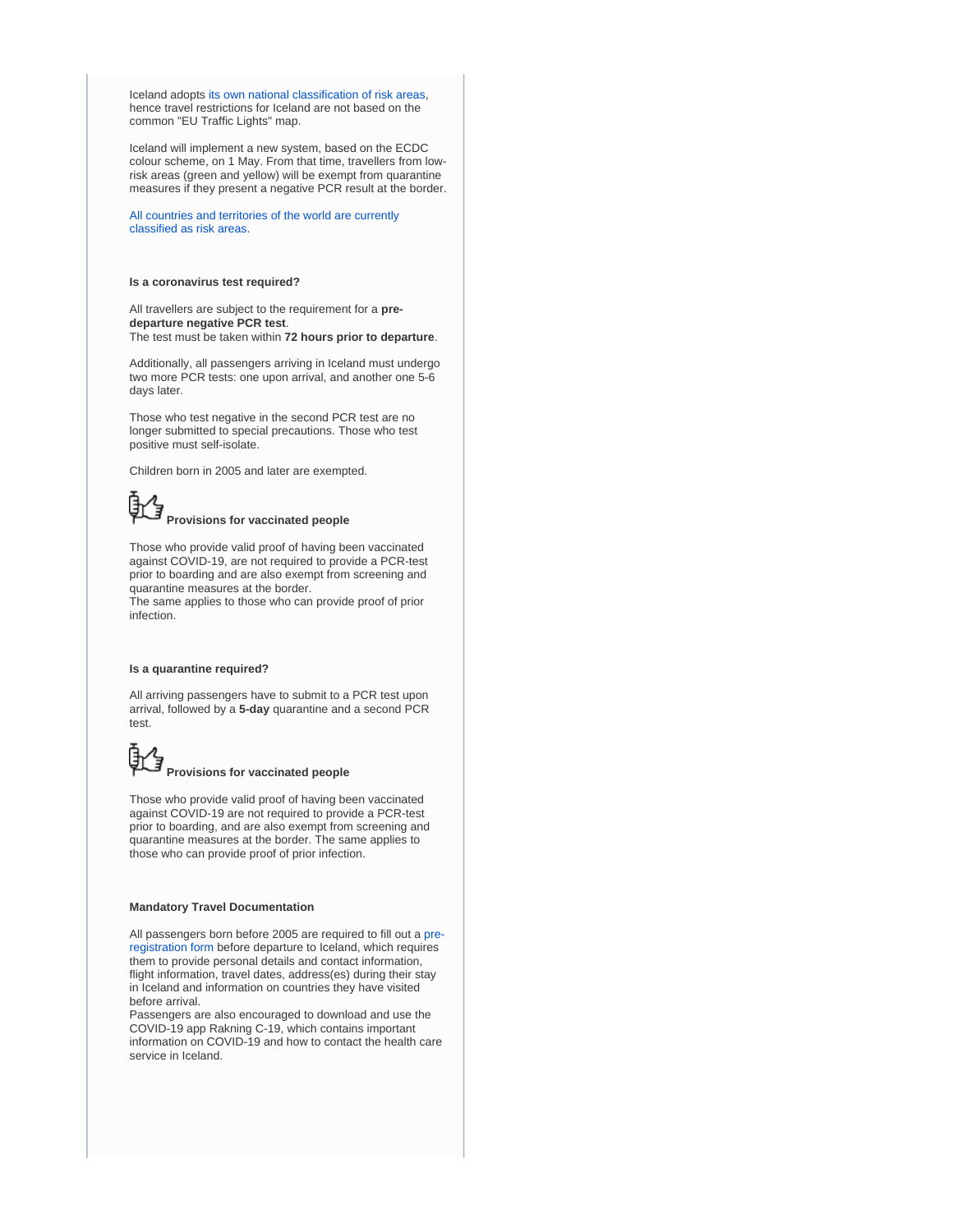#### **Find out more:**

[www.covid.is](https://www.covid.is/categories/tourists-travelling-to-iceland) [Entry rules from 16.2.2021](https://www.government.is/news/article/2021/02/16/Travelers-required-to-present-negative-PCR-test-before-boarding-/) [Certificates of vaccination accepted at the border for](https://www.landlaeknir.is/um-embaettid/greinar/grein/item44162/Certificate-of-vaccination-against-COVID-19-accepted-at-the-border)  [exemption of border measures due to COVID-19](https://www.landlaeknir.is/um-embaettid/greinar/grein/item44162/Certificate-of-vaccination-against-COVID-19-accepted-at-the-border) [List of accommodations that receive guests for quarantine](https://www.ferdamalastofa.is/is/um-ferdamalastofu/frettir/category/1/er-thinn-gististadur-tilbuinn-ad-taka-a-moti-gestum-i-sottkvi) [Instructions for quarantine](https://www.landlaeknir.is/servlet/file/store93/item42645/Instructions%20for%20travellers%20in%20quarantine%2015.08.2020.pdf)

[Documents you need to travel in Europe](https://europa.eu/youreurope/citizens/travel/entry-exit/index_en.htm)

## **What are the rules to enter this country from outside an EU Member State or Schengen Associated country?**

Travel to Iceland from outside the EEA/Schengen area [is still](https://www.logreglan.is/english/regarding-travel-restrictions-to-iceland-as-a-result-of-covid-19/)  [restricted](https://www.logreglan.is/english/regarding-travel-restrictions-to-iceland-as-a-result-of-covid-19/).

However, on March 26 a government regulation will come into effect that allows non-essential travels to Iceland from outside the EEA/Schengen-area for passengers who can provide valid proof of vaccination or prior infection, in addition to those on essential business.

[All countries and territories of the world are currently](https://www.landlaeknir.is/um-embaettid/greinar/grein/item39194/Skilgreind-svaedi-med-smitahaettu---Defined-areas-with-risk-of-infection-(27-02-2020))  [classified as risk areas.](https://www.landlaeknir.is/um-embaettid/greinar/grein/item39194/Skilgreind-svaedi-med-smitahaettu---Defined-areas-with-risk-of-infection-(27-02-2020))

#### **Is a coronavirus test required?**

All arriving passengers are required to present a negative result to a PCR test taken within 72 hours of their time of departure to Iceland.

Additionally, all passengers arriving in Iceland must undergo two more PCR tests: one upon arrival, and another one 5-6 days later.

Those who test negative in the second PCR test are no longer submitted to special precautions. Those who test positive must self-isolate.



Children born in 2005 and later, as well as those who provide valid proof of having been vaccinated against COVID-19, are not required to provide a PCR-test prior to boarding and are also exempt from screening and quarantine measures at the border. The exemption also applies to those who can provide valid proof of prior infection. Documentation on prior infections must be in accordance with the requirements defined by the Chief Epidemiologist.

#### **Is a quarantine required?**

All arriving passengers have to submit to a PCR test upon arrival, followed by a **5-day** quarantine and a second PCR test.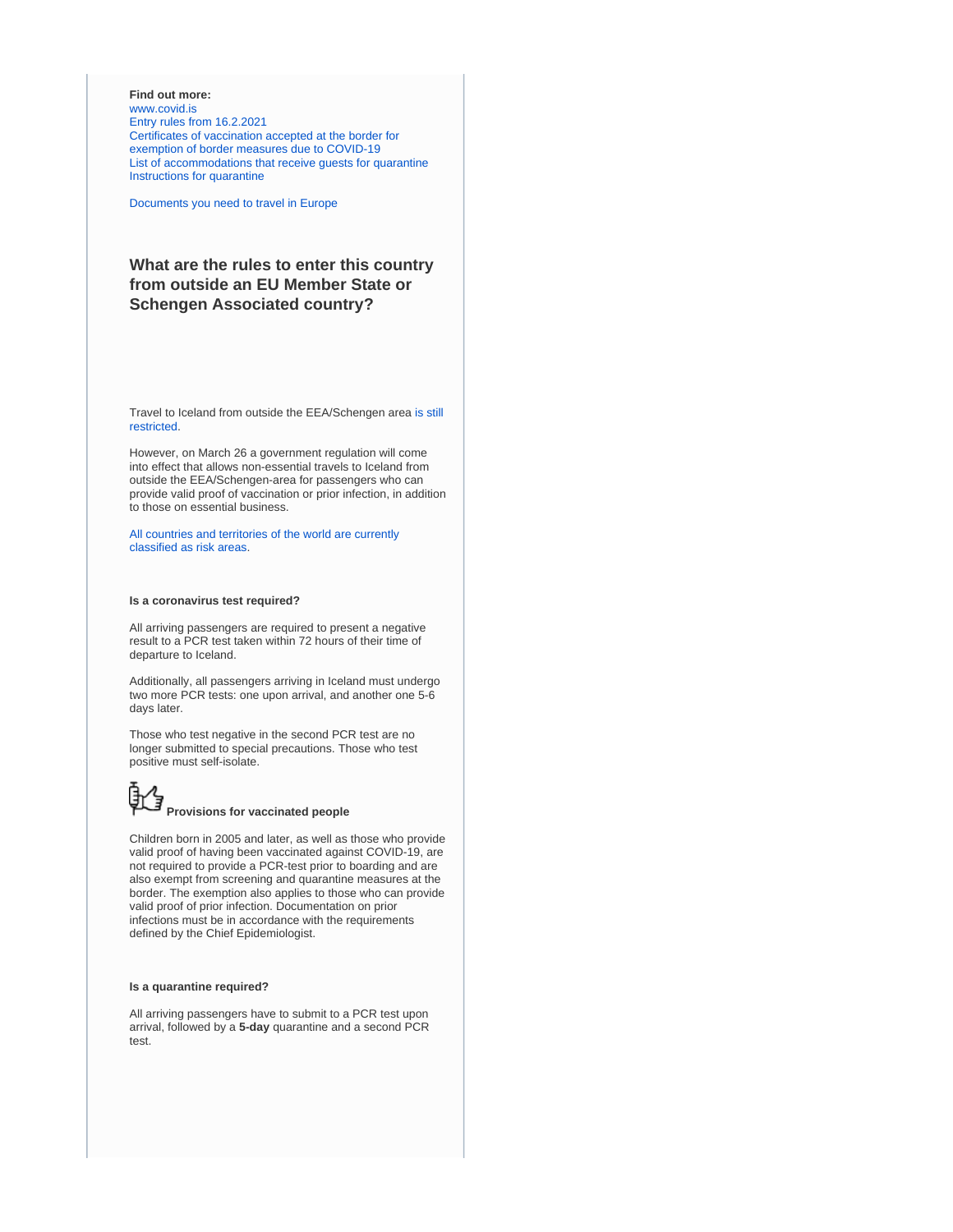# **Provisions for vaccinated people**

Those who provide valid proof of having been vaccinated against COVID-19 are not required to provide a PCR-test prior to boarding, and are also exempt from screening and quarantine measures at the border. The same applies to those who can provide proof of prior infection.

#### **Mandatory Travel Documentation**

All passengers born before 2005 are required to fill out a [pre](http://www.covid.is/english)[registration form](http://www.covid.is/english) before departure to Iceland, which requires them to provide personal details and contact information, flight information, travel dates, address(es) during their stay in Iceland and information on countries they have visited before arrival.

Passengers are also encouraged to download and use the COVID-19 app Rakning C-19, which contains important information on COVID-19 and how to contact the health care service in Iceland.

**Find out more:** [www.covid.is](https://www.covid.is/categories/tourists-travelling-to-iceland) [Entry rules from 16.3.2021](https://www.government.is/news/article/2021/03/16/Exemption-from-border-measures-for-vaccinated-individuals-to-be-extended-to-non-Schengen-countries/) [Certificates of vaccination accepted at the border for](https://www.landlaeknir.is/um-embaettid/greinar/grein/item44162/Certificate-of-vaccination-against-COVID-19-accepted-at-the-border)  [exemption of border measures due to COVID-19](https://www.landlaeknir.is/um-embaettid/greinar/grein/item44162/Certificate-of-vaccination-against-COVID-19-accepted-at-the-border) [List of accommodations that receive guests for quarantine](https://www.ferdamalastofa.is/is/um-ferdamalastofu/frettir/category/1/er-thinn-gististadur-tilbuinn-ad-taka-a-moti-gestum-i-sottkvi) [Instructions for quarantine](https://www.landlaeknir.is/servlet/file/store93/item42645/Instructions%20for%20travellers%20in%20quarantine%2015.08.2020.pdf)

## **May I transit this country?**

#### **YES**

 Transit passsengers who do not leave the terminal facilities at the border, are not required to undergo screening or quarantine

## **General measures**

#### [Current measures](https://www.covid.is/english)

[Health cover for temporary stays](https://europa.eu/youreurope/citizens/health/unplanned-healthcare/temporary-stays/index_en.htm)

## **Use of facemasks**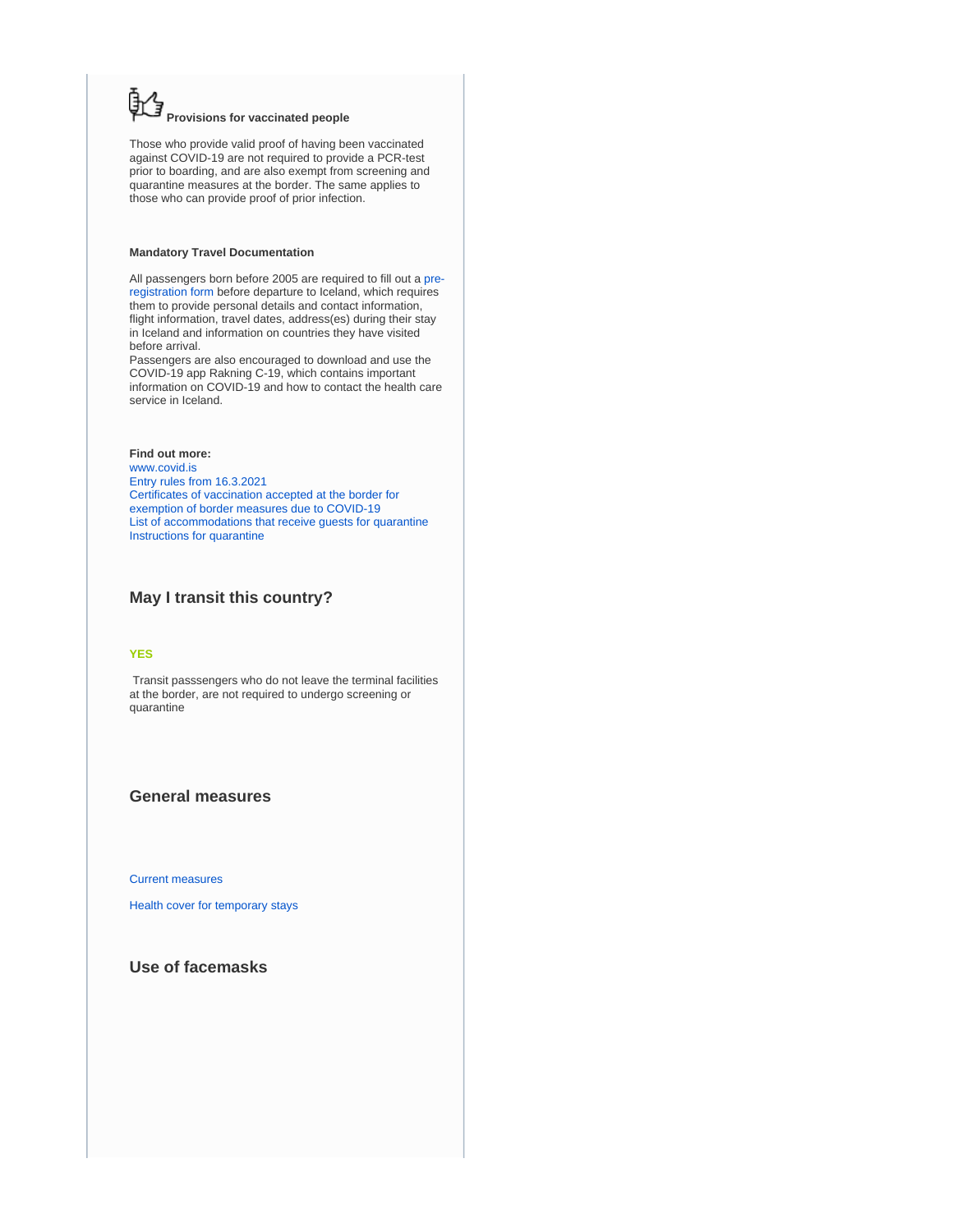Face masks should be used on public transport, in shops and other services and whenever it is not possible to ensure a 2 metres proximity restriction, such as in healthcare facilities, taxis, group cars, domestic flights, hairdresser and beauty saloons and similar establishments. Face mask should cover nose and mouth. This obligation does not apply to children born as of 2015 as well to people who have recovered from COVID-19 and completed the isolation period and to people with disabilities.

#### **Find out more:**

[Masks](https://www.covid.is/grimur-gera-gagn) (in Icelandic)

## **Physical Distancing**

A **2-metres** safety distance must be respected. Where it is not possible, masks are required. Children born in 2015 and later are exempted from the 2 metres rule.

Source:<https://reopen.europa.eu/en/map/ISL/7001>

16.03.2021

**From an EU Member State or Schengen Associated Country, may I enter this country without being subject to extraordinary restrictions?**

#### **NO**

Iceland adopts [its own national classification of risk areas](https://www.landlaeknir.is/um-embaettid/greinar/grein/item39194/Skilgreind-svaedi-med-smitahaettu---Defined-areas-with-risk-of-infection-(27-02-2020)), hence travel restrictions for Iceland are not based on the common "EU Traffic Lights" map.

[All countries and territories of the world are currently](https://www.landlaeknir.is/um-embaettid/greinar/grein/item39194/Skilgreind-svaedi-med-smitahaettu---Defined-areas-with-risk-of-infection-(27-02-2020))  [classified as risk areas.](https://www.landlaeknir.is/um-embaettid/greinar/grein/item39194/Skilgreind-svaedi-med-smitahaettu---Defined-areas-with-risk-of-infection-(27-02-2020))

All passengers arriving in Iceland and born before 2005 must [pre-register](https://visit.covid.is/) to be screened for COVID-19.

#### **Is a quarantine required?**

All arriving passengers must choose between a **14-day** quara ntine and a **double testing** procedure along with a quarantine of 5-6 days (see: [border-screening measures](https://www.government.is/news/article/2020/08/14/Double-border-screening-for-all-arriving-passengers/))

#### **Is a coronavirus test required?**

As an alternative to a 14-day quarantine, the double borderscreening procedure requires all passengers arriving in Iceland to undergo two PCR tests: one upon arrival, and another one 5-6 days later.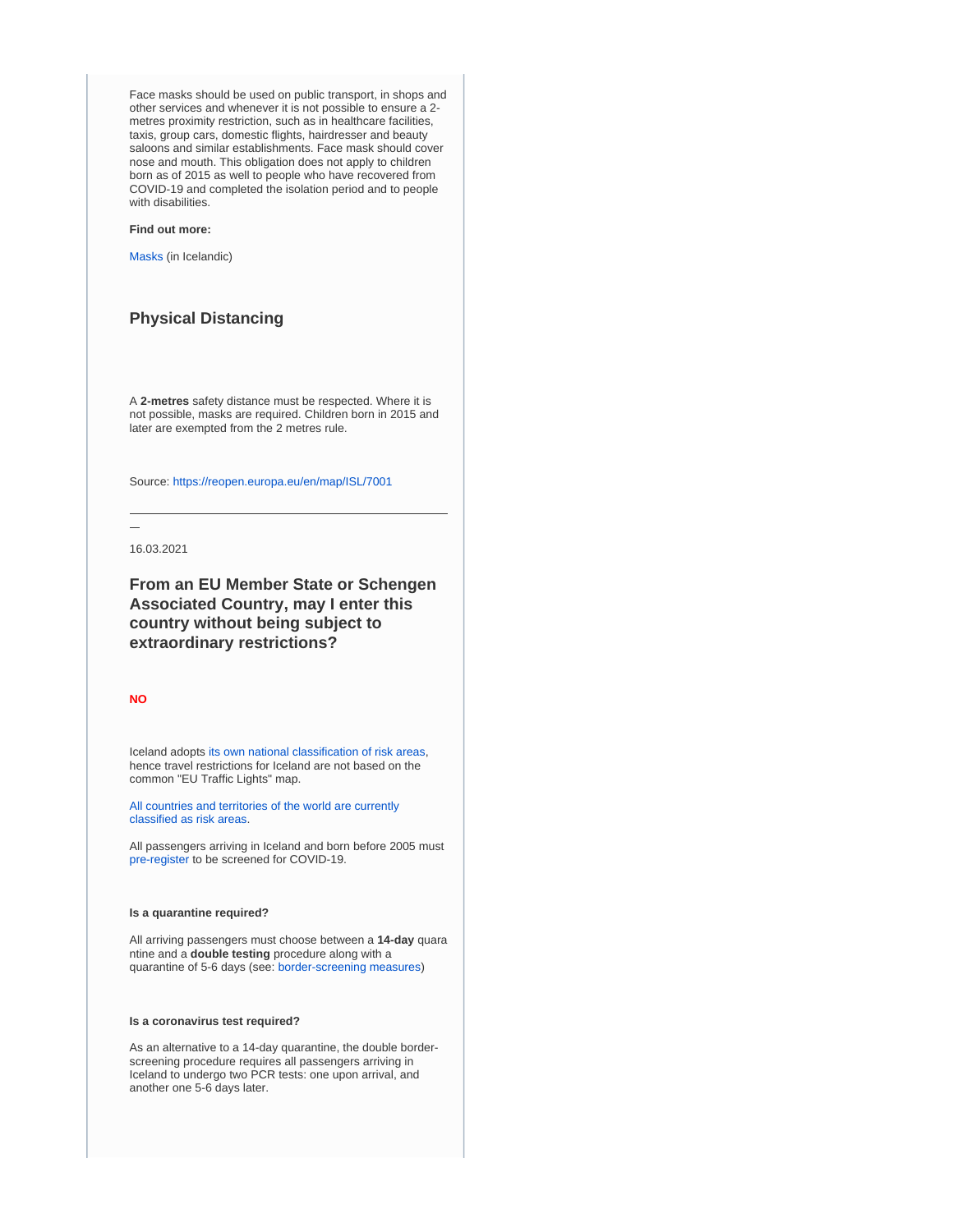Those who test negative in the second PCR test are no longer submitted to special precautions. Those who test positive must self-isolate. Children born in 2005 and later, as well as those who demonstrate to have recovered from COVID-19, are exempt from the double border-screening procedure.

From 01.12.2020 until 31.01.2021, the screening procedure will be free of charge. In case of non-compliance with the screening procedure, fines may apply.

#### **Mandatory Travel Documentation**

Passengers are required to fill out a [pre-registration form](http://www.covid.is/english) befo re departure to Iceland, which requires to provide personal details and contact information, flight information, travel dates, address(es) during the stay in Iceland and information on countries they have visited before arrival. Passengers are also encouraged to download and use the COVID-19 app Rakning C-19, which contains important information on COVID-19 and how to contact the health care service in Iceland.

## **What are the rules to enter this country from outside an EU Member State or Schengen Associated country?**

From 19/8/2020, **[all countries and territories of the world](https://www.landlaeknir.is/um-embaettid/greinar/grein/item39194/Skilgreind-svaedi-med-smitahaettu---Defined-areas-with-risk-of-infection-(27-02-2020))  [are classified as risk areas](https://www.landlaeknir.is/um-embaettid/greinar/grein/item39194/Skilgreind-svaedi-med-smitahaettu---Defined-areas-with-risk-of-infection-(27-02-2020))**.

All passengers arriving in Iceland and born before 2005 must **[pre-register](https://visit.covid.is/)** to be screened for COVID-19.

The Government of Iceland has decided to impose more comprehensive [border-screening measures](https://www.government.is/news/article/2020/08/14/Double-border-screening-for-all-arriving-passengers/) as of 19 August. All arriving passengers must choose between a 14-day quarantine and a double testing procedure along with a quarantine for 5-6 days.

The double border-screening procedure requires all passengers arriving in Iceland to undergo two PCR-tests: one upon arrival and another 5-6 days later.

During this period, all arriving passengers must stay in quarantine in case of a possible infection. Those who test negative in the second PCR-test are no longer required to take special precautions. Those who test positive must selfisolate. Children born in 2005 and later are exempt from the double border-screening procedure.

From 01.12.2020 until 31.01.2021, the screening procedure will be free of charge. In case of non compliance with the screening procedure, fines may apply.

Passengers are required to fill out a [pre-registration form](http://www.covid.is/english) befo re departure to Iceland, which requires to provide personal details and contact information, flight information, travel dates, address(es) during their stay in Iceland and information on countries they have visited before arrival. Passengers are also encouraged to download and use the COVID-19 app Rakning C-19, which contains important information on COVID-19 and how to contact the health care service in Iceland.

## **May I transit this country?**

#### **YES**

 Transit passsengers who do not leave the terminal facilities at the border, are not required to undergo screening or quarantine.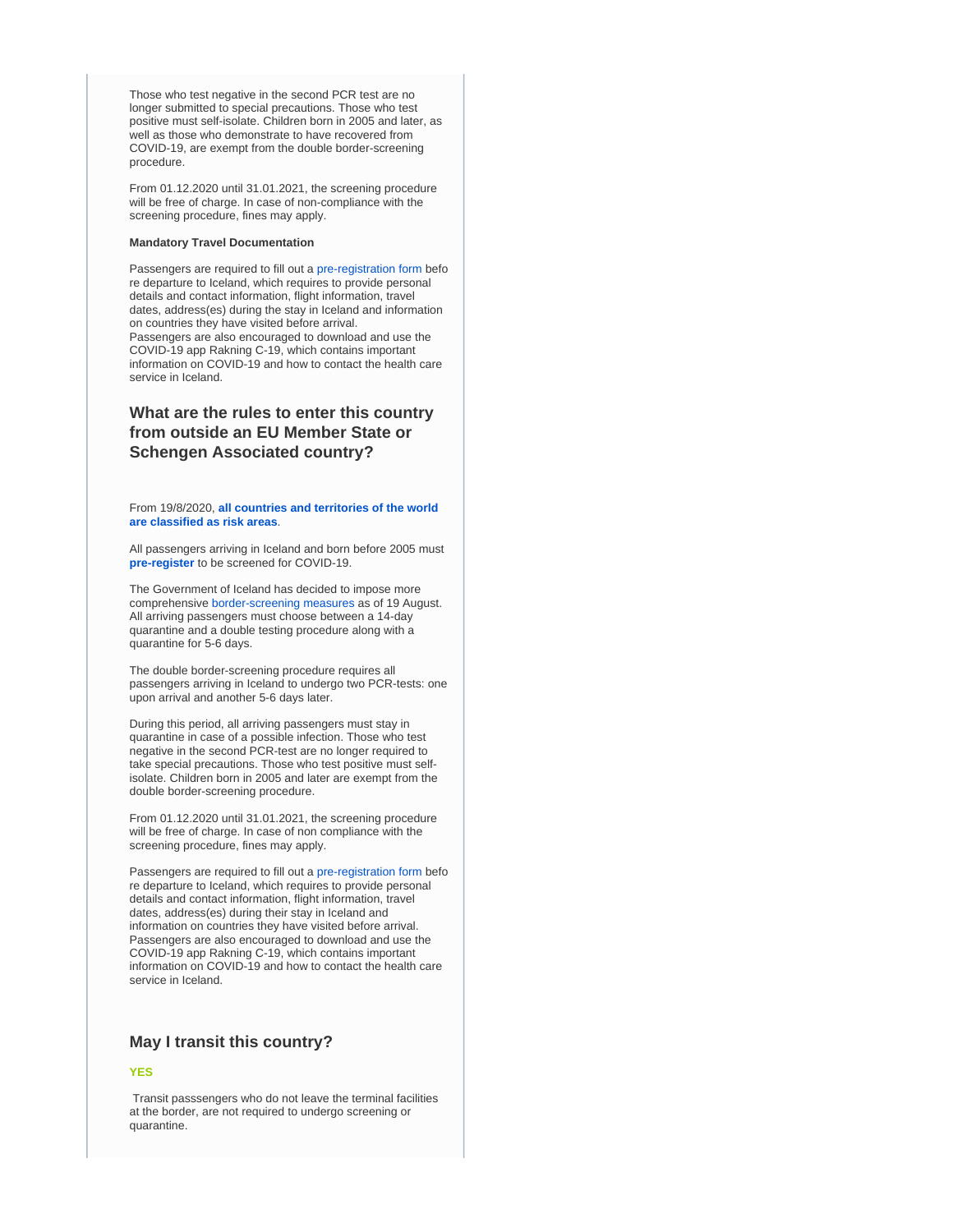**Find out more:** [www.covid.is](https://www.covid.is/categories/tourists-travelling-to-iceland) [Double screening until December](https://www.government.is/news/article/2020/10/07/Double-screening-until-December/) [List of accommodations that receive guests for quarantine](https://www.ferdamalastofa.is/is/um-ferdamalastofu/frettir/category/1/er-thinn-gististadur-tilbuinn-ad-taka-a-moti-gestum-i-sottkvi) [Instructions for quarantine](https://www.landlaeknir.is/servlet/file/store93/item42645/Instructions%20for%20travellers%20in%20quarantine%2015.08.2020.pdf)

[Documents you need to travel in Europe](https://europa.eu/youreurope/citizens/travel/entry-exit/index_en.htm)

25.01.2021

**From an EU Member State or Schengen Associated Country, may I enter this country without being subject to extraordinary restrictions?**

#### **Partially**

**Note:** Iceland adopts [its own national classification of risk](https://www.landlaeknir.is/um-embaettid/greinar/grein/item39194/Skilgreind-svaedi-med-smitahaettu---Defined-areas-with-risk-of-infection-(27-02-2020))  [areas](https://www.landlaeknir.is/um-embaettid/greinar/grein/item39194/Skilgreind-svaedi-med-smitahaettu---Defined-areas-with-risk-of-infection-(27-02-2020)), hence travel restrictions for Iceland are not based on the common "EU Traffic Lights" map.

## **Entry Restrictions**

From 19/8/2020, **[all countries and territories of the world](https://www.landlaeknir.is/um-embaettid/greinar/grein/item39194/Skilgreind-svaedi-med-smitahaettu---Defined-areas-with-risk-of-infection-(27-02-2020))  [are classified as risk areas](https://www.landlaeknir.is/um-embaettid/greinar/grein/item39194/Skilgreind-svaedi-med-smitahaettu---Defined-areas-with-risk-of-infection-(27-02-2020))**.

All passengers arriving in Iceland and born before 2005 must **[pre-register](https://visit.covid.is/)** to be screened for COVID-19.

The Government of Iceland has decided to impose more comprehensive [border-screening measures](https://www.government.is/news/article/2020/08/14/Double-border-screening-for-all-arriving-passengers/) as of 19 August. All arriving passengers must choose between a 14-day quarantine and a double testing procedure along with a quarantine for 5-6 days.

The double border-screening procedure requires all passengers arriving in Iceland to undergo two PCR-tests: one upon arrival and another 5-6 days later.

During this period, all arriving passengers must stay in quarantine in case of a possible infection. Those who test negative in the second PCR-test are no longer required to take special precautions. Those who test positive must selfisolate. Children born in 2005 and later are exempt from the double border-screening procedure as well as those who demonstrate to have recovered from COVID-19.

From 01.12.2020 until 31.01.2021, the screening procedure will be free of charge. In case of non compliance with the screening procedure, fines may apply.

### **Mandatory Travel Documentation**

Passengers are required to fill out a [pre-registration form](http://www.covid.is/english) before departure to Iceland, which requires to provide personal details and contact information, flight information, travel dates, address(es) during their stay in Iceland and information on countries they have visited before arrival. Passengers are also encouraged to download and use the COVID-19 app Rakning C-19, which contains important information on COVID-19 and how to contact the health care service in Iceland.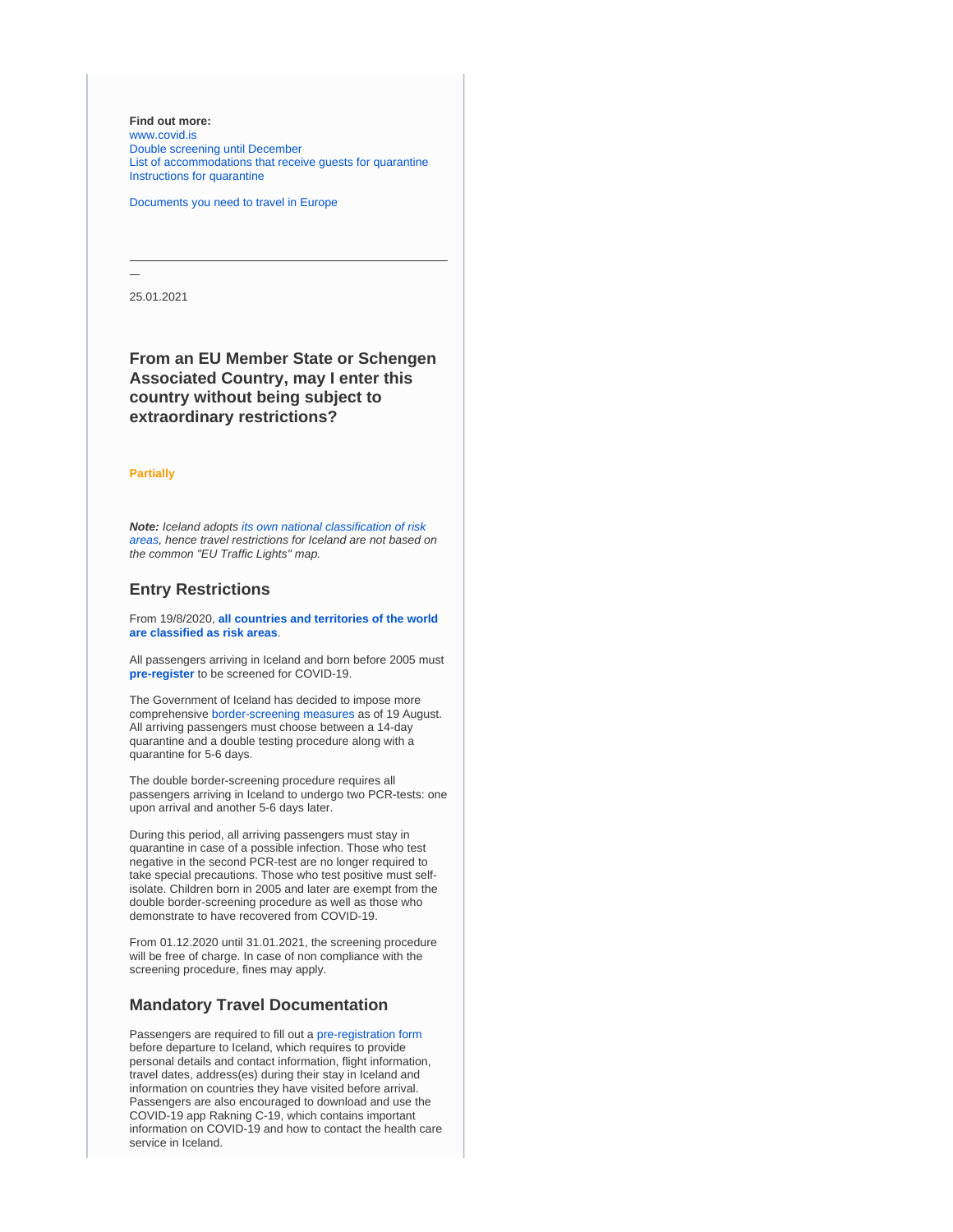## **Find out more:**

[www.covid.is](https://www.covid.is/categories/tourists-travelling-to-iceland)

[Double screening until December](https://www.government.is/news/article/2020/10/07/Double-screening-until-December/)

[List of accommodations that receive guests for quarantine](https://www.ferdamalastofa.is/is/um-ferdamalastofu/frettir/category/1/er-thinn-gististadur-tilbuinn-ad-taka-a-moti-gestum-i-sottkvi)

[Instructions for quarantine](https://www.landlaeknir.is/servlet/file/store93/item42645/Instructions%20for%20travellers%20in%20quarantine%2015.08.2020.pdf)

[Documents you need to travel in Europe](https://europa.eu/youreurope/citizens/travel/entry-exit/index_en.htm)

## **What are the rules to enter this country from outside an EU Member State or Schengen Associated country?**

From 19/8/2020, **[all countries and territories of the world](https://www.landlaeknir.is/um-embaettid/greinar/grein/item39194/Skilgreind-svaedi-med-smitahaettu---Defined-areas-with-risk-of-infection-(27-02-2020))  [are classified as risk areas](https://www.landlaeknir.is/um-embaettid/greinar/grein/item39194/Skilgreind-svaedi-med-smitahaettu---Defined-areas-with-risk-of-infection-(27-02-2020))**.

All passengers arriving in Iceland and born before 2005 must **[pre-register](https://visit.covid.is/)** to be screened for COVID-19.

The Government of Iceland has decided to impose more comprehensive [border-screening measures](https://www.government.is/news/article/2020/08/14/Double-border-screening-for-all-arriving-passengers/) as of 19 August. All arriving passengers must choose between a 14-day quarantine and a double testing procedure along with a quarantine for 5-6 days.

The double border-screening procedure requires all passengers arriving in Iceland to undergo two PCR-tests: one upon arrival and another 5-6 days later.

During this period, all arriving passengers must stay in quarantine in case of a possible infection. Those who test negative in the second PCR-test are no longer required to take special precautions. Those who test positive must selfisolate. Children born in 2005 and later are exempt from the double border-screening procedure.

From 01.12.2020 until 31.01.2021, the screening procedure will be free of charge. In case of non compliance with the screening procedure, fines may apply.

Passengers are required to fill out a [pre-registration form](http://www.covid.is/english) before departure to Iceland, which requires to provide personal details and contact information, flight information, travel dates, address(es) during their stay in Iceland and information on countries they have visited before arrival. Passengers are also encouraged to download and use the COVID-19 app Rakning C-19, which contains important information on COVID-19 and how to contact the health care service in Iceland.

## **Find out more:**

[www.covid.is](https://www.covid.is/categories/tourists-travelling-to-iceland)

[Double screening until December](https://www.government.is/news/article/2020/10/07/Double-screening-until-December/)

[List of accommodations that receive guests for quarantine](https://www.ferdamalastofa.is/is/um-ferdamalastofu/frettir/category/1/er-thinn-gististadur-tilbuinn-ad-taka-a-moti-gestum-i-sottkvi)

[Instructions for quarantine](https://www.landlaeknir.is/servlet/file/store93/item42645/Instructions%20for%20travellers%20in%20quarantine%2015.08.2020.pdf)

## **May I transit this country?**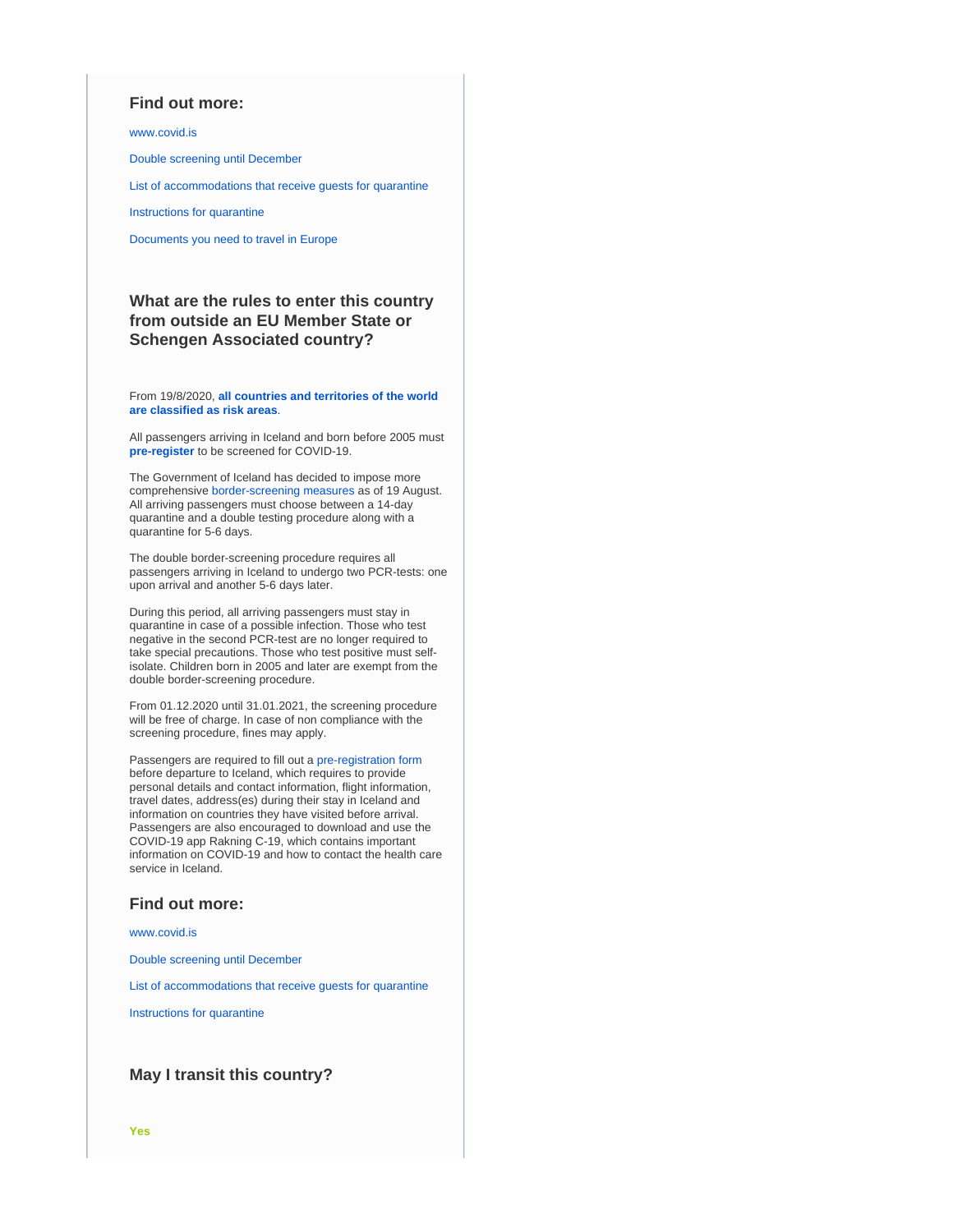Transit passsengers who do not leave the terminal facilities at the border, are not required to undergo screening or quarantine.

## **General measures**

[Current restrictions](https://www.covid.is/flokkar/gildandi-takmarkanir-i-samkomubanni) (in Icelandic)

[Health cover for temporary stays](https://europa.eu/youreurope/citizens/health/unplanned-healthcare/temporary-stays/index_en.htm)

## **Use of facemasks**

Face masks should be used on public transport, in shops and other services and whenever it is not possible to ensure a 2 metres proximity restriction, such as in healthcare facilities, taxis, group cars, domestic flights, hairdresser and beauty saloons and similar establishments. Face mask should cover nose and mouth. This obligation does not apply to children born as of 2015 as well to people who have recovered from COVID-19 and completed the isolation period and to people with disabilities.

**Find out more:**

[Masks](https://www.covid.is/grimur-gera-gagn) (in Icelandic)

## **Physical Distancing**

A **2-metres** safety distance must be respected. Where it is not possible, masks are required. Children born in 2015 and later are exempted from the 2 metres rule.

15.12.2020

**From an EU Member State or Schengen Associated Country, may I enter this country without being subject to extraordinary restrictions?**

## **PARTIALLY**

## **Entry Restrictions**

From 19/8/2020, **[all countries and territories of the world](https://www.landlaeknir.is/um-embaettid/greinar/grein/item39194/Skilgreind-svaedi-med-smitahaettu---Defined-areas-with-risk-of-infection-(27-02-2020))  [are classified as risk areas](https://www.landlaeknir.is/um-embaettid/greinar/grein/item39194/Skilgreind-svaedi-med-smitahaettu---Defined-areas-with-risk-of-infection-(27-02-2020))**.

All passengers arriving in Iceland and born before 2005 must **[pre-register](https://visit.covid.is/)** to be screened for COVID-19.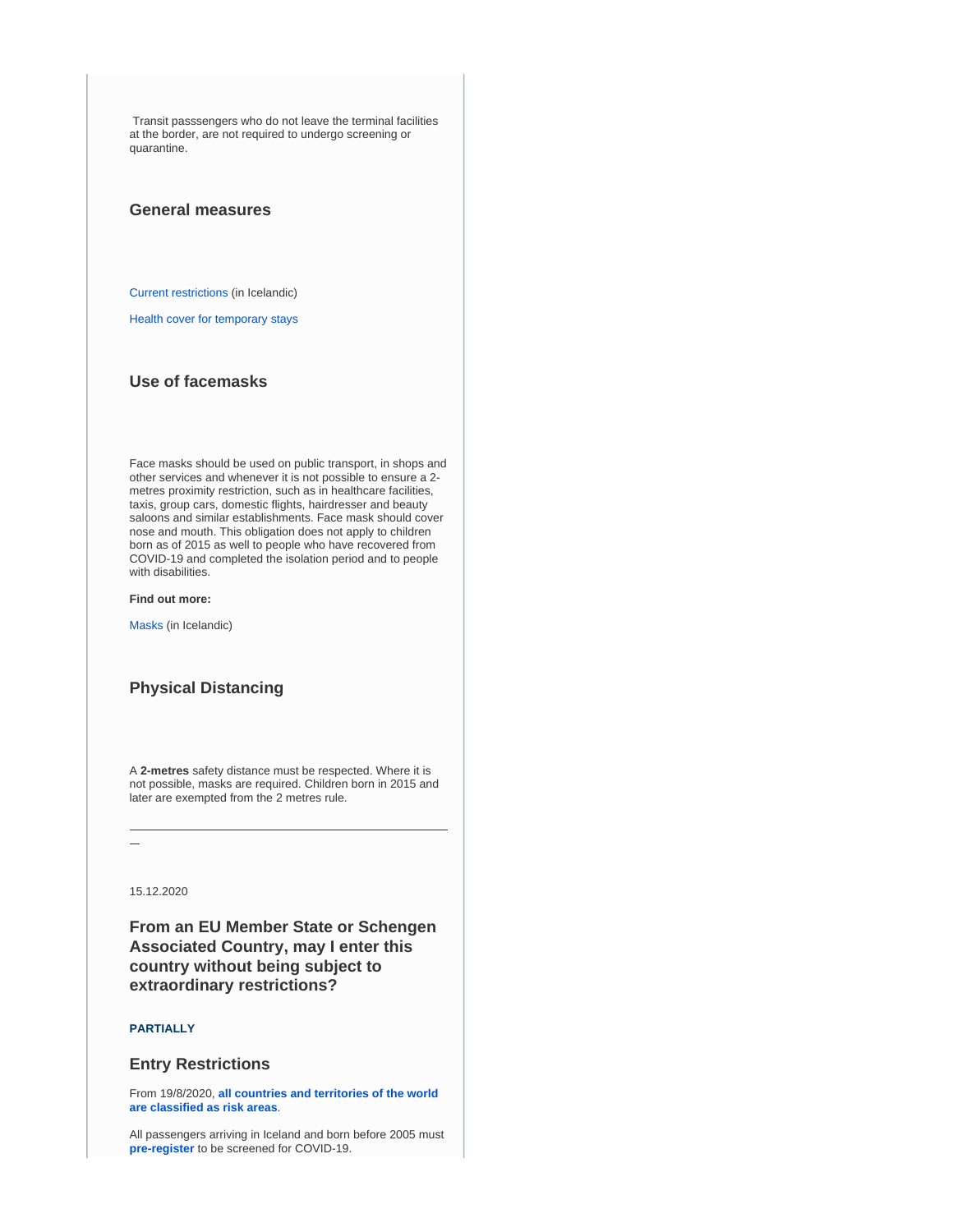The Government of Iceland has decided to impose more comprehensive [border-screening measures](https://www.government.is/news/article/2020/08/14/Double-border-screening-for-all-arriving-passengers/) as of 19 August. All arriving passengers must choose between a 14-day quarantine and a double testing procedure along with a quarantine for 5-6 days.

The double border-screening procedure requires all passengers arriving in Iceland to undergo two PCR-tests: one upon arrival and another 5-6 days later.

During this period, all arriving passengers must stay in quarantine in case of a possible infection. Those who test negative in the second PCR-test are no longer required to take special precautions. Those who test positive must selfisolate. Children born in 2005 and later are exempt from the double border-screening procedure as well as those who demonstrate to have recovered from COVID-19.

From 01.12.2020 until 31.01.2021, the screening procedure will be free of charge. In case of non compliance with the screening procedure, fines may apply.

## **Mandatory Travel Documentation**

Passengers are required to fill out a [pre-registration form](http://www.covid.is/english) befo re departure to Iceland, which requires to provide personal details and contact information, flight information, travel dates, address(es) during their stay in Iceland and information on countries they have visited before arrival. Passengers are also encouraged to download and use the COVID-19 app Rakning C-19, which contains important information on COVID-19 and how to contact the health care service in Iceland.

## **What are the rules to enter this country from outside an EU Member State or Schengen Associated country?**

From 19/8/2020, **[all countries and territories of the world](https://www.landlaeknir.is/um-embaettid/greinar/grein/item39194/Skilgreind-svaedi-med-smitahaettu---Defined-areas-with-risk-of-infection-(27-02-2020))  [are classified as risk areas](https://www.landlaeknir.is/um-embaettid/greinar/grein/item39194/Skilgreind-svaedi-med-smitahaettu---Defined-areas-with-risk-of-infection-(27-02-2020))**.

All passengers arriving in Iceland and born before 2005 must **[pre-register](https://visit.covid.is/)** to be screened for COVID-19.

The Government of Iceland has decided to impose more comprehensive [border-screening measures](https://www.government.is/news/article/2020/08/14/Double-border-screening-for-all-arriving-passengers/) as of 19 August. All arriving passengers must choose between a 14-day quarantine and a double testing procedure along with a quarantine for 5-6 days.

The double border-screening procedure requires all passengers arriving in Iceland to undergo two PCR-tests: one upon arrival and another 5-6 days later.

During this period, all arriving passengers must stay in quarantine in case of a possible infection. Those who test negative in the second PCR-test are no longer required to take special precautions. Those who test positive must selfisolate. Children born in 2005 and later are exempt from the double border-screening procedure.

From 01.12.2020 until 31.01.2021, the screening procedure will be free of charge. In case of non compliance with the screening procedure, fines may apply.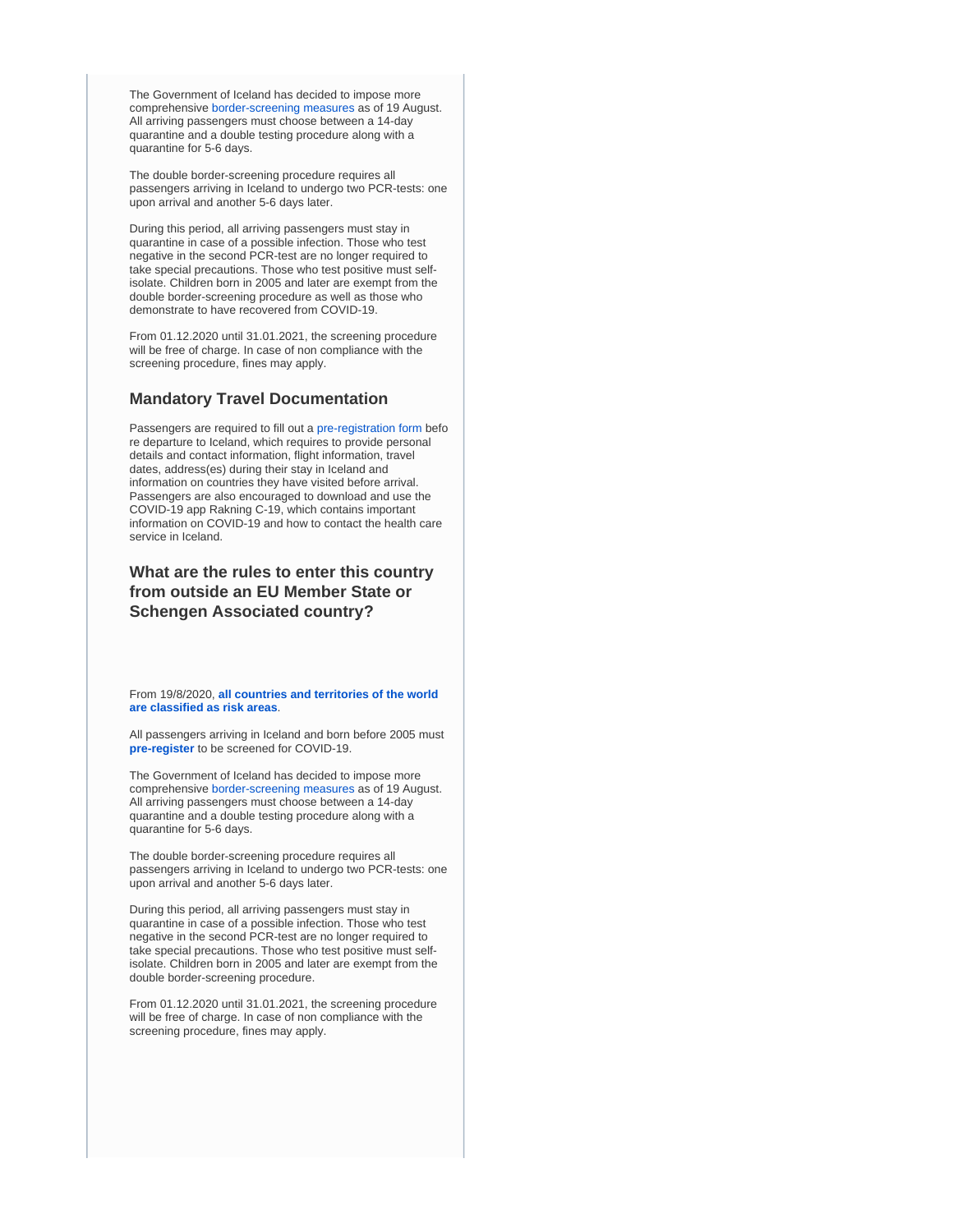Passengers are required to fill out a [pre-registration form](http://www.covid.is/english) befo re departure to Iceland, which requires to provide personal details and contact information, flight information, travel dates, address(es) during their stay in Iceland and information on countries they have visited before arrival. Passengers are also encouraged to download and use the COVID-19 app Rakning C-19, which contains important information on COVID-19 and how to contact the health care service in Iceland.

## **May I transit this country?**

#### YES

 Transit passsengers who do not leave the terminal facilities at the border, are not required to undergo screening or quarantine

### **Find out more:**

[www.covid.is](https://www.covid.is/categories/tourists-travelling-to-iceland)

[Double screening until December](https://www.government.is/news/article/2020/10/07/Double-screening-until-December/)

[List of accommodations that receive guests for quarantine](https://www.ferdamalastofa.is/is/um-ferdamalastofu/frettir/category/1/er-thinn-gististadur-tilbuinn-ad-taka-a-moti-gestum-i-sottkvi)

[Instructions for quarantine](https://www.landlaeknir.is/servlet/file/store93/item42645/Instructions%20for%20travellers%20in%20quarantine%2015.08.2020.pdf)

[Documents you need to travel in Europe](https://europa.eu/youreurope/citizens/travel/entry-exit/index_en.htm)

13.11.2020

### **Entry Restrictions**

From 19/8/2020, **[all countries and territories of the world](https://www.landlaeknir.is/um-embaettid/greinar/grein/item39194/Skilgreind-svaedi-med-smitahaettu---Defined-areas-with-risk-of-infection-(27-02-2020))  [are classified as risk areas](https://www.landlaeknir.is/um-embaettid/greinar/grein/item39194/Skilgreind-svaedi-med-smitahaettu---Defined-areas-with-risk-of-infection-(27-02-2020))**.

All passengers arriving in Iceland and born before 2005 must **[pre-register](https://visit.covid.is/)** to be screened for COVID-19.

The Government of Iceland has decided to impose more comprehensive [border-screening measures](https://www.government.is/news/article/2020/08/14/Double-border-screening-for-all-arriving-passengers/) as of 19 August. All arriving passengers must choose between a 14-day quarantine and a double testing procedure along with a quarantine for 5-6 days.

The double border-screening procedure requires all passengers arriving in Iceland to undergo two PCR-tests: one upon arrival and another 5-6 days later.

During this period, all arriving passengers must stay in quarantine in case of a possible infection. Those who test negative in the second PCR-test are no longer required to take special precautions. Those who test positive must selfisolate. Children born in 2005 and later are exempt from the double border-screening procedure.

## **Mandatory Travel Documentation**

Passengers are required to fill out a [pre-registration form](http://www.covid.is/english) befo re departure to Iceland, which requires to provide personal details and contact information, flight information, travel dates, address(es) during their stay in Iceland and information on countries they have visited before arrival. Passengers are also encouraged to download and use the COVID-19 app Rakning C-19, which contains important information on COVID-19 and how to contact the health care service in Iceland.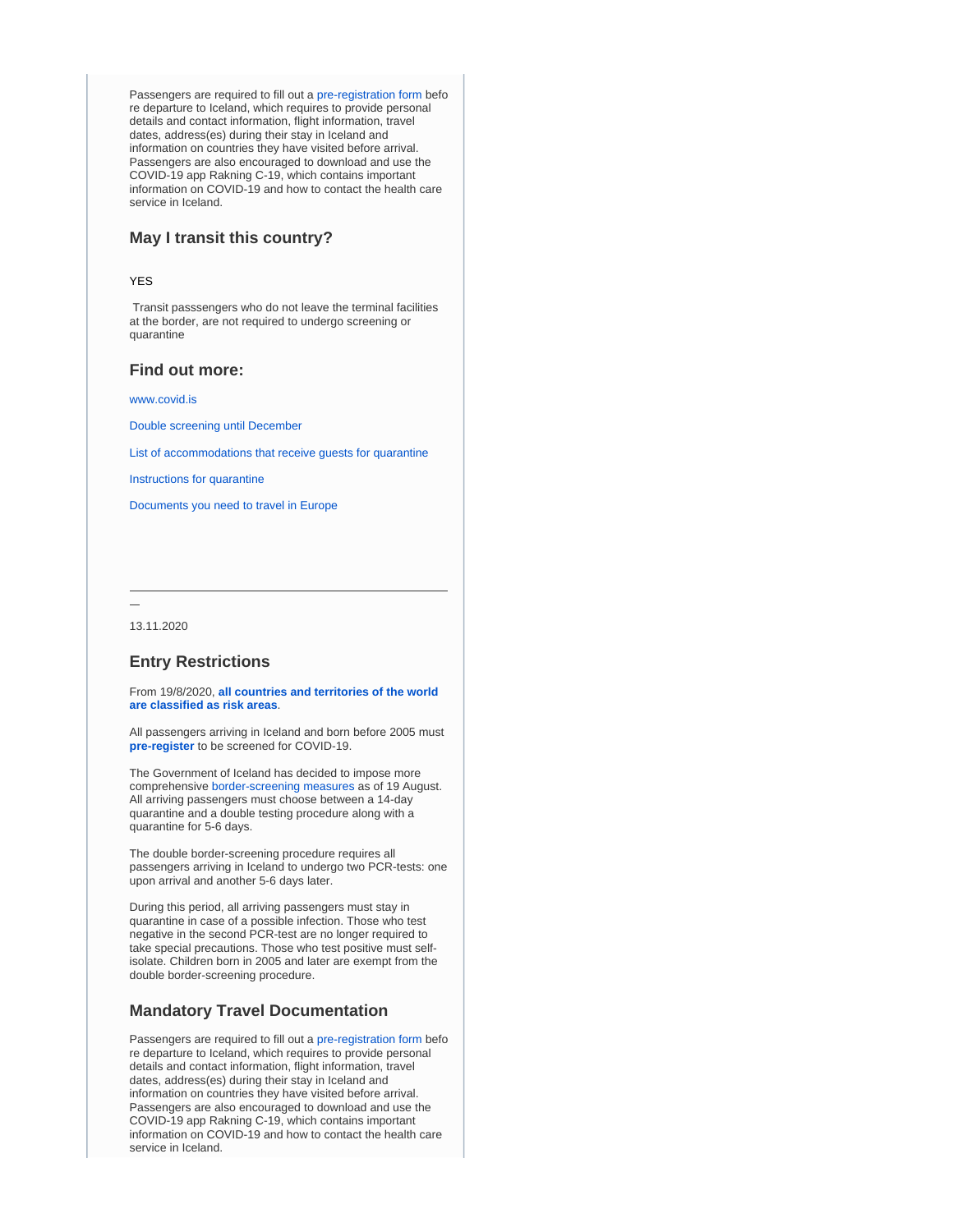## **Find out more:**

[www.covid.is](https://www.covid.is/categories/tourists-travelling-to-iceland)

[Double screening until December](https://www.government.is/news/article/2020/10/07/Double-screening-until-December/)

[Travel to/from Iceland](https://www.covid.is/flokkar/ferdalog) (in Icelandic)

Source:<https://reopen.europa.eu/en/map/ISL/7001>

11.09.2020

**Third-country nationals**

**Non-essential travel to and from "third countries" remains largely prohibited** and it is allowed only for essential reasons or for those with a permanent residency in Island or within the EU/Schengen Area. Foreign nationals, who are neither EU/EEA nor EFTA nationals, therefore continue **not to be allowed to enter Iceland unless they can demonstrate that their travel is essential**.

However, Iceland has lifted travel restrictions for residents of twelve states outside the EU/Schengen Area in line with the decision of EU Member States.

For further details please visit [Coronavirus informations](https://www.utl.is/index.php/en/)

28.08.2020

#### **Travelling to Iceland**

Travelling from Denmark, Norway, Finland and Germany is allowed without restrictions until 18/8.

From **19/8**, **[all countries and territories of the world are](https://www.landlaeknir.is/um-embaettid/greinar/grein/item39194/Skilgreind-svaedi-med-smitahaettu---Defined-areas-with-risk-of-infection-(27-02-2020))  [classified as risk areas](https://www.landlaeknir.is/um-embaettid/greinar/grein/item39194/Skilgreind-svaedi-med-smitahaettu---Defined-areas-with-risk-of-infection-(27-02-2020))**.

#### **Travelling from Iceland or returning to Iceland** Inhabitants of Iceland are advised not to travel to risk areas.

From **[areas classified as risky](https://www.landlaeknir.is/um-embaettid/greinar/grein/item39194/Skilgreind-svaedi-med-smitahaettu---Defined-areas-with-risk-of-infection-(27-02-2020))**, Icelandic citizens and residents of Iceland who choose to be tested will have to take special precautions during the first five days after arrival in Iceland, until they can be tested for the second time. These precautions are specified at: [Special precautions on arrival in](https://www.government.is/news/article/2020/07/10/Icelanders-and-residents-in-Iceland-to-take-special-precautions-on-arrival-in-Iceland)  [Iceland](https://www.government.is/news/article/2020/07/10/Icelanders-and-residents-in-Iceland-to-take-special-precautions-on-arrival-in-Iceland).

Those with a negative test are no longer required to take special precautions, while those with a positive test must selfisolate.

#### **Rules and Exceptions**

All passengers arriving in Iceland from **[high-risk areas](https://www.landlaeknir.is/um-embaettid/greinar/grein/item39194/Skilgreind-svaedi-med-smitahaettu---Defined-areas-with-risk-of-infection-(27-02-2020))** can choose to be tested for COVID-19 upon arrival or to undergo a quarantine for two weeks. Children born in 2005 or later, as well as passengers not arriving from areas defined as "high risk" of infection, are exempted from both testing and quarantine.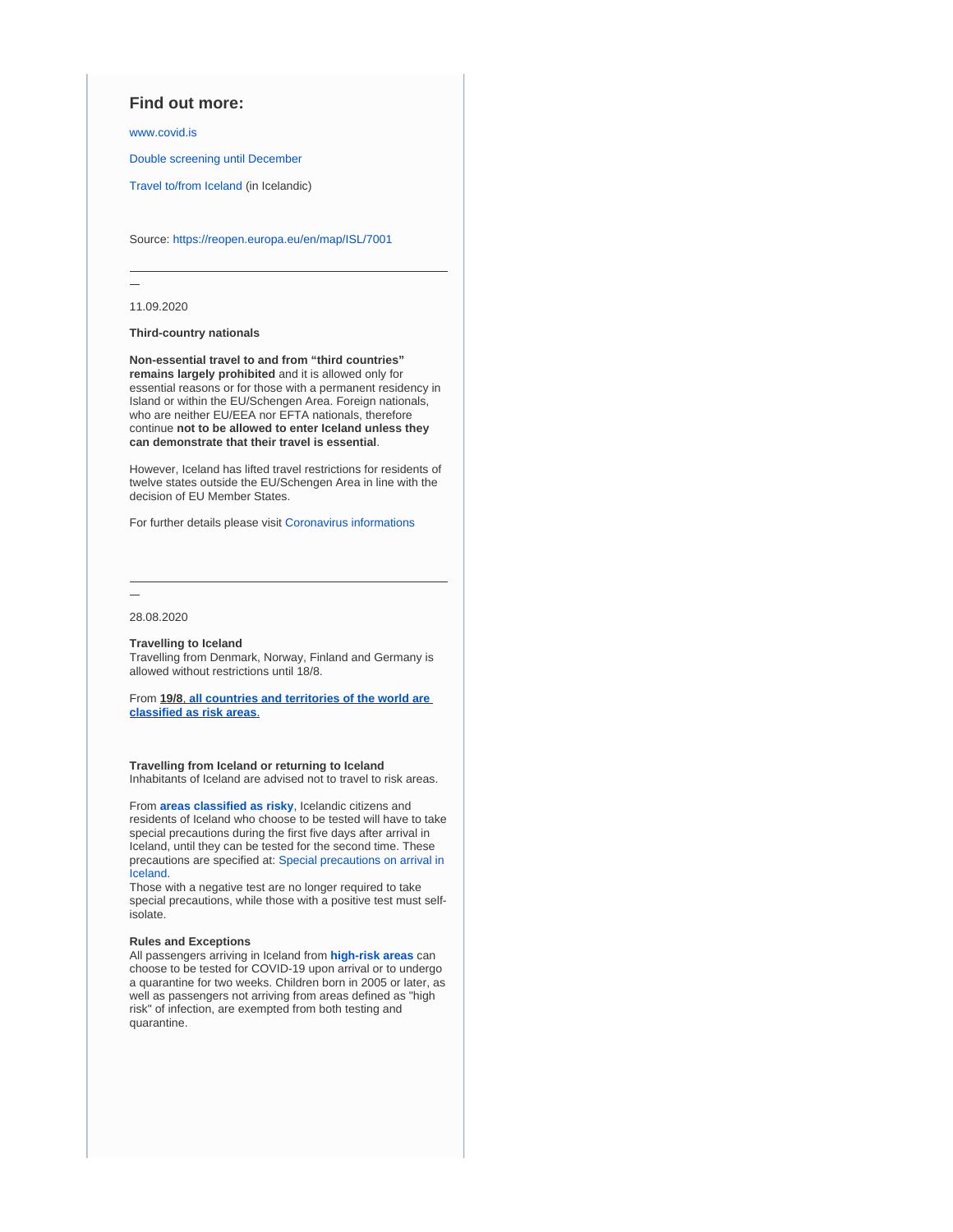#### **Mandatory Travel Documentation**

Passengers are required to fill out a [pre-registration form](https://reopen.europa.eu/www.covid.is/english) befo re departure to Iceland, which requires to provide personal details and contact information, flight information, travel dates, address(es) during their stay in Iceland and information on countries they have visited before arrival. Passengers are also encouraged to download and use the COVID-19 app Rakning C-19, which contains important information on COVID-19 and how to contact the health care service in Iceland.

**Links to national sources** [www.covid.is](https://www.covid.is/categories/tourists-travelling-to-iceland)

[Documents you need to travel in Europe](https://europa.eu/youreurope/citizens/travel/entry-exit/index_en.htm)

Source:<https://reopen.europa.eu/en/map/ISL>

**Source: The Directorate of Health and The Department of Civil Protection and Emergency Management of Iceland**

17.03.2021

## [The Directorate of Health and The](https://www.covid.is/sub-categories/visiting-iceland)  [Department of Civil Protection and](https://www.covid.is/sub-categories/visiting-iceland)  [Emergency Management](https://www.covid.is/sub-categories/visiting-iceland) of Iceland

## **Travel to and within Iceland**

[Travel restrictions apply to all third-country nationals](https://www.logreglan.is/english/regarding-travel-restrictions-to-iceland-as-a-result-of-covid-19/), i.e. persons who are neither citizens of EEA/EFTA nations, nor nationals of Andorra, Monaco, San Marino, or the Vatican regardless of whether they require a visa or are permitted travel within the Schengen area without a visa.

## **Everyone Traveling to Iceland Must:**

[Preregister](https://visit.covid.is/) electronically before departure. Pre-registration does not constitute a travel authorization.

Submit a certificate of a **negative PCRtest for COVID-19 (SARS-CoV-2)** befo re boarding an aircraft or ship to Iceland and again upon arrival. The negative test result must have been collected no more than 72 hours before departure (on the first leg of the journey). **Rapid antigen tests are not valid.** The certificate must be submitted in either Icelandic, Norwegian, Swedish, Danish, or English. Certificates in other languages are not considered valid. The results of the test must be prerecorded. [The fine for violating the rule](https://www.rikissaksoknari.is/english/covid-19/) requiring a negative PCR test is 100,000 Icelandic Krónur (ISK) for residents and Icelandic nationals. **Noncitizens and non-residents without a negative PCR tests will be refused entry at the border.**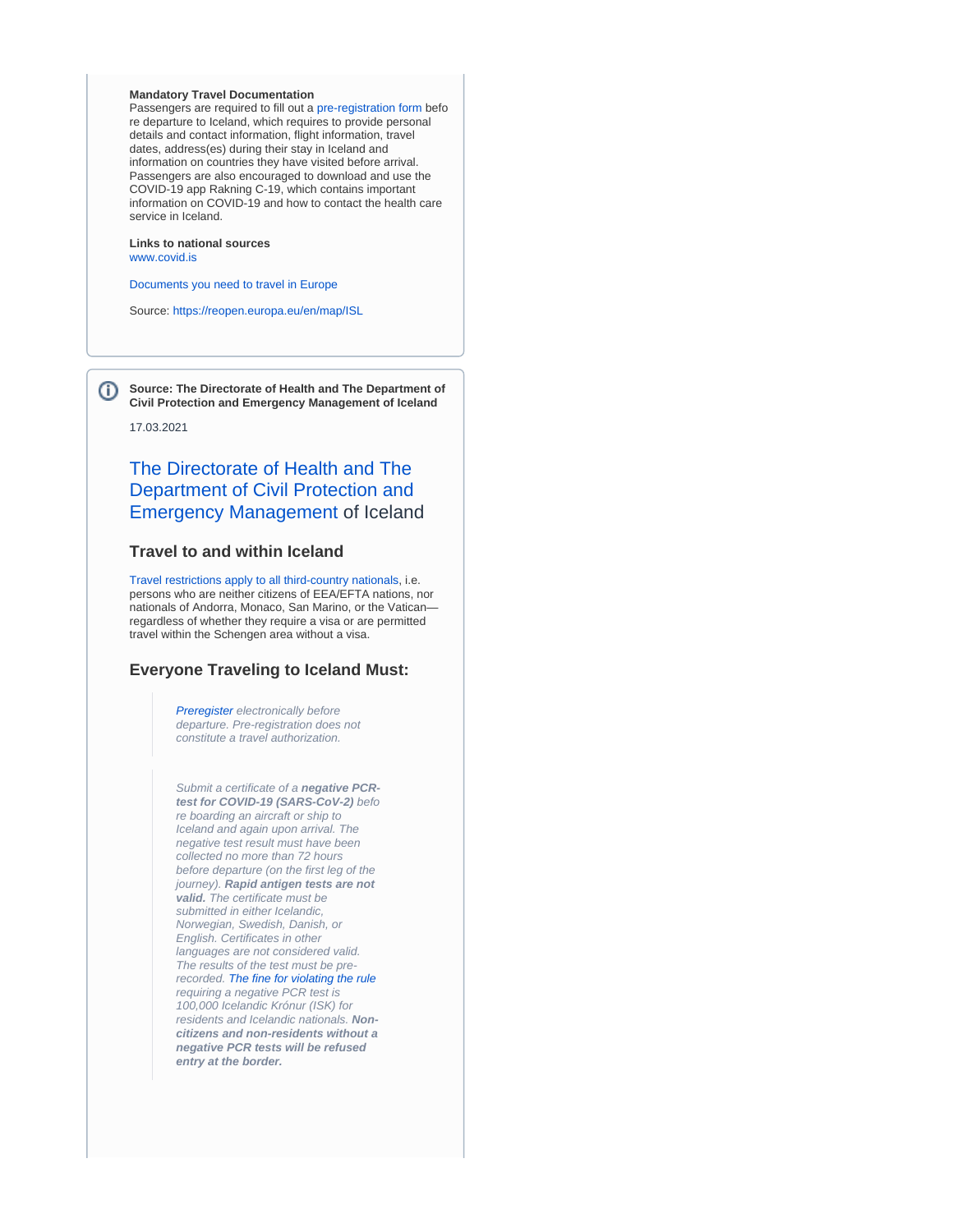Take two tests to screen for the presence of COVID-19 after arrival in Iceland, with a mandatory 5-6 day quarantine between each test. Sampling is free of charge. Note exceptions to the rule below.

Complete quarantine with a negative result (no virus is found) following the second screening.

We recommended that all travelers download the ["Rakning C-19" app.](https://www.covid.en/app/is) This app is intended, among other things, to communicate negative results from COVID-19 screenings and assists the health authorities with the tracing of infections when necessary.

Travel directly to the quarantine station after arriving at the border stop, by airbus, taxi, rental car, or a private vehicle that has been left for you at the airport. Travelers are advised to stay overnight at a guesthouse near the border station if they are tired from their journey or in the case of unfavorable weather conditions.

Persons who are unable to demonstrate an adequate isolation /quarantine location are required to stay in a quarantine facility. Those who are diagnosed with a variant of the virus that is more contagious and/or leads to a more serious illness are unconditionally required to stay in a quarantine facility.

#### **Children Born in 2005 and Later**

If the children are traveling with a parent/guardian, they are taken into quarantine with the parent/guardian but are not required to submit to sampling.

If a child travels without parents /guardians, the child must undergo a 5 day quarantine and submit to a second sampling. If the result is negative, the quarantine is concluded.

If a child travels with a parent/guardian who has a certificate of exemption at the border, then the child must undergo a 5-day quarantine and submit to a second sampling.

**Exemptions from border screening and quarantine rules do not provide exemptions from [travel restrictions.](https://www.logreglan.is/english/regarding-travel-restrictions-to-iceland-as-a-result-of-covid-19/)**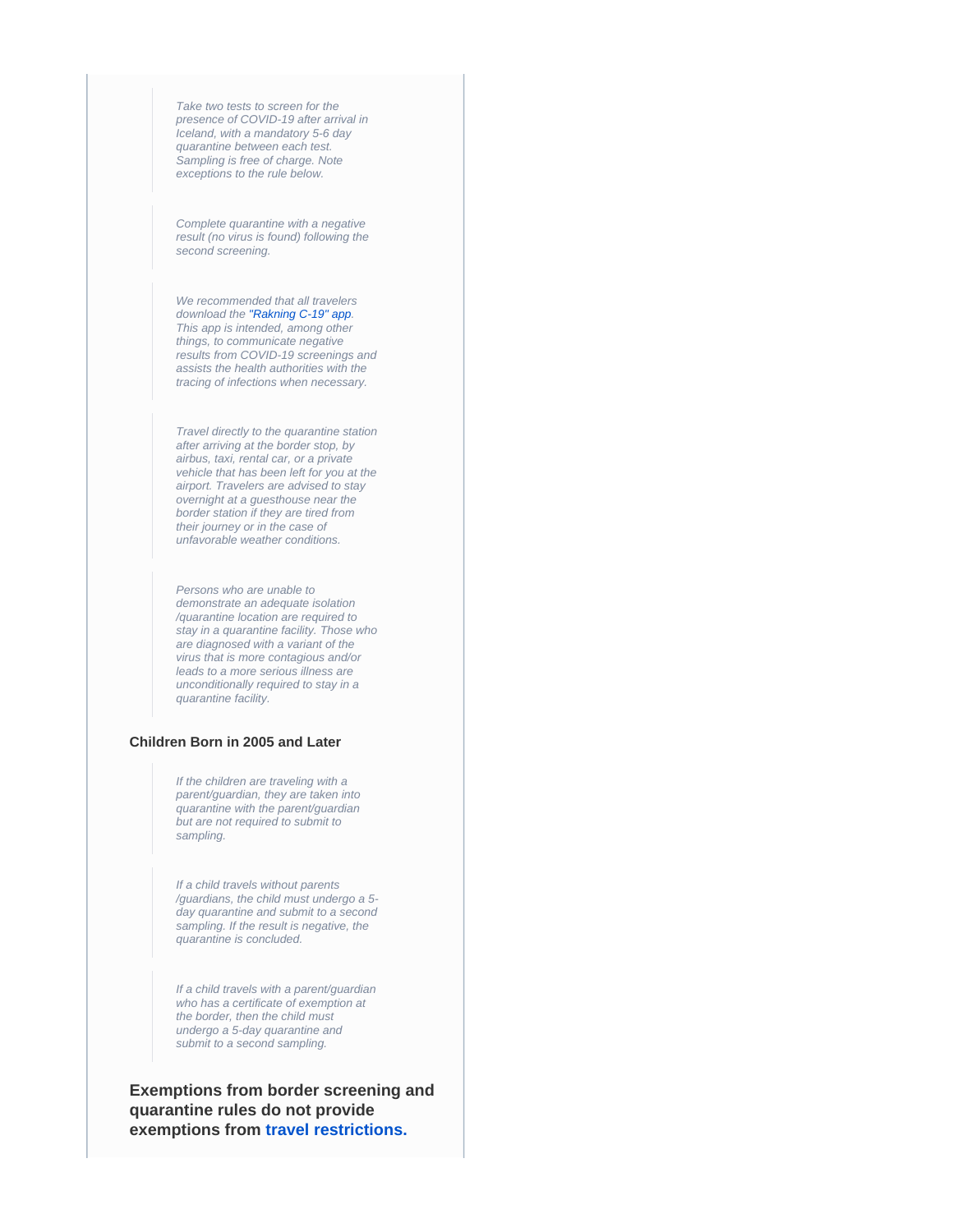Passengers arriving from Greenland who have not stayed outside Greenland for the past 14 days.

Travelers with connecting flights, who do not leave the border crossing point in question, are not required to submit to screenings and quarantine.

Passengers on connecting flights who stay in Iceland for less than 48 hours have the option of quarantining instead of submitting to sampling.

Those who are able to submit proof of a prior COVID-19 infection with a PCR test or an antibody test issued by an EEA/EFTA country. Note that a positive PCR test must be at least 14 days old.

Those who have a valid certificate of full vaccination issued by an EEA /EFTA country with an approved vaccine against COVID-19.

Those presenting a valid full vaccination certificate with an approved vaccine against COVID-19.

**A certificate of derogation at the border crossing point must meet the following criteria:**

## **[Certificate for a previous COVID-19 infection](https://www.landlaeknir.is/um-embaettid/greinar/grein/item43709/certificates-regarding-previous-covid-19-infection-that-are-accepted-at-the-border-in-iceland-from-10-december-2020)**

Certificates must be issued in Icelandic, Swedish, Danish, Norwegian, or English.

First name and last name (comparable to travel documentation).

Date of birth.

When the sampling took place (Date).

Where the sampling took place (Country/City/Address).

Name of testing facility / Certificate issuer.

Date of certificate.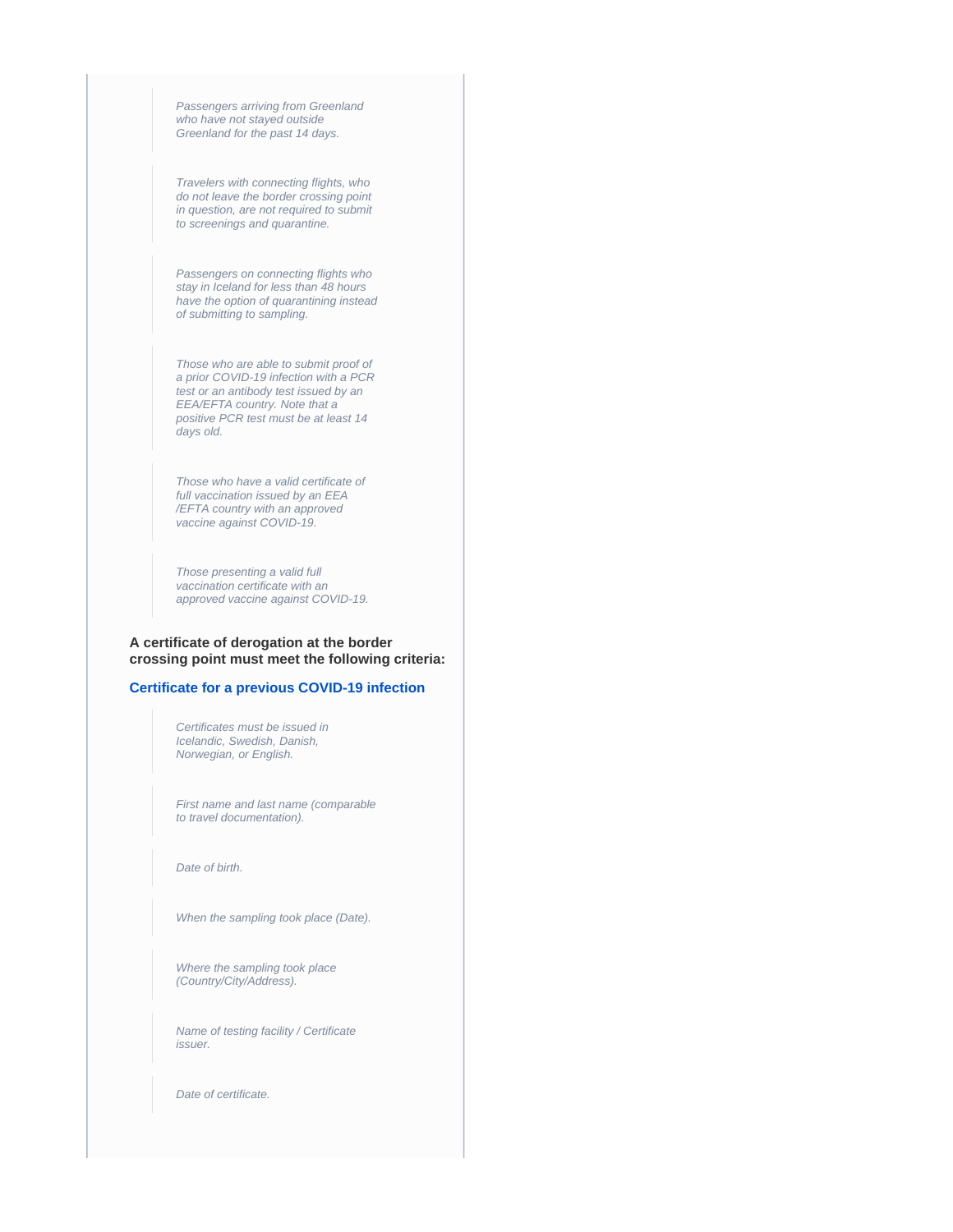Telephone number of the party responsible for issuing the certificate or the testing facility.

Type of test (PCR test or antibody test by ELISA blood serum test).

Test result (a positive PCR test for SARS-CoV-2 or proof of the presence of antibodies).

## **[Vaccination certificate](https://www.landlaeknir.is/um-embaettid/greinar/grein/item44162/certificate-of-vaccination-against-covid-19-accepted-at-the-border)**

A vaccination certificate issued by an EEA/EFTA State with one of the following vaccines with marketing authorization in Europe:

1. Comirnaty; Pfizer BioNTech

2. COVID-19 Vaccine Moderna

3. COVID-19 Vaccine AstraZeneca

The International Certificate of Vaccination ("the yellow book") issued by the World Health Organization (WHO) is also valid in those cases where WHO has discussed and approved a vaccine that is listed on the certificate, regardless of where the vaccination was made. Here is a list of vaccines that may be listed in the yellow book:

1. Comirnaty; Pfizer/BioNTech

2. COVID-19 Vaccine AstraZeneca

3. Covidshield COVID-19 Vaccine AstraZeneca

Certificates can be hard copies or electronic. Border guards will assess whether a certificate is valid and will contact a representative of the Chief Epidemiologist (a health care professional) as necessary, and the Chief Epidemiologist issues a final decision regarding the validity of the certificate. If a passenger presents a certificate that is deemed invalid, i. e., if any of the required conditions are not met, the person concerned shall be subject to the quarantine measures imposed on other passengers, i.e., to present a certificate for a negative PCR test and undergo double screening, with a quarantine between those screenings.

#### **Vaccination certificates must fulfill the following criteria:**

Must be submitted in Icelandic, Danish, Norwegian, Swedish, English, or French. A certificate in another language may be valid if submitted along with a translation in one of the approved languages and verified by a certified translator.

First name and last name (comparable to travel documentation).

Date of birth.

**Nationality**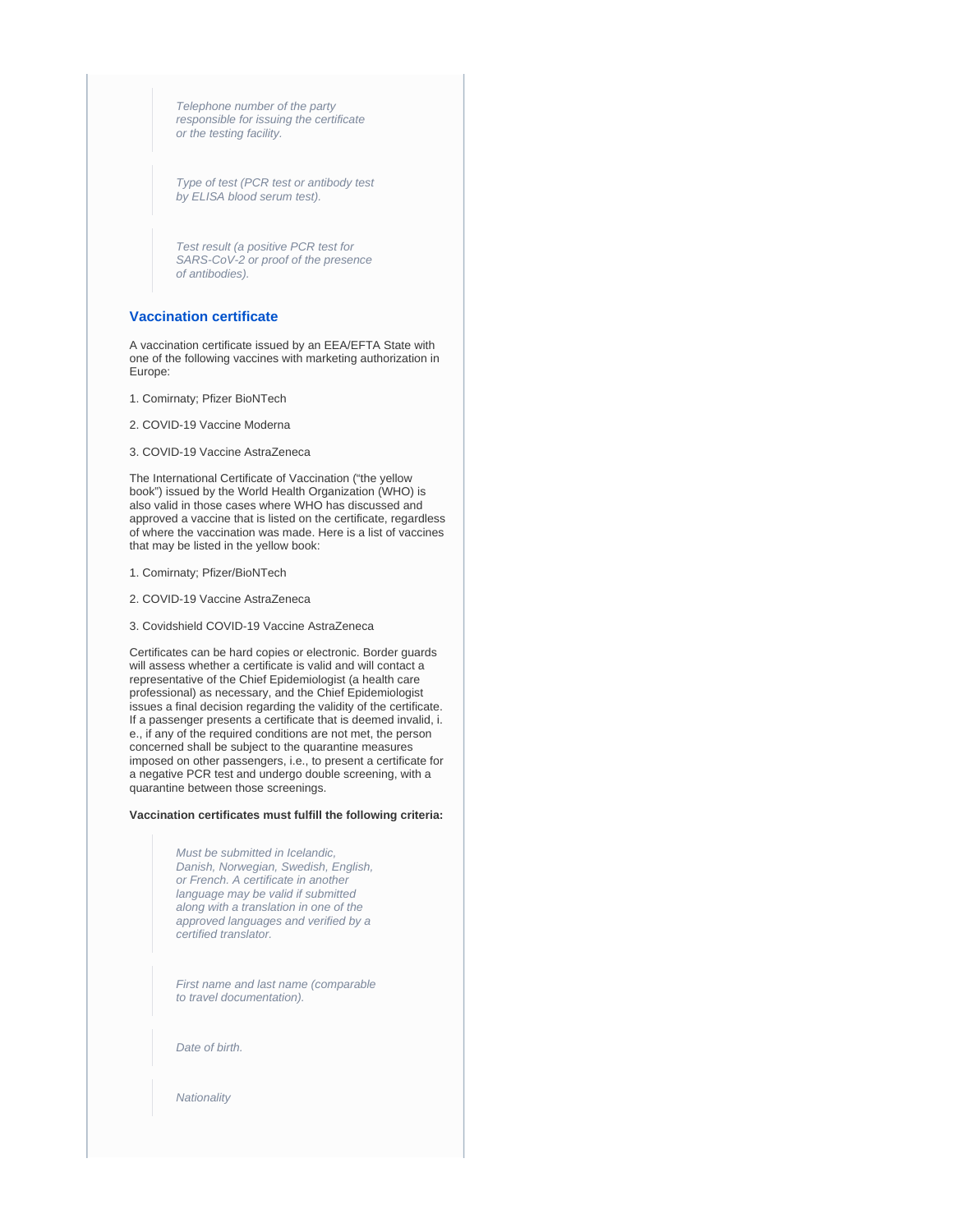#### Passport number.

Name of the vaccinated disease (COVID-19).

When the vaccinations took place (dates)

Vaccination must be completed; see below for the number of doses required to complete the vaccination for each vaccine.

Information on the issuer of the certificate (Healthcare Professional /Institution), along with a signature in the case of an international vaccination certificate.

Name of the vaccine.

Manufacturer of vaccine and batch number.

## **Dual Screening and Quarantine**

The first screening takes place at the border, after which the arriving passengers must be quarantined for 5-6 days according to [Instructions for Residential Quarantine.](https://www.landlaeknir.is/um-embaettid/greinar/grein/item43539/Instructions-for-persons-under-home-based-quarantine)

[List of accommodations that accommodate guests](https://www.ferdamalastofa.is/en/about-us/novel-coronavirus-covid-19-general-info/accommodations-that-welcome-guests-in-quarantine)  [undergoing quarantine.](https://www.ferdamalastofa.is/en/about-us/novel-coronavirus-covid-19-general-info/accommodations-that-welcome-guests-in-quarantine)

The quarantine facilities operated by the authorities will only accept visitors who have a referral from the health authorities and border officials.

The second screening takes place at [Clinics](https://www.landlaeknir.is/covid19-screening) all over the country, and bar codes are sent to mobile phones the night before the sampling is to take place. **Please note varying opening hours for sampling.**

A positive screening result will always lead to isolation, and then it is necessary to adhere to [Instructions for Residential](https://www.landlaeknir.is/servlet/file/store93/item39066/KSJ%20Instructions%20for%20the%20general%20public%20on%20home-based%20isolation%2004042020.pdf)  [Isolation](https://www.landlaeknir.is/servlet/file/store93/item39066/KSJ%20Instructions%20for%20the%20general%20public%20on%20home-based%20isolation%2004042020.pdf). Should a person be diagnosed with a variant of the virus that is more contagious and/or leads to a more serious illness, they are unconditionally required to stay at a quarantine facility.

We would emphasize that a breach of quarantine or isolation may lead to [fines](https://www.rikissaksoknari.is/english/covid-19/) and the involvement of authorities to prevent violations.

#### **Other Important Information**

We recommend that individuals who are traveling familiarize themselves with the **[Government Travel Council](https://www.stjornarradid.is/verkefni/utanrikismal/adstod-erlendis/ferdarad-vegna-covid-19/)** in connection with COVID-19.

Icelanders and residents of Iceland needing assistance to travel home, can submit queries to the Consular Services of the MFA by e-mail at [hjalp@utn.is](mailto:hjalp@utn.is) and through Facebook. Requests are dealt with during office hours.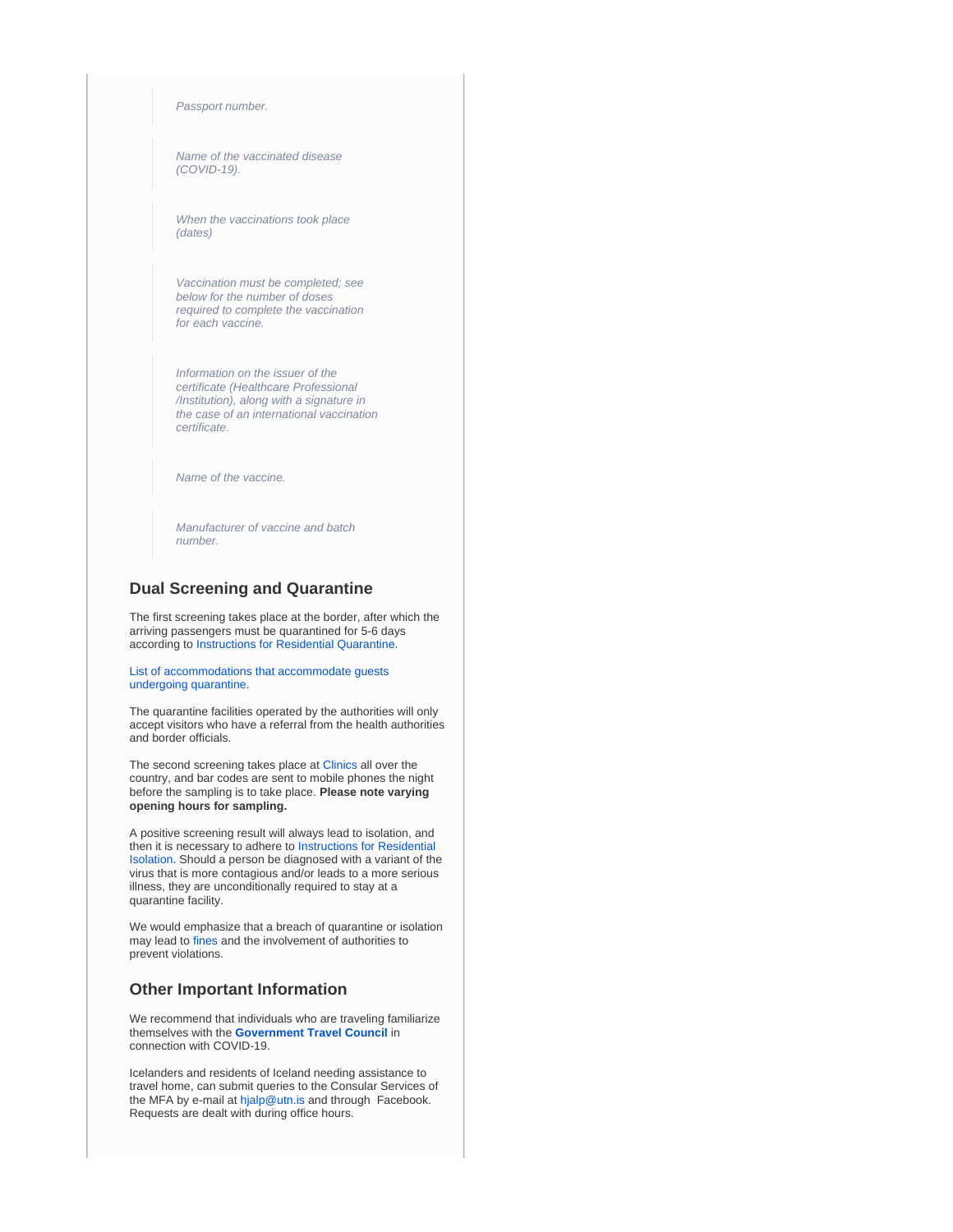**In emergencies**, Icelanders abroad can call the **Consular Services 24/7 on +354-545-0-112.** [Key Information on](https://www.ferdamalastofa.is/is/um-ferdamalastofu/frettir/category/1/upplysingar-um-rettindi-ferdafolks-vegna-covid-19)  [People's Rights while Travelling](https://www.ferdamalastofa.is/is/um-ferdamalastofu/frettir/category/1/upplysingar-um-rettindi-ferdafolks-vegna-covid-19) can be found on the website of the Icelandic Tourist Board.

## **Defined High-Risk Areas - Traveling from Iceland**

It is important to know what applies at any given time regarding **[areas with a high risk of infection and rules for](https://www.landlaeknir.is/um-embaettid/greinar/grein/item39194/Skilgreind-ahaettusvaedi---Defined-high-risk-areas)  [cross-border movement](https://www.landlaeknir.is/um-embaettid/greinar/grein/item39194/Skilgreind-ahaettusvaedi---Defined-high-risk-areas)**. Nations are constantly being reassessed for their risk status.

**Icelandic residents are advised against traveling in highrisk areas.**

## Effective restrictions on gatherings

**The [Regulation on the restrictions on gatherings](https://www.stjornarradid.is/default.aspx?pageid=e5cf150d-33a7-11e6-80c7-005056bc217f&newsid=45fdfd1d-864f-11eb-8134-005056bc8c60) due to the pandemic enters into effect on 18 March and applies to and including 9 April 2021.**

The Regulation does not apply to international airports or ports or to aircraft and ships on international routes or to fishing vessels. The Regulation also does not apply to healthcare institutions, nursing homes and other comparable institutions. These institutions should set special rules on infection prevention measures.

Limits on the number of people and rules on social distancing do not apply to children born 2005 or later.

A separate [regulation has been adopted for school activities.](https://www.government.is/news/article/2021/02/23/Significant-easing-of-domestic-restrictions-in-Iceland-to-take-effect-tomorrow-/) This regulation will be in effect from 24 February up to and including 30 April 2021. See below.

## **Number limits, proximity limits, mask use**

#### **Limits on the number of people:**

**The maximum number of people** allowed in the same location is 50 persons, with certain restrictions, both in public and private locations. This limit, however, does not apply to persons in the same household. Special rules apply to events where guests are allocated booked seats.

**Children** Limits on the number of children, rules on social distancing and the obligation to wear a mask do not apply to children born 2005 or later.

**Limits on the number of people do not apply to public transport, coach travel, domestic flights, passenger ferries and the work of response units**, such as the police, the fire brigade, Civil Protection assistants and healthcare workers. Nor does it apply to the work of the government, the State Council, Alþingi (the Icelandic Parliament), the National Security Council, or courts exercising their judicial powers.

#### **Social distancing rules**

At all workplaces and in all other activities, e.g. teaching, lectures and church services, the two-metre distance requirement between people who are not closely linked must be observed. Exceptions are made to the rules for events where guests are allocated booked seats.

**Use of face masks**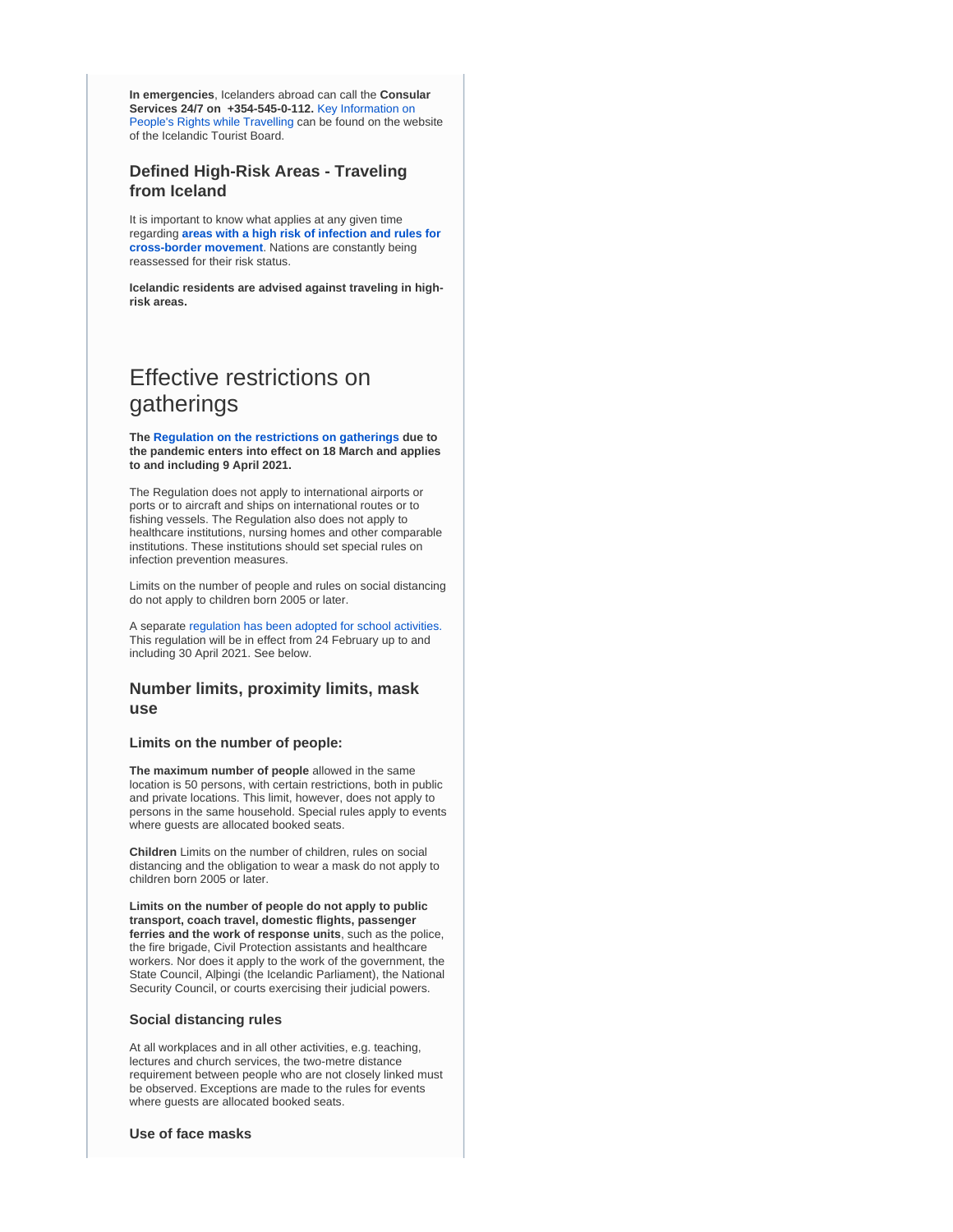**Masks** must be worn wherever the 2-metre social distancing rule cannot be kept between individuals who are not closely linked, with the exception of schools and certain events where guests are seated in booked seats. The obligation to wear a mask does not apply to children born 2005 or later.

**Face masks shall be used** in public transport, in shops and other services. Face masks shall also be used where it is not possible to observe the two-metre social distancing rule, such as in health services, domestic flights and ferries, public transport, taxis and coaches, in practical driving lessons and flight training, as well as at cultural activities, hairdressers. beauty salons, massage parlours, tattoo parlours, dog grooming salons, tanning salons and other similar activities. [F](https://www.covid.is/grimur-gera-gagn) [ace mask shall cover the nose and mouth.](https://www.covid.is/grimur-gera-gagn)

**Exempted from masks** are those individuals who have already been infected with COVID-19 and completed isolation. Those who lack the understanding or maturity to use a face mask correctly or are unable to do so for other reasons, such as health reasons, are exempt from the obligation to wear a mask.

## **Operations involving particular infection risk**

**Events with seated guests:** Up to 200 persons may be present during the ceremonies of religious and life stance ceremonies; stage, cultural and sports events; conferences; lectures; and comparable events provided that the following conditions are met. NOTE! If it is not possible to fulfil the conditions, the rules on a 50-person maximum shall apply for the event in question.

> Guests may Guests may not sit across from each other unless two metres separate them.

Permitted proximity conditions between unrelated parties are, at present, 1 metre in seats

The participation of all guests must be registered to numbered seats and must state their name, ID No. and telephone number. The information is to be preserved for two weeks.

Everyone must use a face mask and it ensured that the distance between unrelated parties is more than 1 metre.

Intermissions during shows are permitted although refreshments (whether alcoholic or others) during events is not permitted, irrespective of whether such refreshments are for sale or not. During intermissions guests are to be advised to stay in their seats. Alternatively, the 50 person maximum number of guests and the 2 metre distance applies.

Every effort must be made to prevent crowd-gathering, whether before, after or during intermission.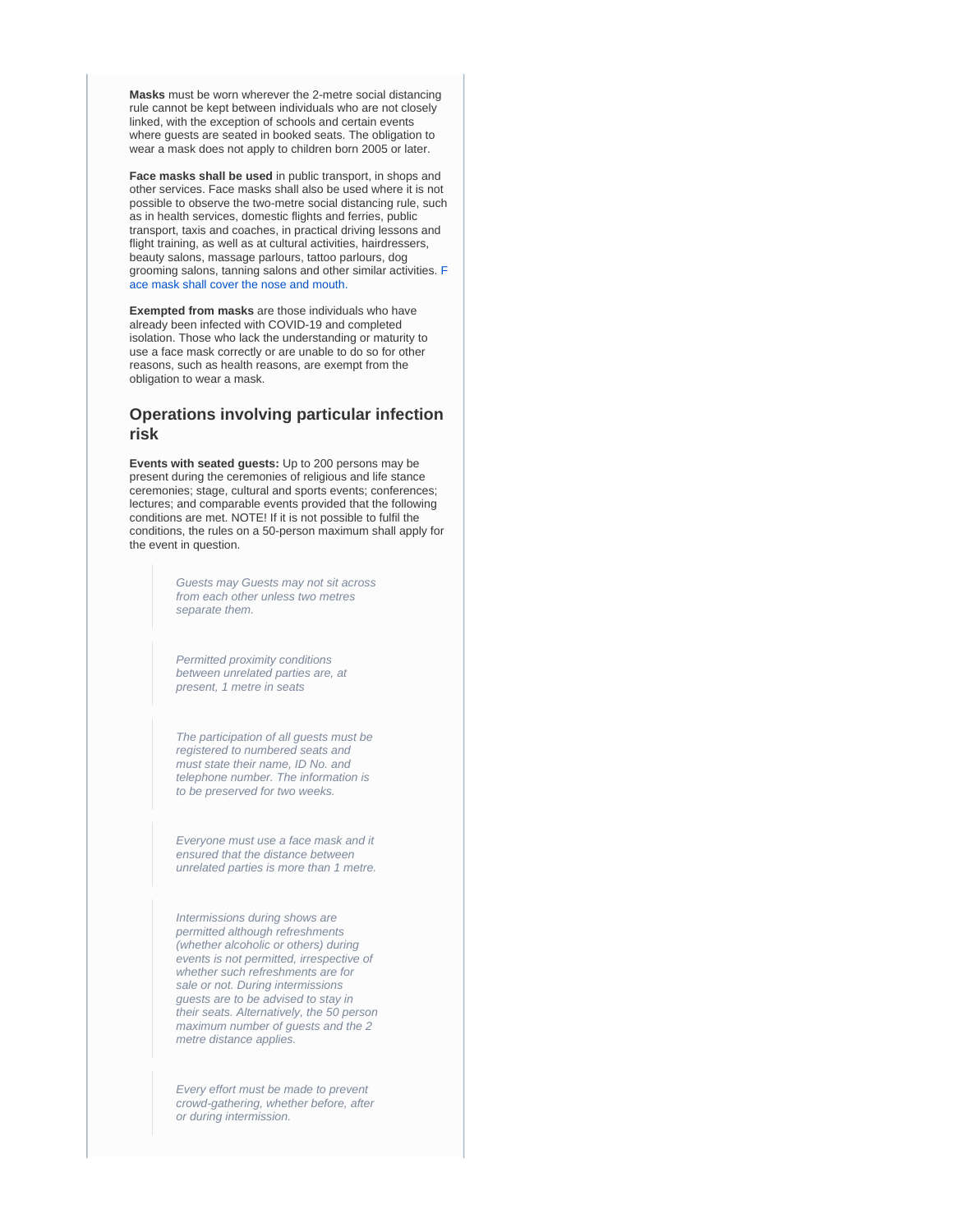Mixing between sections is to be prevented. This includes both before and after the event.

**Note! If it is not possible to fulfil the above conditions, the rules on a 50-person maximum shall apply for the event in question.**

> **Performing arts, cinema theatres and other cultural events** may have up to 50 persons on stage, i.e. during rehearsals and shows. **Up to 200 seated guests** may be accommodated. Such guests must wear face masks. In addition, children born in 2005 or later are not included in this number. Intermissions during shows are permitted although refreshments (whether alcoholic or others) during events is not permitted, irrespective of whether such refreshments are for sale or not.

**Restaurants that are allowed alcohol sales**, including bars and nightclubs, may stay open to 23:00 on all days but must comply with the **50 person limit rule and the 2-metre proximity limit** between unrelated persons. 23:00 on all days but must comply with the 50-person limit rule and the 2-metre proximity limit between unrelated persons. New guests may not be admitted after 22: 00, and **all guests must have left the location at 23:00**. Only seated guests may be served. Buffet meals may be served however, provided that guests disinfect their hands before and after the use of shared utensils. Mask use is mandatory when guests are not in their seats. Take-away meals may be served until 23:00.

**Gambling machines and gambling halls** may remain open to 23:00 every day but must comply with the 50 person limit and the two-metre socialdistancing rule between unrelated persons. Patrons may not enter after 22:00.

**Pharmacies, grocery stores and** 

**other stores** may accept 5 persons for each 10 m2 of space and may have up to 200 customers in their premises, as long as it is possible to ensure at least 2 metres between persons who are unrelated. In addition, up to 50 members of staff may be in the same area as customers in shops provided that it is possible to maintain the 2 metre social distancing rule between individuals.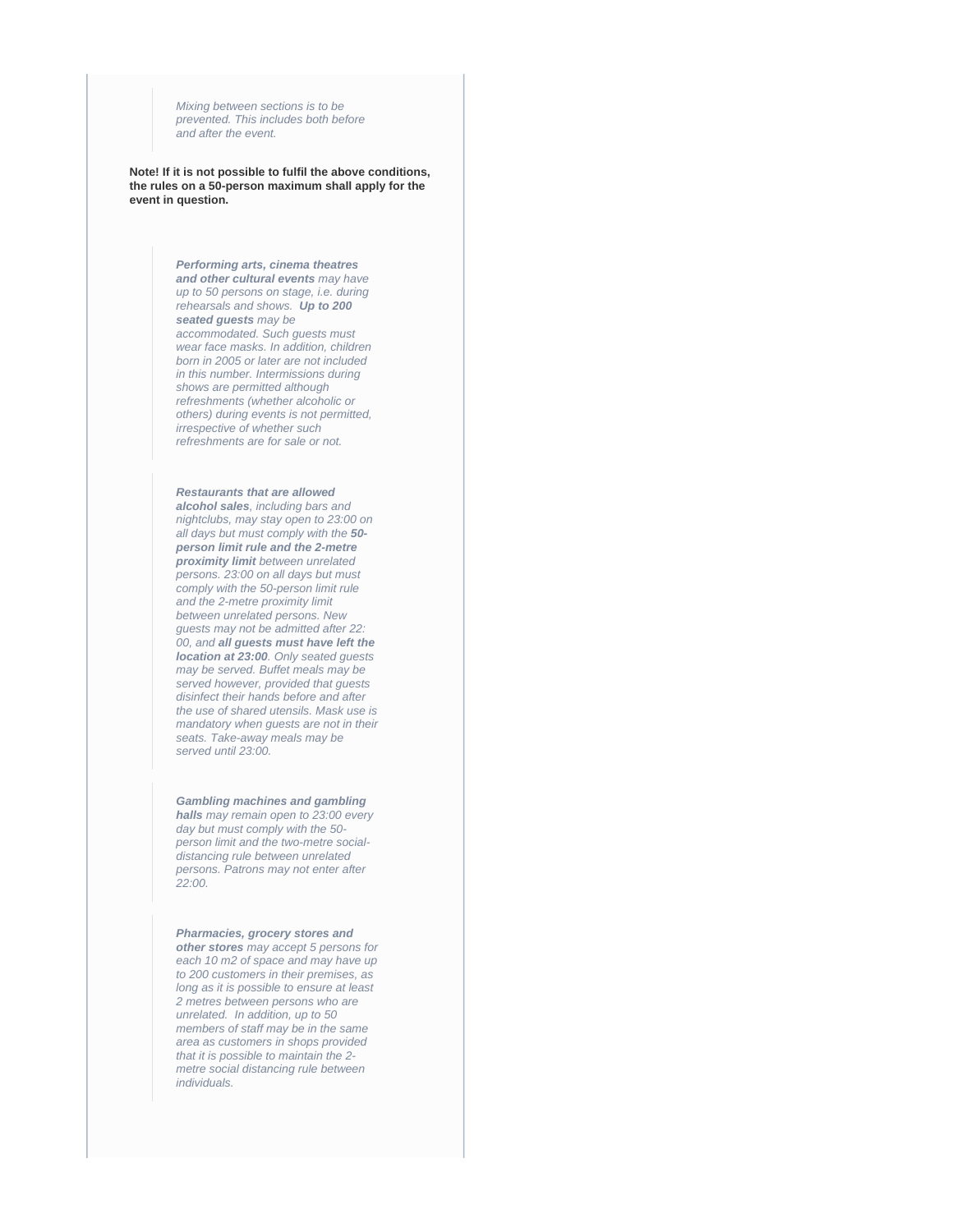**At the ceremonies of religious and life stance associations,** up to 200 persons may attend, while general restrictions apply to funeral receptions, i.e. 50 persons.

**Swimming pools** are open and may admit up to 75% of their maximum number of customers according to their operating permit.

**Health and physical fitness centres** may open their changing rooms, and training in gym equipment halls is permitted provided that there are no more than 50 persons in each area and that they have registered their participation in advance. The permitted maximum number of attendees is 75% of the number stated in the operating permit. All equipment must be disinfected between users and it ensured that members to not travel between areas. Children born in 2005 and later are not included in this number. [Here you can find instructions](https://www.landlaeknir.is/um-embaettid/greinar/grein/item44038/Leidbeiningar-fyrir-starfsemi-heilsu--og-likamsraektarstodvar-vegna-COVID-19) for the operation of health and physical fitness centres.

**Ski slopes:** Ski slopes are permitted to accept 75% of their maximum acceptance limit for each area. Children born in 2005 and later are not included in this number.

## **Sporting activities of the National Olympic and Sports Association of Iceland (ÍSÍ)**

**The sports activities and competitions involving children and adults, both indoors and outdoors, with or without contact, are permitted.** The maximum number of participants in each location is 50. The authorities allow 200 seated audience members during sporting events, providing the above conditions are met. If spectators are standing, the 50-person rule applies.

The same rules as apply to sports training and competitions apply to e.g. chess, bridge and comparable events.

**Infection prevention**: Shared equipment must be disinfected at least twice a day, ventilation must be in order and the area must be regularly ventilated with fresh outside air.

**As regards sports that do not belong within the National Olympic and Sports Association of Iceland**, guidelines shall be established to ensure compliance with the same guidelines as comparable sports disciplines within the Association.

**Workplaces, shops, public buildings and services**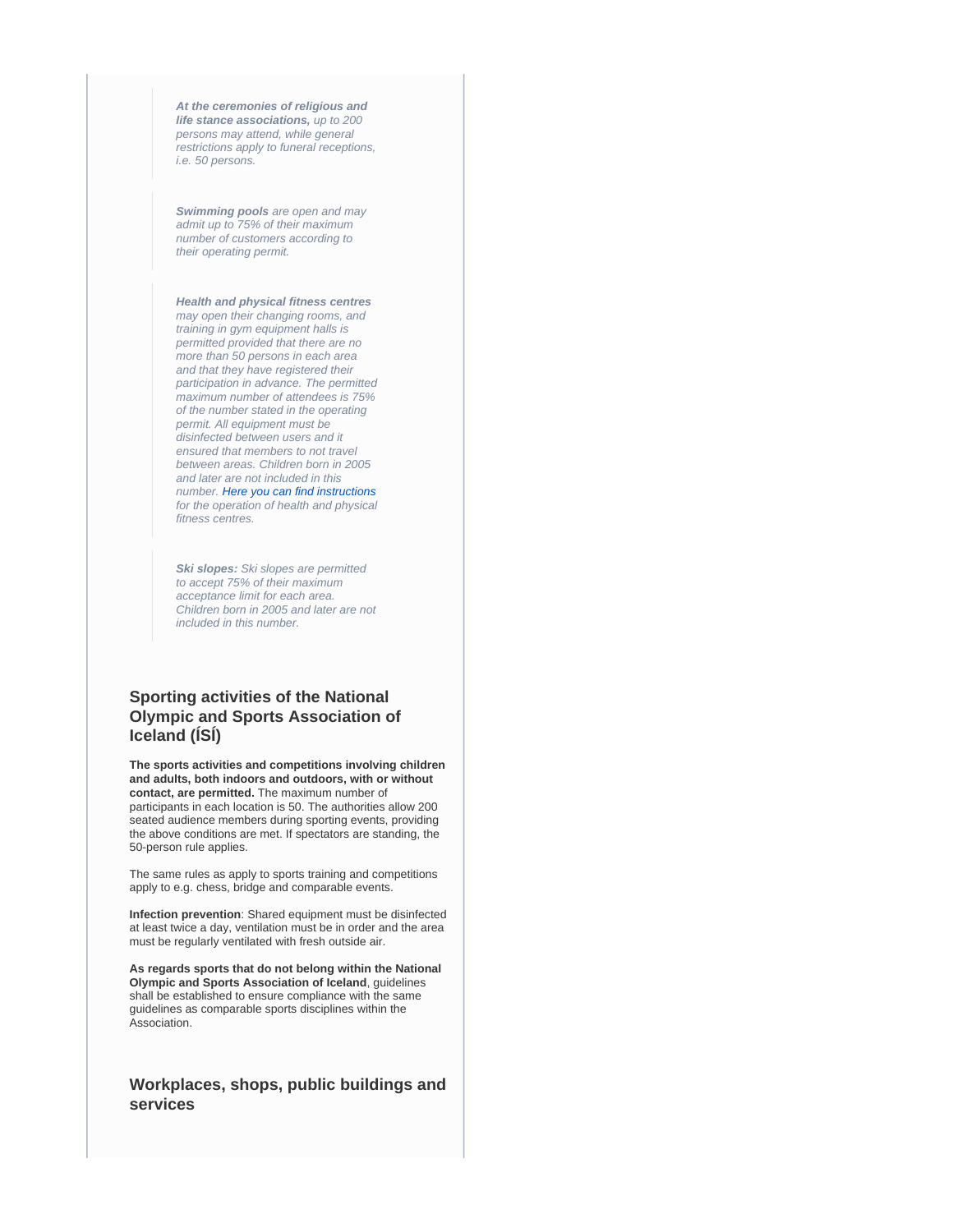The 2-metre distance rule must be ensured between persons in the same area, as must the appropriate maximum number. There should be no contact (mixing)between compartments.

## **Infection prevention**

Surfaces commonly touched by many people, such as door handles and handrails, must be properly cleaned and disinfected as often as possible.

Access to disinfectant at entrances and near surfaces touched by large numbers of people, such as touch keypads, shopping trolleys and cash registers must be ensured.

Remind the general public and employees of personal infection prevention measures with markings and signs.

Face masks must be used in shops and other service outlets.

## **Current restrictions on school activities**

### **[- applicable from 24 February until 30 April 2021.](https://www.stjornarradid.is/efst-a-baugi/frettir/stok-frett/2021/02/23/Rymkun-a-skolastarfi-haskolar-geta-hafid-stadnam-ad-nyju/)**

**The regulation issued by the Minister of Health on the restriction of school activities due to infection prevention measures is effective to 30 April 2021.**

#### **Pre schools and day-care parents**

Maximum number of employees in an area: 50 Minimum distance between employees: 1 metre Use of masks by employees: Where a 1-metre distance limit between employees is not possible Transfer of employees between groups: Permitted only if the highest level of infection prevention control is implemented Maximum number of children in an area: None Minimum distance between children: None Use of face masks by children: None There are no restrictions on interactions between and the number of nurseryschool children.

#### **Primary schools and after-school activities**

#### **Grades 1 to 10**

Maximum number of employees in an area: 50 Minimum distance between employees: 1 metre Use of masks by employees: Where a 1-metre distance limit between employees is not possible Transfer of employees between groups: Permitted only if the highest level of infection prevention control is implemented Maximum number of children in an area: 150 Minimum distance between children: None Use of face masks by children: None Shared areas (entrances, foyers, lavatories and hallways): Deviations from maximum numbers are permitted if employees use face masks. Physical education and school swimming lessons: Allowed Mixing between groups: Allowed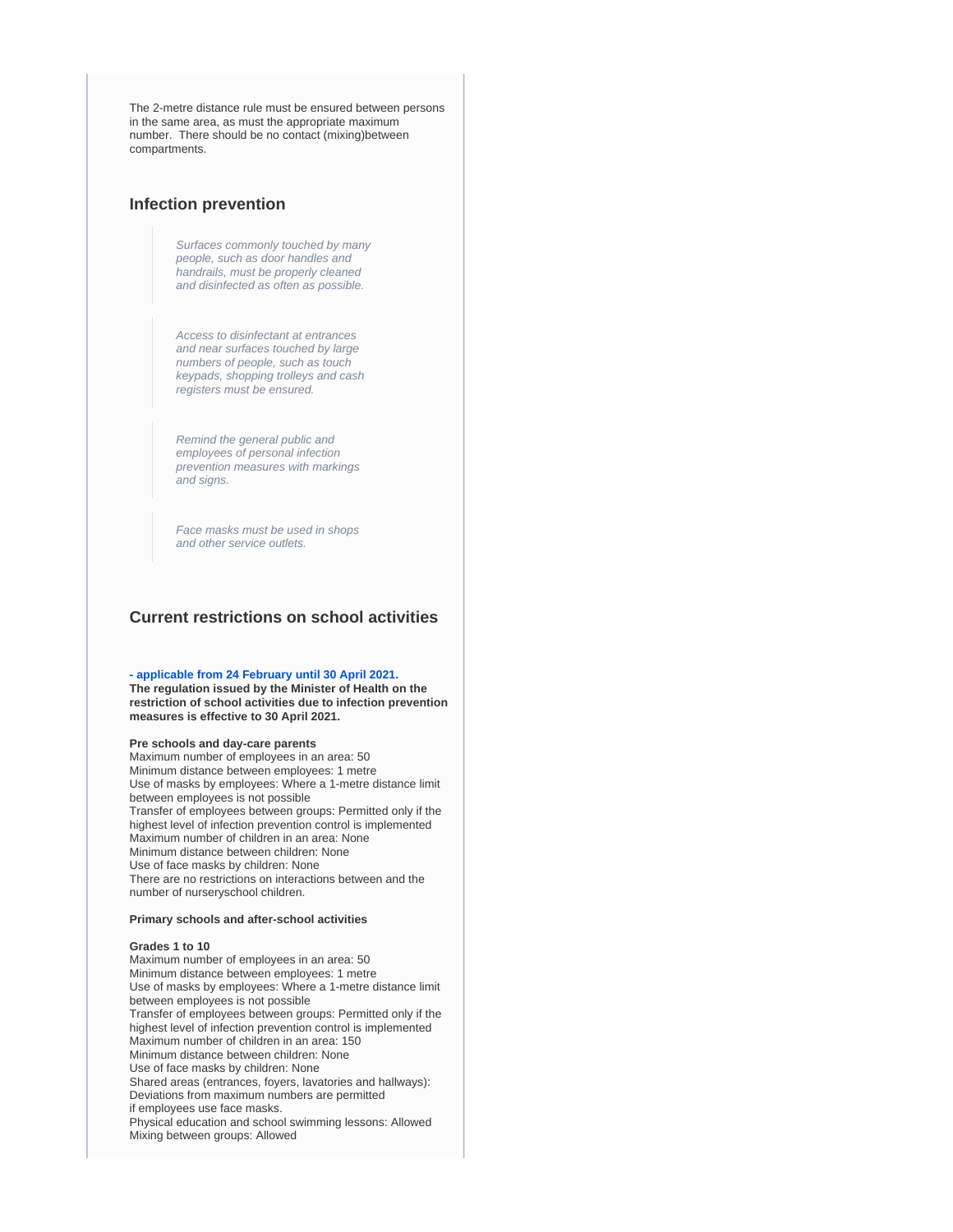## **After-school activities**

The same restrictions apply as apply to nursery schools and primary schools.

## **Upper secondary schools**

Maximum number of employees and students per room: 150 Minimum distance between individuals: 1 metre Use of face masks: Where a 1-metre distance limit is not possible

Transfer of employees and students between groups: Permitted only if the highest level of infection prevention control is implemented and disinfection measures are employed between groups.

Shared areas (entrances, foyers, lavatories and hallways): Deviations from maximum numbers are permitted if face masks are used

Physical education: Allowed with the same restrictions as other teaching measures.

#### **Universities**

Maximum number of employees and students per room: 150 Minimum distance between individuals: 1 metre Use of face masks: Where a 1-metre distance limit is not possible

Transfer of employees between groups: Permitted only if the highest level of infection prevention control is implemented Transfer of students between groups: Not permitted

Shared areas (entrances, foyers, lavatories and hallways): Deviations from maximum numbers are permitted

if face masks are used Physical education: Allowed with the same restrictions as other teaching measures.

### **Fines may be imposed for violations of infection**

**prevention me** Fines may be imposed for violations of infection prevention measures

[Penalties](https://www.rikissaksoknari.is/fyrirmaeli/brot-gegn-sottvarnarlogum-og-reglum-settum-samkvaemt-theim-sbr.-19.-gr.-sottvarnalaga-nr.-19-1997-vegna-heimsfaraldurs-6) for offenses related to gathering restrictions, distance limit restrictions, quarantine and isolation.

## **Border measures**

### **[Travel to and within Iceland](https://www.covid.is/sub-categories/visiting-iceland)**

Source:<https://www.covid.is/sub-categories/visiting-iceland>